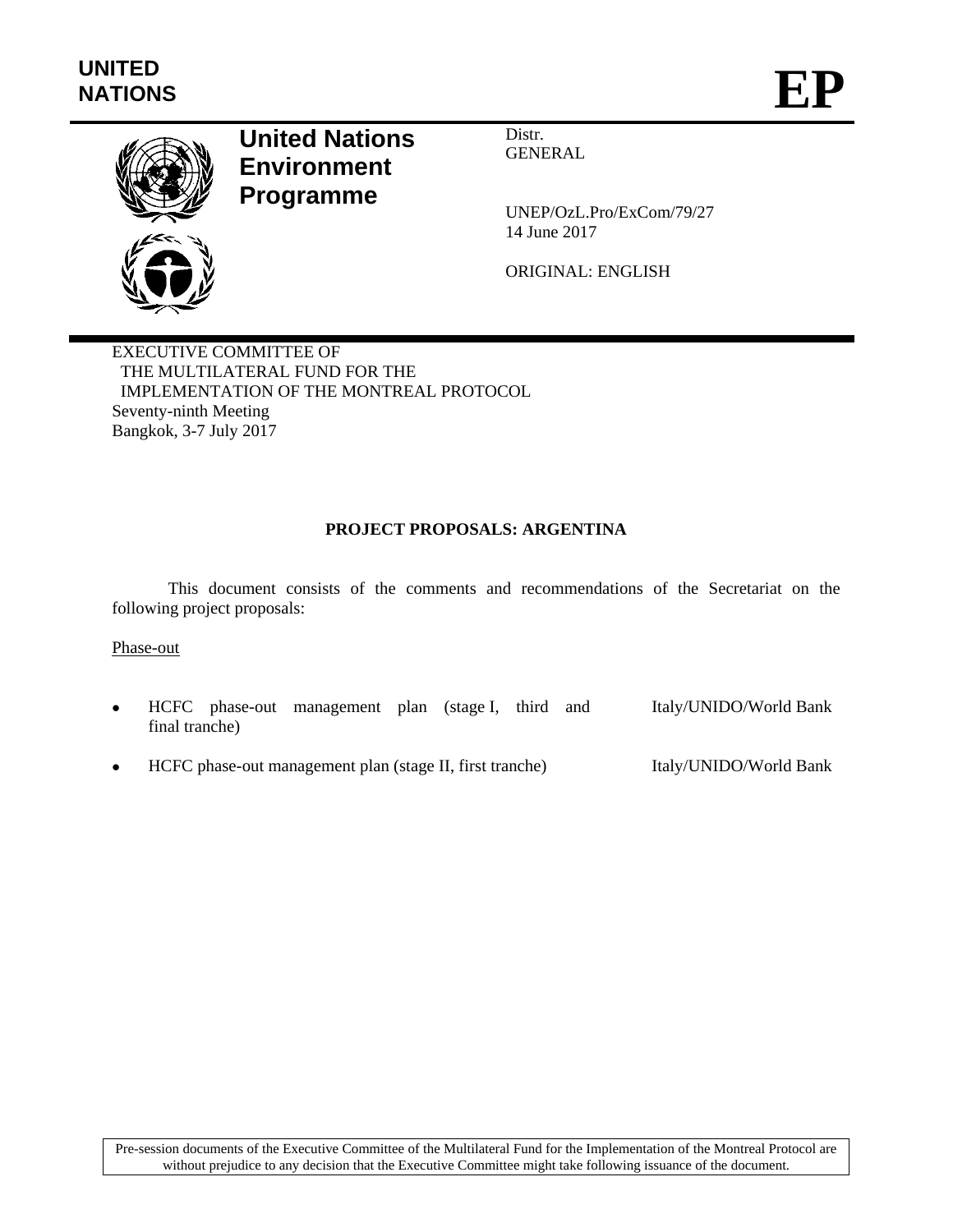#### **PROJECT EVALUATION SHEET – MULTI-YEAR PROJECTS Argentina**

| <b>ID PROJECT TITLE</b>       | <b>AGENCY</b>             | <b>MEETING APPROVED</b> | <b>CONTROL MEASURE</b> |
|-------------------------------|---------------------------|-------------------------|------------------------|
| HCFC phase out plan (Stage I) | IBRD, Italy, UNIDO (lead) | $66^{\circ}$            | 17.5% by 2017          |

| (II) LATEST ARTICLE 7 DATA (Annex C Group I) | Year: 2015 | 295.4 (ODP tonnes) |
|----------------------------------------------|------------|--------------------|

| (III) LATEST COUNTRY PROGRAMME SECTORAL DATA (ODP tonnes) |          |       |               |               |           |         |               |         | <b>Year: 2016</b>        |
|-----------------------------------------------------------|----------|-------|---------------|---------------|-----------|---------|---------------|---------|--------------------------|
| Chemical                                                  | Aerosol  | Foam  | Fire fighting | Refrigeration |           | Solvent | Process agent | Lab use | Total sector consumption |
|                                                           |          |       |               | Manufacturing | Servicing |         |               |         |                          |
| HCFC-22                                                   | 0.24     | 1.43  |               | 9.08          | 127.39    |         |               |         | 138.13                   |
| <b>HCFC-123</b>                                           |          |       | 1.64          |               | 0.59      |         |               |         | 2.23                     |
| <b>HCFC-124</b>                                           |          |       |               |               | 0.55      |         |               |         | 0.55                     |
| $HCFC-141b$                                               | 0.33     | 56.50 |               |               | 12.76     |         |               |         | 69.59                    |
| HCFC-141b in<br>imported pre-<br>blended polyol           |          | 25.08 |               |               |           |         |               |         | 25.08                    |
| $HCFC-142b$                                               | $\Omega$ | 1.19  |               |               | 8.40      |         |               |         | 9.60                     |

| (IV) CONSUMPTION DATA (ODP tonnes)                                                   |       |            |        |  |  |  |  |  |
|--------------------------------------------------------------------------------------|-------|------------|--------|--|--|--|--|--|
| 400.7<br>2009 - 2010 baseline:<br>Starting point for sustained aggregate reductions: |       |            |        |  |  |  |  |  |
| <b>CONSUMPTION ELIGIBLE FOR FUNDING (ODP tonnes)</b>                                 |       |            |        |  |  |  |  |  |
| Already approved:                                                                    | 83.53 | Remaining: | 293.98 |  |  |  |  |  |

| (V) BUSINESS PLAN | 2017                       |               |
|-------------------|----------------------------|---------------|
| <b>UNIDO</b>      | ODS phase-out (ODP tonnes) | 20<br><i></i> |
|                   | Funding (US \$)            | 134,000       |

| (VI) PROJECT DATA                             |              |               | 2010           | 2011         | 2012           | 2013     | 2014           | 2015     | 2016         | 2017     | <b>Total</b> |
|-----------------------------------------------|--------------|---------------|----------------|--------------|----------------|----------|----------------|----------|--------------|----------|--------------|
| Montreal Protocol consumption limits          |              |               | n/a            | n/a          | n/a            | 400.70   | 400.70         | 360.63   | 360.63       | 360.63   | n/a          |
| Maximum allowable consumption (ODP<br>tonnes) |              |               | n/a            | n/a          | n/a            | 400.70   | 400.70         | 360.63   | 360.63       | 330.58   | n/a          |
| Agreed                                        | <b>IBRD</b>  | Project costs | $\Omega$       | $\Omega$     | 914,612        | $\Omega$ | $\theta$       | $\Omega$ | $\Omega$     | $\Omega$ | 914,612      |
| funding (US\$)                                |              | Support costs | $\Omega$       | $\mathbf{0}$ | 68,596         | $\Omega$ | $\Omega$       | $\Omega$ | $\Omega$     | $\Omega$ | 68,596       |
|                                               | Italy        | Project costs | 300,000        | $\Omega$     | $\Omega$       | $\Omega$ | $\Omega$       | $\Omega$ | $\Omega$     | 0        | 300,000      |
|                                               |              | Support costs | 39,000         | $\Omega$     | $\Omega$       | $\Omega$ | $\Omega$       | $\Omega$ | $\Omega$     | $\Omega$ | 39,000       |
|                                               | <b>UNIDO</b> | Project costs | 8,435,542      | $\Omega$     | 685,388        | $\Omega$ | 314,612        | $\Omega$ | $\mathbf{0}$ | 125,000  | 9,560,542    |
|                                               |              | Support costs | 632,666        | $\Omega$     | 51,404         | $\Omega$ | 22,023         | $\Omega$ | $\Omega$     | 8,750    | 714,843      |
| Funds approved by ExCom                       |              | Project costs | 8,735,542*     | $\theta$     | 1,600,000      | $\Omega$ | $\mathbf{0}$   | 314,612  | $\Omega$     | $0.0\,$  | 10,650,154   |
| (USS)                                         |              | Support costs | 671.666        | $\Omega$     | 120,000        | $\Omega$ | $\Omega$       | 22,023   | $\Omega$     | 0.0      | 813,689      |
| Total funds requested for                     |              | Project costs | $\Omega$       | $\Omega$     | $\Omega$       | $\Omega$ | $\Omega$       | $\Omega$ | $\mathbf{0}$ | 125,000  | 125,000      |
| approval at this meeting<br>(US\$)            |              | Support costs | $\overline{0}$ | $\mathbf{0}$ | $\overline{0}$ | $\Omega$ | $\overline{0}$ | $\Omega$ | $\mathbf{0}$ | 8,750    | 8,750        |

\* Approved at the 61<sup>st</sup> Executive Committee meeting.

Secretariat's recommendation: Blanket approval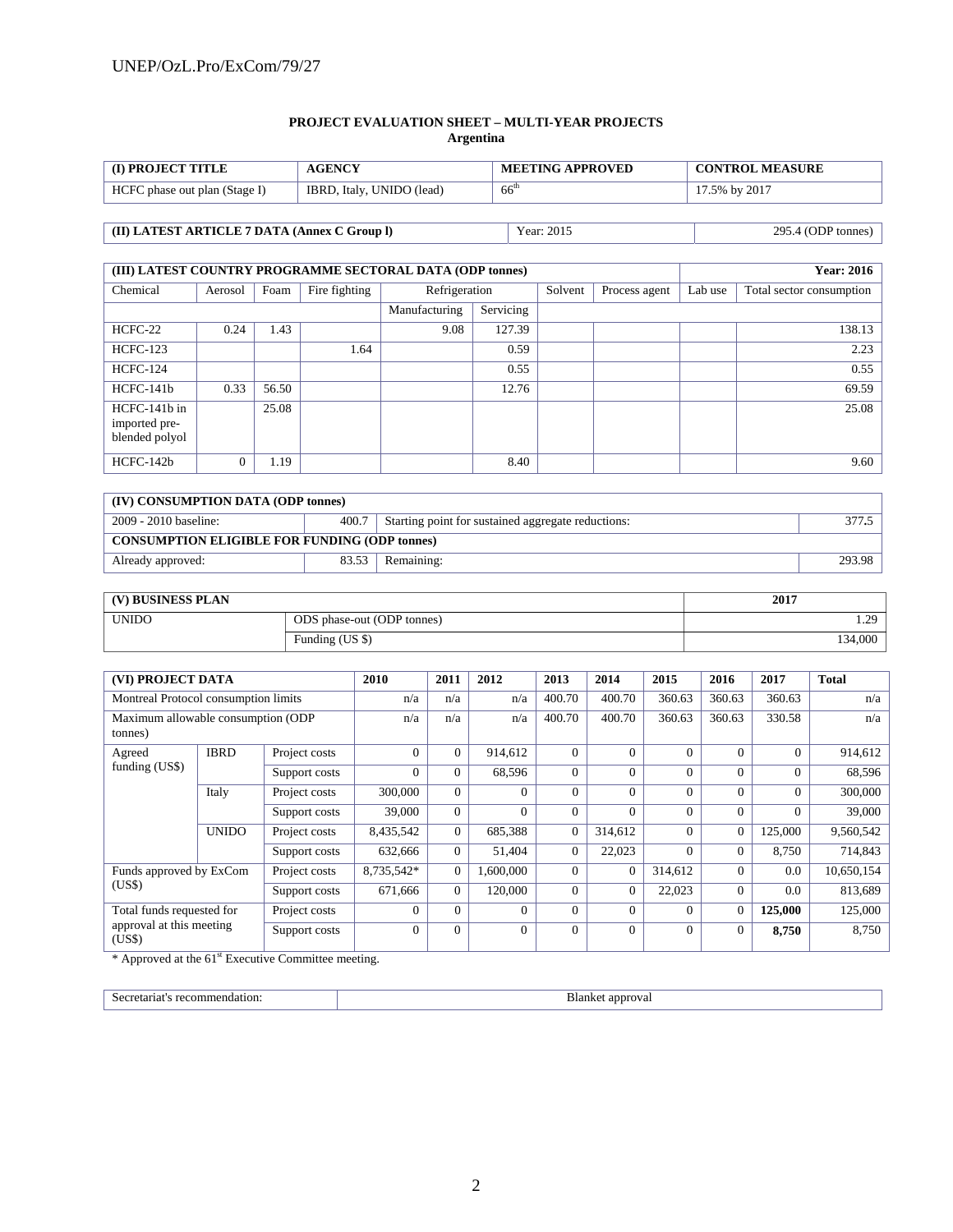#### **PROJECT DESCRIPTION**

1. On behalf of the Government of Argentina, UNIDO as the lead implementing agency, has submitted to the  $79<sup>th</sup>$  meeting a request for funding for the third and final tranche of stage I of the HCFC phase-out management plan (HPMP), at the amount of US \$125,000, plus agency support costs of US \$8,750 for UNIDO only<sup>1</sup>. The submission includes a progress report on the implementation of the second tranche, the verification report on HCFC consumption and the tranche implementation plan for 2017 to 2018.

#### Report on HCFC consumption

#### *HCFC consumption*

2. The Government of Argentina reported a consumption of 295.42 ODP tonnes of HCFC in 2015 and estimated a consumption of 228.9 ODP tonnes for 2016. The 2012-2016 HCFC consumption is shown in Table 1.

| <b>HCFC</b>               | 2012     | o<br>2013 | 2014     | 2015     | 2016*    | <b>Baseline</b> |
|---------------------------|----------|-----------|----------|----------|----------|-----------------|
| <b>Metric tonnes</b>      |          |           |          |          |          |                 |
| HCFC-22                   | 6,528.44 | 2,574.45  | 2,904.33 | 3,043.23 | 2,324.60 | 4,859.5         |
| HCFC-141b                 | 1,693.22 | 827.06    | 951.71   | 978.73   | 829.54   | 1,031.1         |
| HCFC-142b                 | 306.22   | 170.37    | 145.82   | 266.25   | 111.21   | 268.1           |
| <b>HCFC-123</b>           | 190.57   | 71.55     | 77.96    | 111.38   | 109.55   | 74.7            |
| <b>HCFC-124</b>           | 103.10   | 51.24     | 28.56    | 38.66    | 21.05    | 47.9            |
| HCFC-21                   | 2.31     | 0.00      | 0.00     | 0.00     | 0.00     | 0.0             |
| Total (mt)                | 8,823.86 | 3,694.67  | 4,108.38 | 4,438.25 | 3,395.95 | 6,281.3         |
| <b>ODP</b> tonnes         |          |           |          |          |          |                 |
| HCFC-22                   | 359.06   | 141.59    | 159.73   | 167.38   | 127.85   | 267.3           |
| HCFC-141b                 | 186.25   | 90.98     | 104.69   | 107.66   | 91.25    | 113.4           |
| $HCFC-142b$               | 19.90    | 11.07     | 9.48     | 17.31    | 7.23     | 17.5            |
| <b>HCFC-123</b>           | 3.81     | 1.43      | 1.56     | 2.23     | 2.19     | 1.5             |
| <b>HCFC-124</b>           | 2.27     | 1.13      | 0.63     | 0.85     | 0.46     | 1.0             |
| HCFC-21                   | 0.10     | 0.00      | 0.00     | 0.0      | 0.00     | 0.0             |
| <b>Total (ODP tonnes)</b> | 571.39   | 246.20    | 276.09   | 295.42   | 228.99   | 400.7           |

#### **Table 1. HCFC consumption in Argentina (2012-2016 Article 7 data)**

\*As per the independent verification report.

3. The consumption of HCFC-22 significantly decreased from 2013, primarily because of the conversion of the room air-conditioning (AC) manufacturing sector. HCFC consumption in 2016 was 45 per cent below the baseline for compliance. The low levels of HCFC consumption in recent years have been largely due to a slow-down of the economy, as well as exchange-rate control measures that have prevented some importers from fulfilling their entire quota. These circumstances, which are not related to the need for HCFC in the local market, are expected to revert to their previous status in the near future, with a potential increase in the consumption of HCFCs.

#### *Verification report*

-

4. An independent verification report on HCFC consumption for 2015 and 2016 confirmed that the Government has continued implementing its licensing and quota system for HCFC imports and exports and that the total consumption of HCFCs for 2015 and 2016 was 295.4 and 228.9 ODP tonnes, respectively. The verification also concluded *inter alia* that Argentina had maintained an exhaustive

 $<sup>1</sup>$  As per the letter of 29 May 2017 from the Ministry of Foreign Affairs of Argentina to UNIDO.</sup>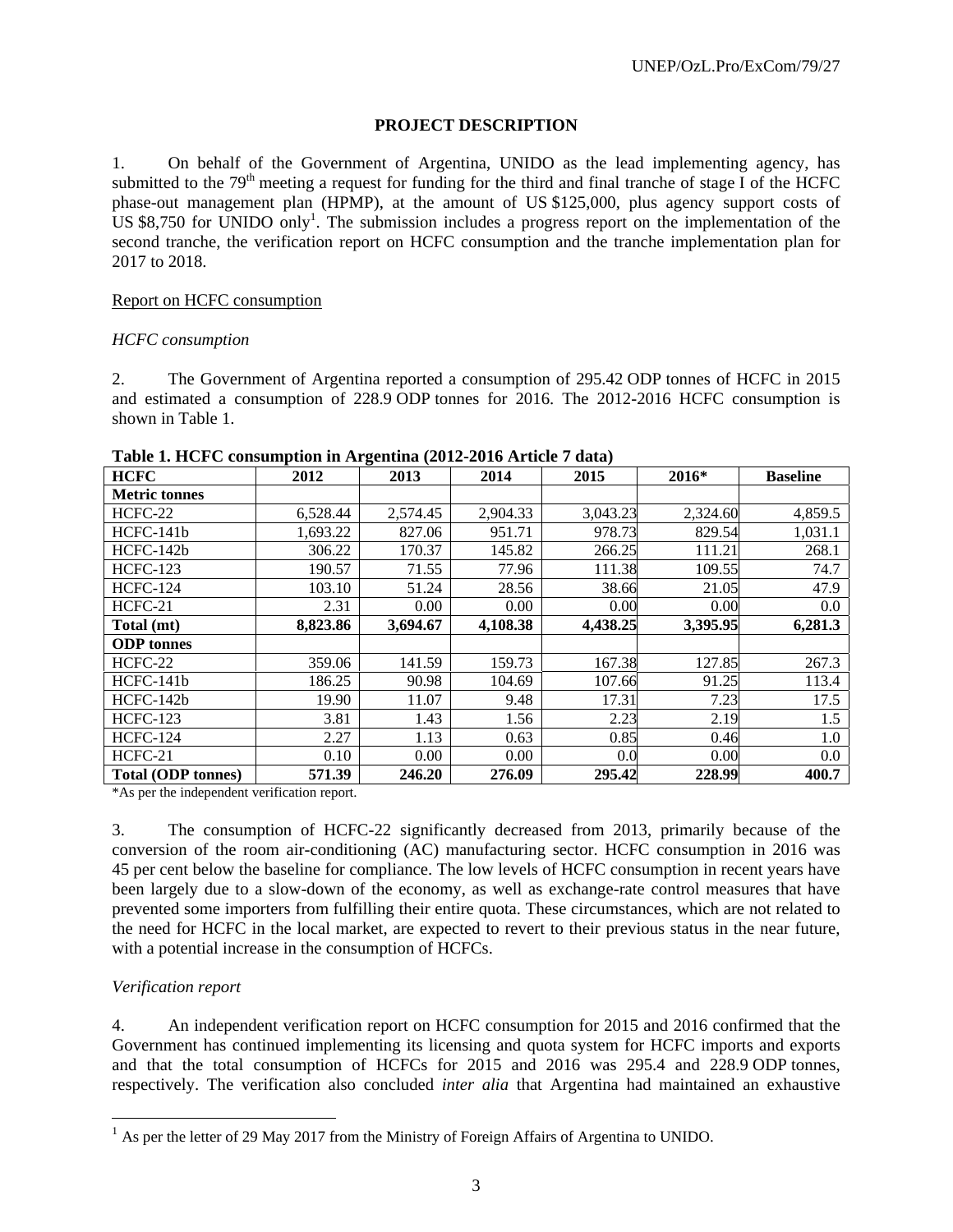control over the level of production and import of HCFCs during 2015 and 2016 allowing consumption for these years to continue declining, that its annual consumption of HCFCs was well below the maximum consumption limit allowed for the country, that its legal system was structured in such a way that it allowed the compliance with the Montreal Protocol targets.

## *Country programme (CP) implementation report*

5. The Government of Argentina reported data on HCFC use by sector under the 2016 CP implementation report (245.17 ODP tonnes) that is higher than the consumption data provided in the verification report (228.9 ODP tonnes). As in other years, this is due to the fact that the consuming sectors used stockpiled substances imported in previous years.

#### Progress report on the implementation of the second tranche of the HPMP

## *Legal framework*

6. The web-based import-export licensing and quota system continues to operate efficiently. Ninety per cent of the import quota is allocated to importers based on historical imports, four per cent is used for other enterprises, one per cent is retained for extraordinary cases, and five per cent is used for cases of occasional imports with weights slightly higher than those set in the licenses.

7. The import and export licensing system was strengthened to cover monitoring of HCFC-22 production by Frío Industrias Argentinas SA (FIASA), the only Argentinian HCFC producer, starting 1 January 2015. Monitoring has taken place for the year 2015 and the first three quarters of 2016, including review of stocks (i.e., raw material and final product), production, delivery of final product and related services (i.e., maintenance, control room and laboratory). The consolidated 2015 monitoring report concluded that 2,445.97 mt of HCFC-22 were produced (66 per cent of the 3,675.00 mt allowed); FIASA provided all information requested and all their records were found to be reliable; and HFC-23 originated as a by-product during the production of HCFC-22 is being emitted to the atmosphere.

8. Other regulations promulgated during stage I include a ban on import and production of room air-conditioning (AC) equipment using HCFC-22 by 1 January 2013 and incorporation of information on import of room AC units in the ODS licensing system. The Kigali Amendment to the Montreal Protocol will be ratified through the corresponding law to be enacted in 2018 or 2019.

#### *Manufacturing sector*

*9. Conversion of HCFC-22 in room and unitary AC equipment (53.5 ODP tonnes):* Out of nine enterprises included in the project, seven were converted to HFC-410A as per the approved project, and two stopped producing HCFC-22-based equipment due to economic difficulties and did not convert. A total balance of US \$500,636 associated with these two enterprises is being returned at the 79<sup>th</sup> meeting<sup>2</sup>. Since 2013 no HCFC is being used in the sector and imports and sales of HCFC-22-based AC equipment have been banned.

10. *Conversion from HCFC-141b in the manufacture of polyurethane (PU) rigid insulation foam for domestic refrigerators at Mabe (18.46 ODP tonnes):* The project was operationally completed in April 2015.

<sup>-</sup><sup>2</sup> Decision 77/17(b) requested UNIDO and the Government of Italy to return to the 79<sup>th</sup> meeting the balance of US \$547,973, consisting of US \$322,644, plus agency support costs of US \$24,198 for UNIDO (ARG/REF/61/INV/164), and US \$177,992, plus agency supports costs of US \$23,139 for the Government of Italy (ARG/REF/61/INV/163).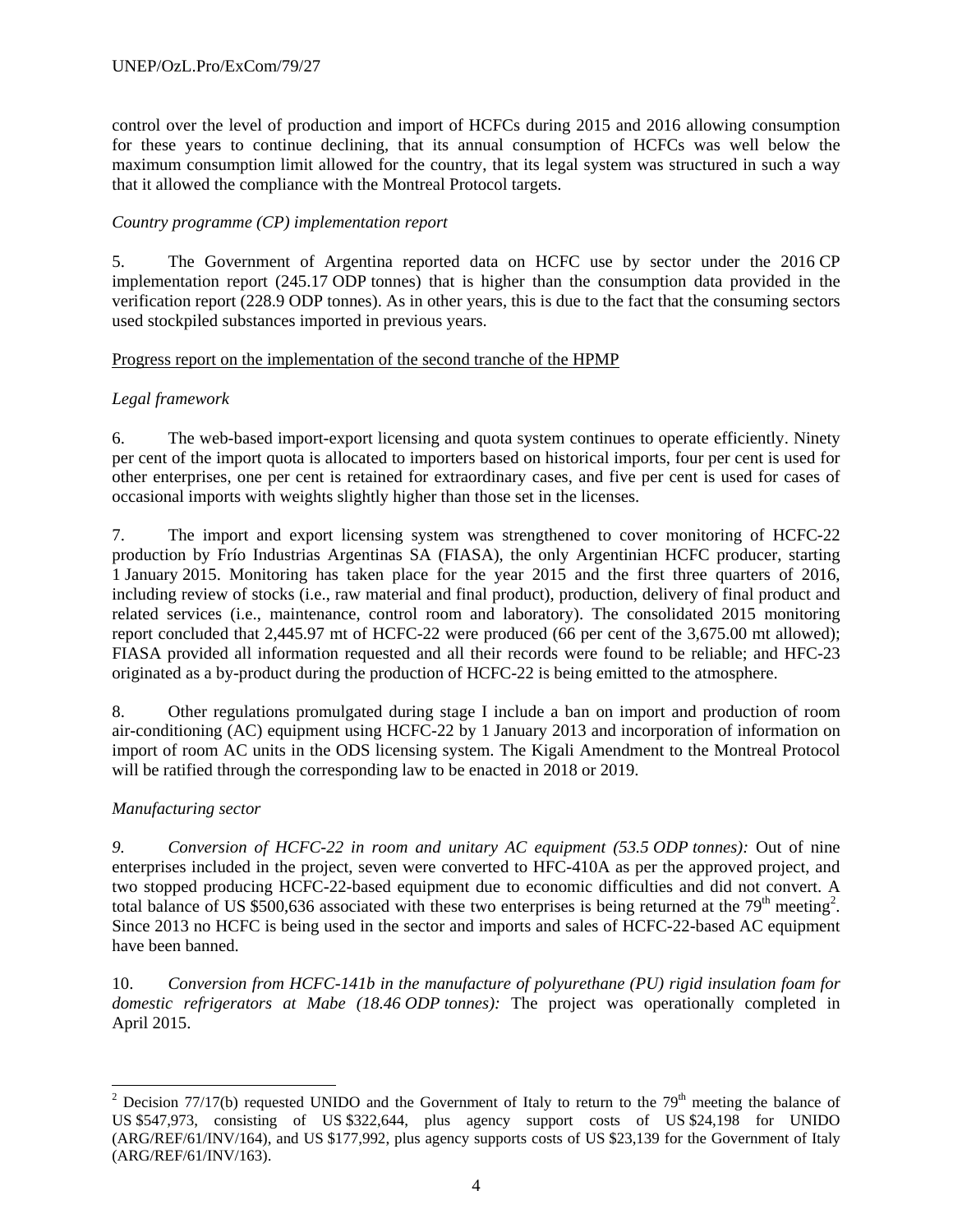## *Refrigeration servicing sector*

11. A total of 28 trainers and 850 refrigeration technicians have received training on good servicing practices in refrigeration and alternatives to HCFCs; and 1,184 technicians have received training on specific related topics (e.g., refrigeration systems in supermarkets, handling of hydrocarbons (HC) and other alternative refrigerants). Twelve training kits (comprising R-410A equipment, nitrogen cylinders and tools) have been distributed to training centers and 694 out of the 714 tool kits procured (comprising vacuum pumps, leak detectors, R-410A manifold and hoses and manual tools) have been distributed to refrigeration workshops.

12. Training courses on the phase-out of HCFC-141b used as flushing agent by refrigeration servicing technicians started in 2015. The training will be complemented by a demonstration activity to verify the efficiency of newly developed flushing equipment using a special grade of high-performance HFO-1233zd. A total of 20 sets will be distributed among beneficiaries, which will report on the performance of the equipment after a certain time of usage so that the lessons learnt can be disseminated.

## *Monitoring of HCFC-22 production*

13. Monitoring of HCFC production has been carried out through quarterly control visits and the production of reports since 2016.

## *Project implementation and monitoring unit (PMU)*

14. Awareness-raising activities implemented include a regional conference on the phase-out of HCFCs in the commercial refrigeration sector for 200 installers, equipment suppliers and supermarket chains from eight countries, and the preparation and distribution to refrigeration technicians of 11 brochures on: good practices in refrigeration; Montreal Protocol control measures; recovery, recycling and reclamation; safe servicing of HC-based equipment; alternatives to HCFCs; and commercial refrigeration in supermarkets.

#### Level of fund disbursement

15. As of May 2017, of the US \$10,949,518 so far approved, US \$10,576,862 had been disbursed (US \$9,738,250 for UNIDO and US \$838,612 for the World Bank) as shown in Table 2. The balance of US \$372,656 will be disbursed in 2017 and 2018.

|                           | Table 2. I mancial report of stage I of the III MI Tor Trigentina (CD $\psi$ ) |                      |                 |                       |              |                  |  |  |  |  |  |
|---------------------------|--------------------------------------------------------------------------------|----------------------|-----------------|-----------------------|--------------|------------------|--|--|--|--|--|
| Agency                    |                                                                                | <b>First tranche</b> |                 | <b>Second tranche</b> | <b>Total</b> |                  |  |  |  |  |  |
|                           | Approved                                                                       | <b>Disbursed</b>     | <b>Approved</b> | <b>Disbursed</b>      | Approved     | <b>Disbursed</b> |  |  |  |  |  |
| UNIDO (balance of the     | 800,000                                                                        | 800,000              |                 |                       | 800,000      | 800,000          |  |  |  |  |  |
| $NPP)*$                   |                                                                                |                      |                 |                       |              |                  |  |  |  |  |  |
| <b>UNIDO</b>              | 685,388                                                                        | 629,024              | 314,612         | 74.320                | 1,000,000    | 703,344          |  |  |  |  |  |
| World Bank                | 914,612                                                                        | 838,612              |                 |                       | 914,612      | 838,612          |  |  |  |  |  |
| <b>Subtotal</b>           | 2,400,000                                                                      | 2,267,636            | 314,612         | 74,320                | 2,714,612    | 2,341,956        |  |  |  |  |  |
| Disbursement rate $(\% )$ |                                                                                | 94.5                 |                 | 23.6                  |              | 86.3             |  |  |  |  |  |
| Project on domestic AC    | 8,234,906                                                                      | 8,234,906            | $\Omega$        | $\Omega$              | 8,234,906    | 8,234,906        |  |  |  |  |  |
| manufacturing<br>sector   |                                                                                |                      |                 |                       |              |                  |  |  |  |  |  |
| (Italy/UNIDO)**           |                                                                                |                      |                 |                       |              |                  |  |  |  |  |  |
| <b>Total</b>              | 10,634,906                                                                     | 10,502,542           | 314,612         | 74,320                | 10,949,518   | 10,576,862       |  |  |  |  |  |
| Disbursement rate $(\% )$ |                                                                                | 98.8                 |                 | 23.6                  |              | 96.6             |  |  |  |  |  |

**Table 2. Financial report of stage I of the HPMP for Argentina (US \$)** 

\*Balance from the national phase-out plan relocated for activities in the servicing sector as per decision 66/42(h).

\*\*Investment project approved at the 61<sup>st</sup> meeting and subsumed in the HPMP, at US \$8,735,542. Balance of US \$500,636 plus agency support costs of US \$47,337 is being returned to the  $79<sup>th</sup>$  meeting (decision 77/17).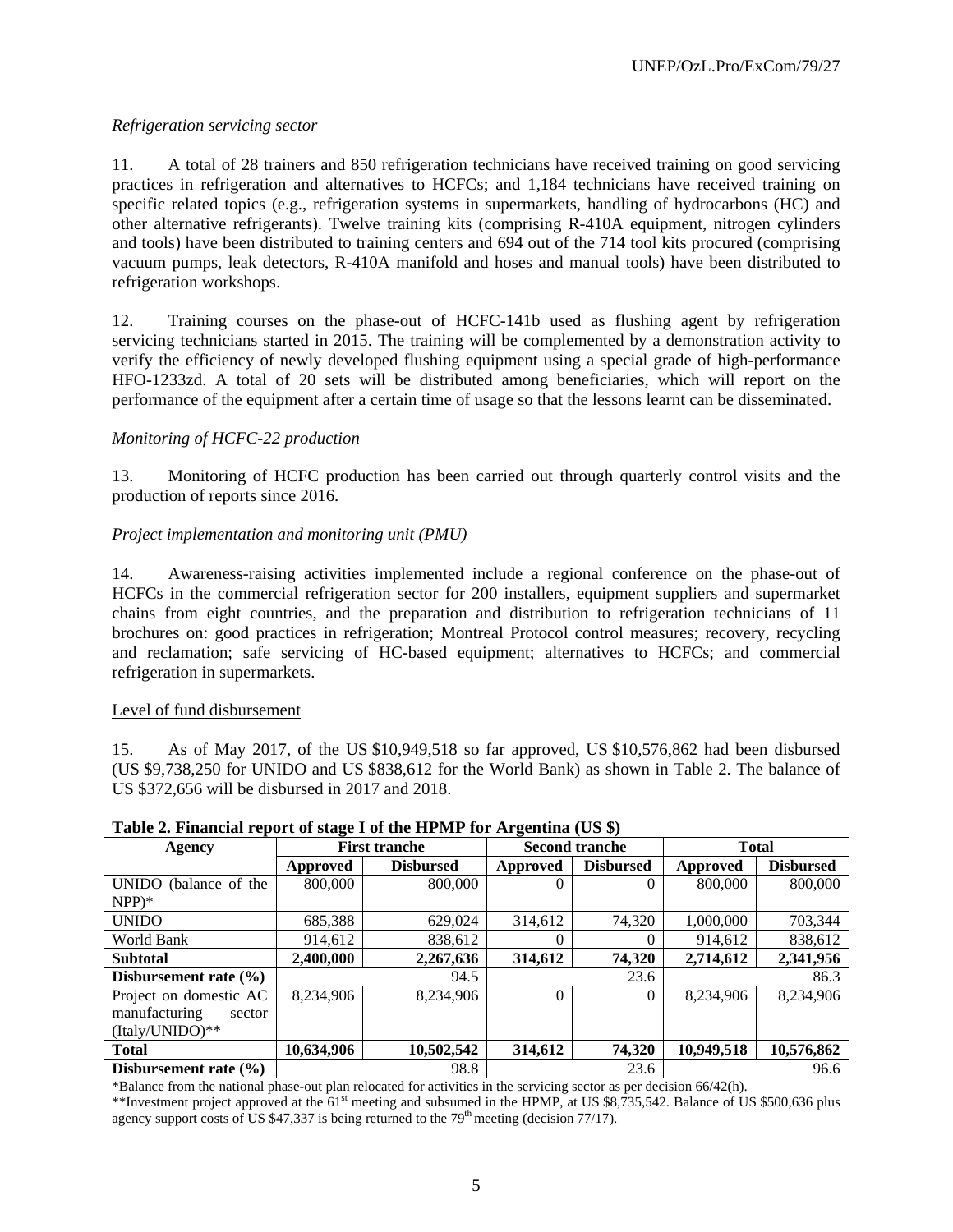## Implementation plan for the third tranche of the HPMP

- 16. The following activities will be implemented between August 2017 and December 2018:
	- (a) *Refrigeration servicing sector (UNIDO) (US \$110,000):* Continuation of technical assistance to reduce the use of HCFC-141b in flushing during servicing including the demonstration of using HFO-1233zd in flushing equipment; continuation of the training of trainers on natural alternatives to HCFCs through six training sessions and a technical and economic study on the introduction of new alternatives; two additional workshops for the commercial refrigeration sector; and continuation of activities to facilitate the introduction of  $CO<sub>2</sub>$  and HC refrigerants, including workshops on the availability and advantages or disadvantages of such alternatives, and promotion of these alternatives in Argentina in cooperation with technology providers from countries where such alternatives are currently being produced and used; and
	- (b) *Project coordination and monitoring strategy (UNIDO)(US \$15,000):* Continuation of monitoring of the production, imports and exports of HCFCs, the consumption in the different sectors, implementation of overarching strategy, and coordination of all activities related to the third tranche of the HPMP.

## **SECRETARIAT'S COMMENTS AND RECOMMENDATION**

#### **COMMENTS**

#### Progress report on the implementation of the second tranche of the HPMP

#### *Legal framework*

17. The Government of Argentina has already issued HCFC import quotas for 2017, at 147.93 ODP tonnes, which is lower than the consumption levels allowed under the Montreal Protocol and lower than the expected HCFC consumption for the year as Argentina also produces HCFC-22.

#### *Refrigeration servicing sector*

18. The Secretariat noted that the target of 2,000 technicians to be trained in stage I was surpassed and additional technicians will continue to be trained in 2017 and 2018. With regard to customs training, UNIDO confirmed that the ten workshops for 206 officers in seven cities included in the last report was the final target for the stage I of the HPMP.

19. On the availability of alternatives to HCFC, UNIDO referred to the results of the ODS alternatives surveys, which provided a comprehensive overview of alternatives in the local market. According to the survey, the main barriers to a more widespread use of HC and  $CO<sub>2</sub>$  in commercial refrigeration appliances were the cost of conversion due to safety requirements (HC), increased capital costs, and the need for technicians with better skills  $(CO_2)$ . Ammonia/ $CO_2$  systems are considered a possible option in industrial refrigeration to reduce the charge of ammonia and decrease toxicity risk. A Multilateral Fund project to demonstrate trans-critical  $CO<sub>2</sub>$  is currently being implemented. The new synthetic low-GWP refrigerants are not yet commercially available in Argentina.

#### *Plan of action for the final tranche and date of completion of stage I*

20. The Government of Argentina has confirmed through UNIDO that the date of completion of stage I continues to be 31 December 2018, as per paragraph 14 of the Agreement between the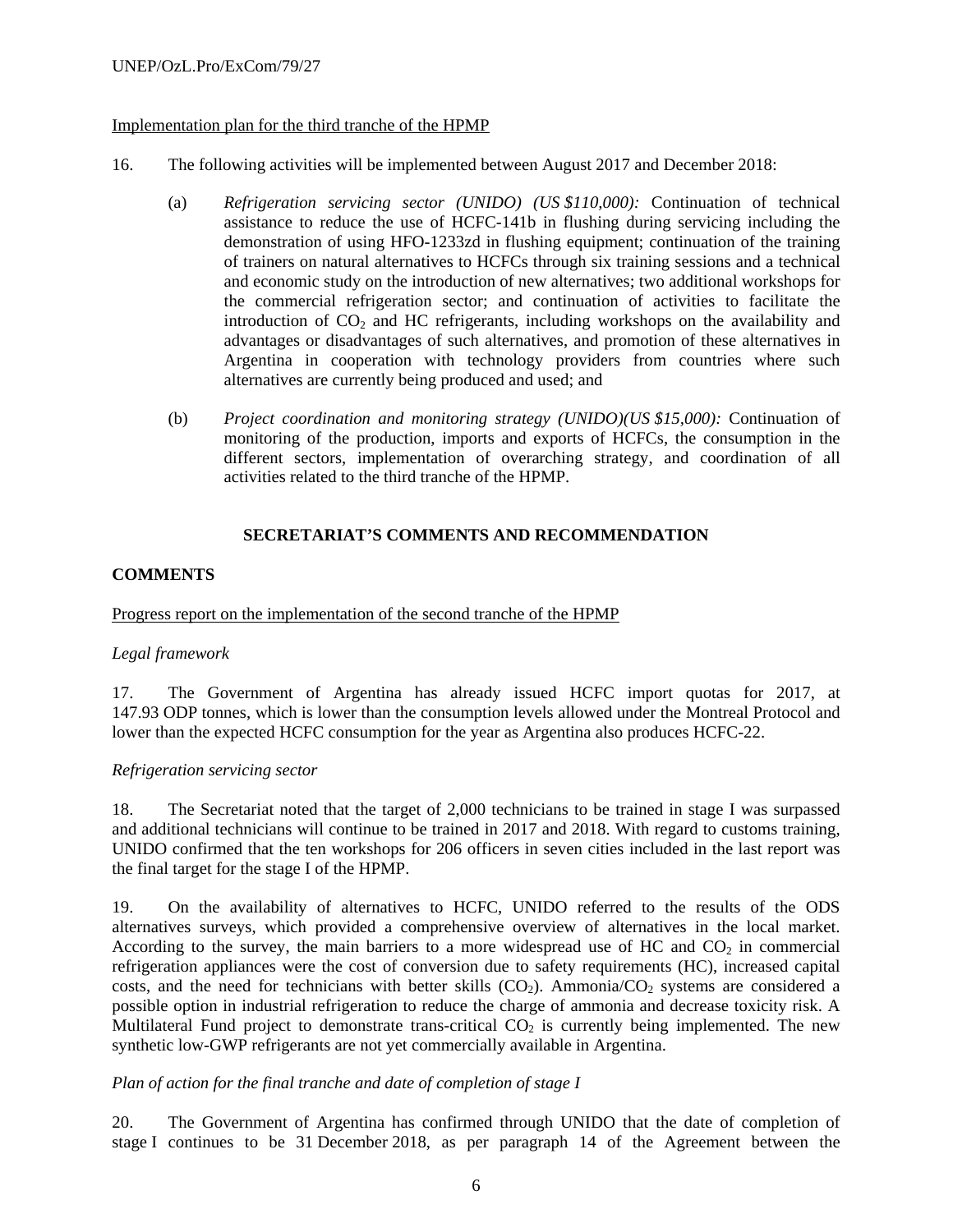Government and the Executive Committee. Stage II of the HPMP has been submitted for consideration to the 79<sup>th</sup> meeting.

## Conclusion

21. The Government of Argentina continued implementing its HCFC import and export licensing and quota system. The HCFC consumption levels in 2015 and 2016 were below the 10 per cent control measure in 2015 as corroborated by the independent verification reports. The level of HCFC-22 production is also in compliance with the established target for 2015 as indicated in the HCFC-22 production monitoring report. The country completed the conversion of the room AC manufacturing sector, phasing out 53.5 ODP tonnes of HCFC-22 and the conversion of one PU foam manufacturing enterprise, phasing out 18.46 ODP tonnes of HCFC-141b, and continued the implementation of activities in the refrigeration servicing sector, with an emphasis on technician training. UNIDO, the World Bank and the Government of Italy have disbursed 96.6 per cent of the approved funds.

#### **RECOMMENDATION**

22. The Fund Secretariat recommends that the Executive Committee:

- (a) Takes note of the progress report on the implementation of the second tranche of stage I of the HCFC phase-out management plan of (HPMP) for Argentina; and
- (b) Requests the Government of Argentina, UNIDO and the World Bank to submit the project completion report to the second meeting of the Executive Committee in 2019.

23. The Fund Secretariat further recommends blanket approval of the third and final tranche of stage I of the HPMP for Argentina, and the corresponding 2017-2018 tranche implementation plan, at the funding level shown in the table below:

|     | <b>Project title</b>                           | <b>Project funding</b> | Support cost | Implementing |
|-----|------------------------------------------------|------------------------|--------------|--------------|
|     |                                                | (USS)                  | (US \$)      | agency       |
| (a) | HCFC phase-out management plan (stage I, third | 125.000                | 8,750        | <b>UNIDO</b> |
|     | and final tranche)                             |                        |              |              |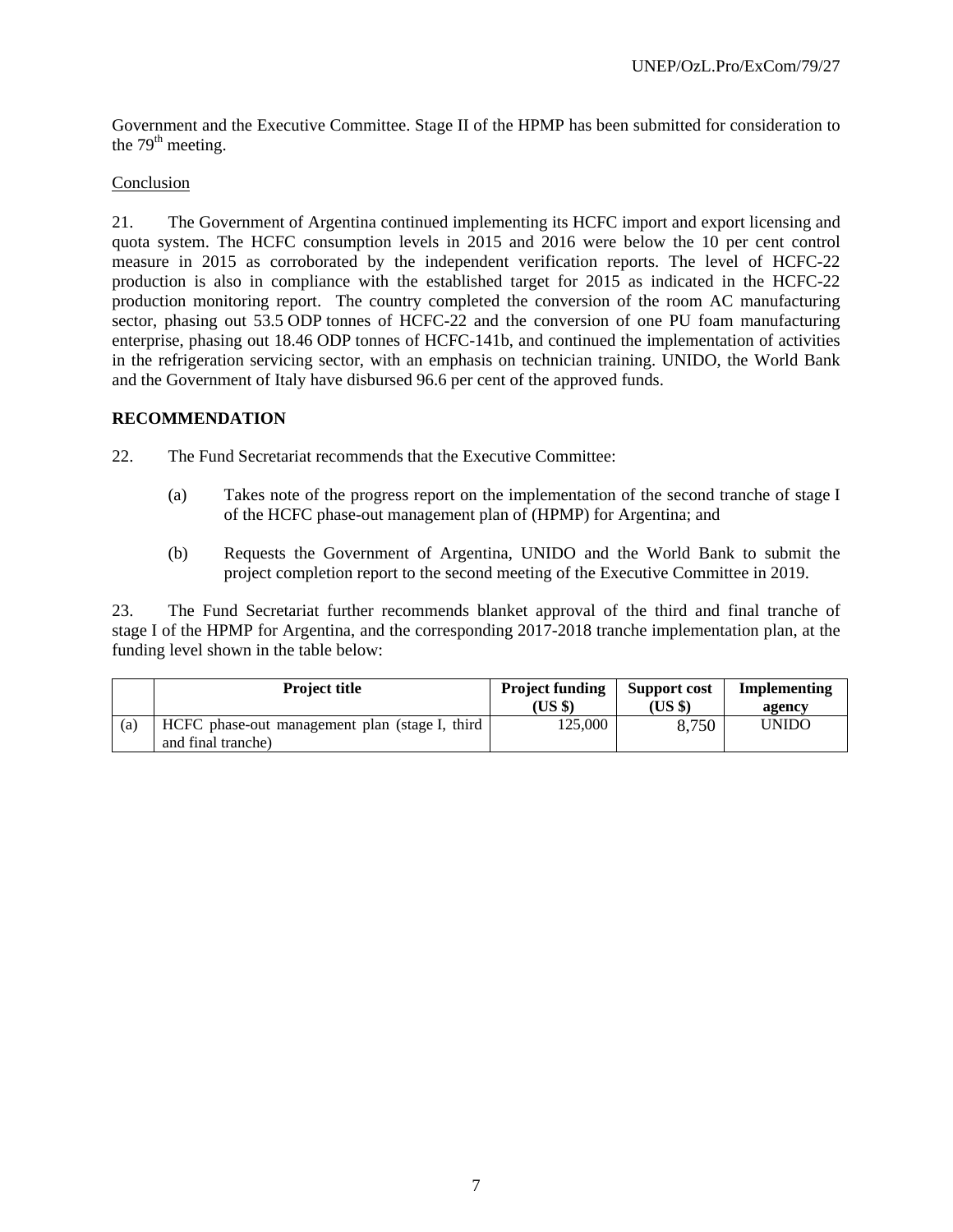#### **PROJECT EVALUATION SHEET – MULTI-YEAR PROJECTS Argentina**

| (I) PROJECT TITLE                            |                               | <b>AGENCY</b>      |  |  |
|----------------------------------------------|-------------------------------|--------------------|--|--|
| HCFC phase-out plan (Stage II)               | UNIDO (lead)/World Bank/Italy |                    |  |  |
|                                              |                               |                    |  |  |
| (II) LATEST ARTICLE 7 DATA (Annex C Group I) | Year: 2015                    | 295.4 (ODP tonnes) |  |  |

| (III) LATEST COUNTRY PROGRAMME SECTORAL DATA (ODP tonnes) |              | <b>Year: 2016</b> |                  |                            |        |         |                  |         |                             |
|-----------------------------------------------------------|--------------|-------------------|------------------|----------------------------|--------|---------|------------------|---------|-----------------------------|
| Chemical                                                  | Aerosol      | Foam              | Fire<br>fighting | Refrigeration              |        | Solvent | Process<br>agent | Lab use | Total sector<br>consumption |
|                                                           |              |                   |                  | Servicing<br>Manufacturing |        |         |                  |         |                             |
| HCFC-22                                                   | 0.24         | 1.43              |                  | 9.08                       | 127.39 |         |                  |         | 138.13                      |
| <b>HCFC-123</b>                                           |              |                   | 1.64             |                            | 0.59   |         |                  |         | 2.23                        |
| <b>HCFC-124</b>                                           |              |                   |                  |                            | 0.55   |         |                  |         | 0.55                        |
| $HCFC-141b$                                               | 0.33         | 56.50             |                  |                            | 12.76  |         |                  |         | 69.59                       |
| HCFC-141b in<br>Imported Pre-<br>blended Polyol           |              | 25.08             |                  |                            |        |         |                  |         | 25.08                       |
| HCFC-142b                                                 | $\mathbf{0}$ | 1.19              |                  |                            | 8.40   |         |                  |         | 9.60                        |

| (IV) CONSUMPTION DATA (ODP tonnes)                   |        |                                                    |        |  |  |  |  |
|------------------------------------------------------|--------|----------------------------------------------------|--------|--|--|--|--|
| 2009 - 2010 baseline:                                | 400.70 | Starting point for sustained aggregate reductions: | 377.51 |  |  |  |  |
| <b>CONSUMPTION ELIGIBLE FOR FUNDING (ODP tonnes)</b> |        |                                                    |        |  |  |  |  |
| Already approved:                                    | 83.53  | Remaining:                                         | 293.98 |  |  |  |  |

| (V) BUSINESS PLAN |                            | 2017      | 2018      | 2019      | 2020      | <b>After 2020</b> | Total     |
|-------------------|----------------------------|-----------|-----------|-----------|-----------|-------------------|-----------|
| <b>UNIDO</b>      | ODS phase-out (ODP tonnes) | 11.29     |           | 15.00     |           | 10.00             | 36.29     |
|                   | Funding (US \$)            | 1.068.000 |           | 1.401.000 |           | 934,000           | 3,403,000 |
| World Bank        | ODS phase-out (ODP tonnes) | 7.92      | 23.75     | 23.75     | 23.75     |                   | 79.17     |
|                   | Funding (US \$)            | 823,000   | 2,432,000 | 2.432,000 | 1,627,000 | 823,000           | 8,137,000 |
| Government        | ODS phase-out (ODP tonnes) |           |           |           |           |                   |           |
| of Italy          | Funding (US \$)            |           |           |           |           |                   |           |

| (VI) PROJECT DATA                                  |              | 2017                                       | 2018         | 2019         | 2020           | 2021         | 2022      | <b>Total</b> |            |
|----------------------------------------------------|--------------|--------------------------------------------|--------------|--------------|----------------|--------------|-----------|--------------|------------|
| Montreal Protocol consumption limits               |              |                                            | 360.63       | 360.63       | 360.63         | 260.45       | 260.45    | 260.45       | n/a        |
|                                                    |              | Maximum allowable consumption (ODP tonnes) | 330.58       | 330.58       | 330.58         | 260.45       | 260.45    | 200.35       | n/a        |
| Project costs                                      | <b>UNIDO</b> | Project costs                              | 595,746      | $\Omega$     | 1,347,217      | $\mathbf{0}$ | 1,334,000 | 364,107      | 3,641,070  |
| requested in<br>principle                          |              | Support costs                              | 41,702       | $\Omega$     | 94,305         | $\Omega$     | 93,380    | 25,487       | 254,875    |
| (US\$)                                             | World        | Project costs                              | 907.525      | $\mathbf{0}$ | 2,722,576      | $\mathbf{0}$ | 1,815,050 | 605,017      | 6,050,168  |
|                                                    | Bank         | Support costs                              | 63,527       | $\theta$     | 190,580        | $\Omega$     | 127,054   | 42,351       | 423,512    |
|                                                    | Italy        | Project costs                              | 250,000      | $\theta$     | $\Omega$       | $\theta$     | $\Omega$  |              | 250,000    |
|                                                    |              | Support costs                              | 32,500       |              | $\overline{0}$ | $\theta$     |           |              | 32,500     |
| Total project costs requested in principle (US \$) |              | 1,753,271                                  | $\mathbf{0}$ | 4,069,793    | $\mathbf{0}$   | 3,149,050    | 969,124   | 9,941,238    |            |
| Total support costs requested in principle (US \$) |              | 137,729                                    | $\Omega$     | 284,885      | $\Omega$       | 220,434      | 67,839    | 710,887      |            |
| Total funds requested in principle (US \$)         |              |                                            | 1,891,000    |              | 4,354,678      | $\mathbf{0}$ | 3,369,484 | 1,036,962    | 10,652,125 |

| (VII) Request for funding for the first tranche (2017) |                                |                       |  |  |  |  |  |  |
|--------------------------------------------------------|--------------------------------|-----------------------|--|--|--|--|--|--|
| Agency                                                 | <b>Funds requested (US \$)</b> | Support costs (US \$) |  |  |  |  |  |  |
| <b>UNIDO</b>                                           | 595,746                        | 41.702                |  |  |  |  |  |  |
| World Bank                                             | 907,525                        | 63,527                |  |  |  |  |  |  |
| Italy                                                  | 250,000                        | 32,500                |  |  |  |  |  |  |

| unding request:"              | Approval of funding for the first tranche (2017)<br>7) as indicated above |
|-------------------------------|---------------------------------------------------------------------------|
| Secretariat's recommendation: | For individual consideration                                              |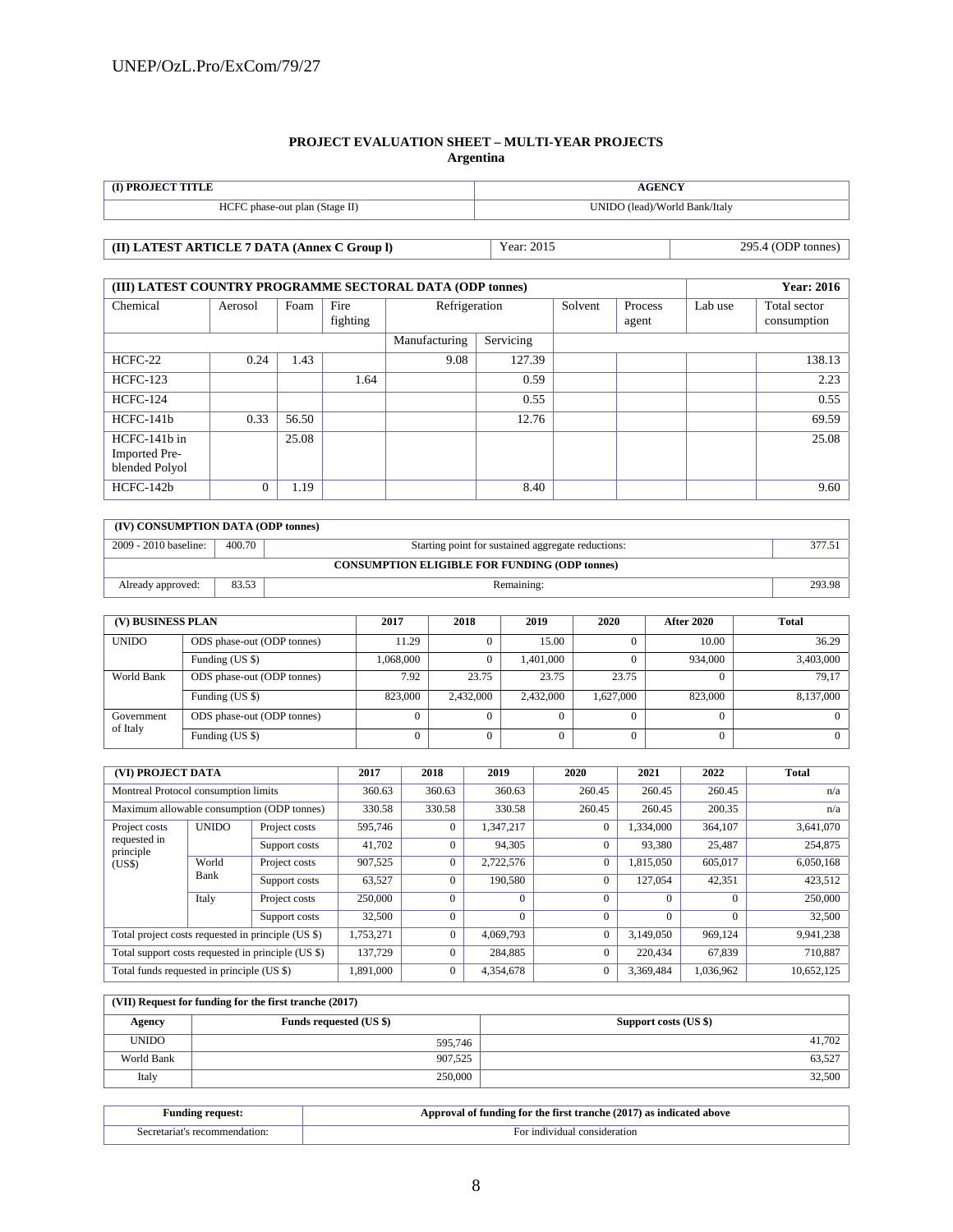## **PROJECT DESCRIPTION**

24. On behalf of the Government of Argentina, UNIDO as the lead implementing agency, has submitted to the 79<sup>th</sup> meeting stage II of the HCFC phase-out management plan (HPMP) at the total cost of US \$12,824,415<sup>3</sup>, consisting of US \$4,015,070, plus agency support costs of US \$281,055 for UNIDO, and US \$7,970,365, plus agency support costs of US \$557,926 for the World Bank, as originally submitted<sup>4</sup>. The implementation of stage II of the HPMP will phase out  $125.01$  ODP tonnes of HCFCs to meet 48 per cent reduction in HCFC consumption by 2022, as originally submitted.

25. The first tranche for stage II of the HPMP being requested at this meeting amounts to US \$4,944,198, consisting of US \$1,435,000, plus agency support costs of US \$100,450 for UNIDO, and US \$3,185,746, plus agency support costs of US \$223,002 for the World Bank, as originally submitted.

#### **Status of implementation of stage I of the HPMP**

26. The progress on implementation of stage I of the HPMP for Argentina, including the status of funds disbursement, is presented in paragraphs 1 to 23 above.

#### **Stage II of the HPMP**

#### Remaining eligible consumption in Argentina

27. After deducting 83.53 ODP tonnes of HCFCs associated with stage I of the HPMP and 115.19 ODP tonnes<sup>5</sup> proposed for stage II, the remaining consumption of HCFCs eligible for funding amounts to 178.79 ODP tonnes, as shown in Table 1.

| - While It U . VI . IV  VI YALV I WALLWALLATE |                          | ----------------------         |                                 | $\frac{1}{2}$                   |                                 |
|-----------------------------------------------|--------------------------|--------------------------------|---------------------------------|---------------------------------|---------------------------------|
| <b>HCFC</b>                                   | <b>Starting</b><br>point | <b>Reduction in</b><br>stage-I | <b>Remaining</b><br>consumption | <b>Reduction in</b><br>stage II | <b>Remaining</b><br>consumption |
| HCFC-22                                       | 266.20                   | 59.57                          | 206.63                          | 42.84                           | 163.79                          |
| <b>HCFC-123</b>                               | 1.57                     |                                | 1.57                            |                                 | 1.57                            |
| <b>HCFC-124</b>                               | 0.83                     |                                | 0.83                            |                                 | 0.83                            |
| $HCFC-141b*$                                  | 94.57                    | 23.96                          | 70.61                           | 70.61                           |                                 |
| HCFC-142b                                     | 14.34                    |                                | 14.34                           | 1.74                            | 12.60                           |
| <b>Total (ODP tonnes)</b>                     | 377.51                   | 83.53                          | 293.98                          | 115.19                          | 178.79                          |

**Table 1: Overview of the remaining HCFC consumption eligible for funding (ODP tonnes)** 

\*Additional non-eligible 9.82 ODP tonnes of HCFC-141b beyond the starting point are also being phased out.

HCFC consumption and sector distribution

l

28. The 2012-2016 HCFC consumption is shown in Table 1 of stage I of the HPMP. Table 2 presents the distribution of HCFC use among sectors as reported in the country programme (CP) data for 2016.

 $3$  This figure does not include an additional project for US \$222,048 to phase out 1.19 ODP tonnes of HCFCs in the XPS foam sector added during the project review process.

<sup>&</sup>lt;sup>4</sup> As per the letter of 20 April 2017 from the Ministry of External Relations of Argentina to the Secretariat.

<sup>&</sup>lt;sup>5</sup> A larger tonnage of HCFC will be phased out, but only 115.19 ODP tonnes are deducted from the remaining eligible consumption. The reason for this is that 80.43 ODP tonnes of HCFC-141b will be phased out but there are only 70.61 ODP tonnes in the remaining eligible consumption to be deducted.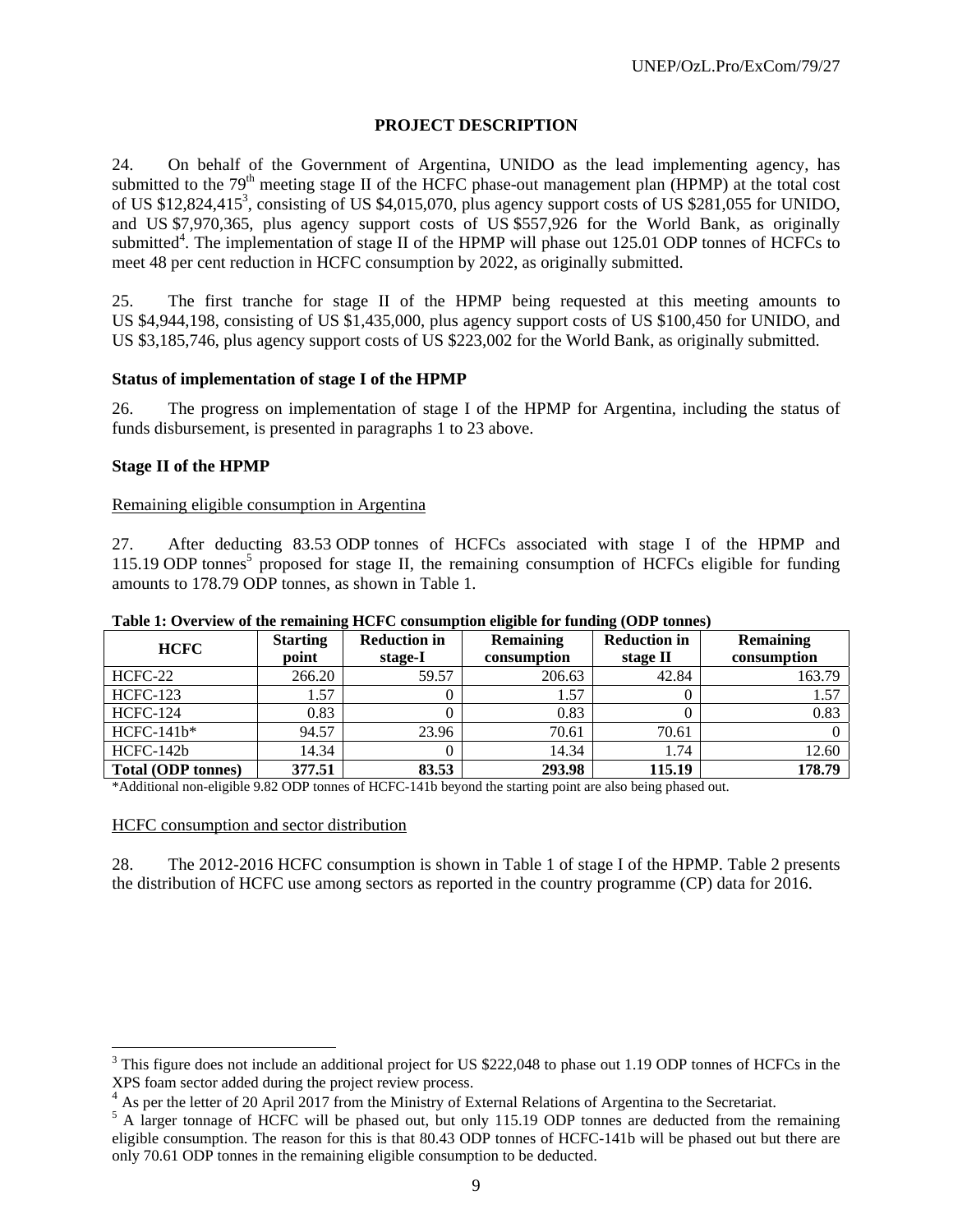| <b>Substance</b>   | <b>Aerosol</b> | Foam     | Fire<br><b>Fighting</b> | <b>Solvent</b> | <b>Refrigeration</b><br>Manufac- | <b>Total</b><br>Manufac- | <b>Servicing</b> | <b>Total</b> | Percentage<br>(%) |
|--------------------|----------------|----------|-------------------------|----------------|----------------------------------|--------------------------|------------------|--------------|-------------------|
| Metric tonnes (mt) |                |          |                         |                | turing                           | turing                   |                  |              |                   |
| $HCFC-22$          | 4.40           | 26.00    | $\overline{0}$          | $\overline{0}$ | 165.00                           | 195.40                   | 2,316.10         | 2,511.50     | 68.7              |
| HCFC-141b          | 3.00           | 513.60   | $\overline{0}$          | $\overline{0}$ | $\Omega$                         | 516.60                   | 116.00           | 632.60       | 17.3              |
| HCFC-141b in       | $\Omega$       | 228.00   | $\theta$                | $\theta$       | $\Omega$                         | 228.00                   | $\Omega$         | 228.00       | 6.2               |
| imported pre-      |                |          |                         |                |                                  |                          |                  |              |                   |
| blended polyol     |                |          |                         |                |                                  |                          |                  |              |                   |
| HCFC-142b          | 0.06           | 18.30    | $\Omega$                | $\theta$       | $\Omega$                         | 18.36                    | 129.30           | 147.66       | 4.0               |
| <b>HCFC-123</b>    | $\Omega$       |          | 82.10                   | $\theta$       | $\Omega$                         | 82.10                    | 29.30            | 111.40       | 3.0               |
| <b>HCFC-124</b>    | $\Omega$       |          |                         | $\overline{0}$ | $\Omega$                         | $\Omega$                 | 24.80            | 24.80        | 0.7               |
| Total (mt)         | 7.46           | 785.90   | 82.10                   | $\theta$       | 165.00                           | 1,040.46                 | 2,615.50         | 3,655.96     | 100.0             |
| Total $(\% )$      | 0.2            | 21.5     | $2.2\,$                 | 0.0            | 4.5                              | 28.5                     | 71.5             | 100.0        | n/a               |
| <b>ODP</b> tonnes  |                |          | $\overline{0}$          |                |                                  |                          |                  |              |                   |
| $HCFC-22$          | 0.24           | 1.43     | $\mathbf{0}$            | $\overline{0}$ | 9.08                             | 10.75                    | 127.39           | 138.13       | 56.3              |
| HCFC-141b          | 0.33           | 56.50    | $\overline{0}$          | $\mathbf{0}$   | $\Omega$                         | 56.83                    | 12.76            | 69.59        | 28.4              |
| HCFC-141b in       | $\Omega$       | 25.08    | $\theta$                | $\theta$       | $\Omega$                         | 25.08                    | $\Omega$         | 25.08        | 10.2              |
| imported pre-      |                |          |                         |                |                                  |                          |                  |              |                   |
| blended polyol     |                |          |                         |                |                                  |                          |                  |              |                   |
| HCFC-142b          | $\Omega$       | 1.19     | $\Omega$                | $\theta$       | $\Omega$                         | 1.19                     | 8.40             | 9.60         | 3.9               |
| <b>HCFC-123</b>    | $\Omega$       | 0        | 1.64                    | $\overline{0}$ | $\Omega$                         | 1.64                     | 0.59             | 2.23         | 0.9               |
| <b>HCFC-124</b>    | $\Omega$       | $\Omega$ | $\Omega$                | $\theta$       | $\Omega$                         |                          | 0.55             | 0.55         | 0.2               |
| <b>Total (ODP</b>  | 0.58           | 84.20    | 1.64                    | $\bf{0}$       | 9.08                             | 95.49                    | 149.68           | 245.17       | 100.0             |
| (tonnes)           |                |          |                         |                |                                  |                          |                  |              |                   |
| Total $(\% )$      | 0.2            | 34.3     | 0.7                     | 0.0            | 3.7                              | 38.9                     | 61.1             | 100.0        | n/a               |

**Table 2. Distribution of HCFC use by sector and substance (2016)** 

29. The refrigeration servicing sector is the largest HCFC-consuming sector in Argentina (61 per cent in ODP tonnes). It also consumes more than 90 per cent of the HCFC-22 in the country. In 2016, the manufacturing sectors only represented 38.9 per cent of the HCFC consumption; with 34.3 per cent in the foam sector (i.e. 33.3 per cent in PU foam and one per cent in XPS foam) and 4.6 per cent in the refrigeration manufacturing, aerosol and fire-fighting sectors.

# HCFC consumption in manufacturing sectors

#### *Foam manufacturing sector*

30. HCFC-141b continues to be used by more than 200 small and medium-sized enterprises (SMEs) in the manufacturing of rigid PU foam applications, with a small amount used in flexible moulded and integral skin. In addition, small quantities of HCFC-22 and HCFC-142b are used in the manufacturing of XPS insulation boards. Details of the HCFC consumption by foam application are shown in Table 3 below.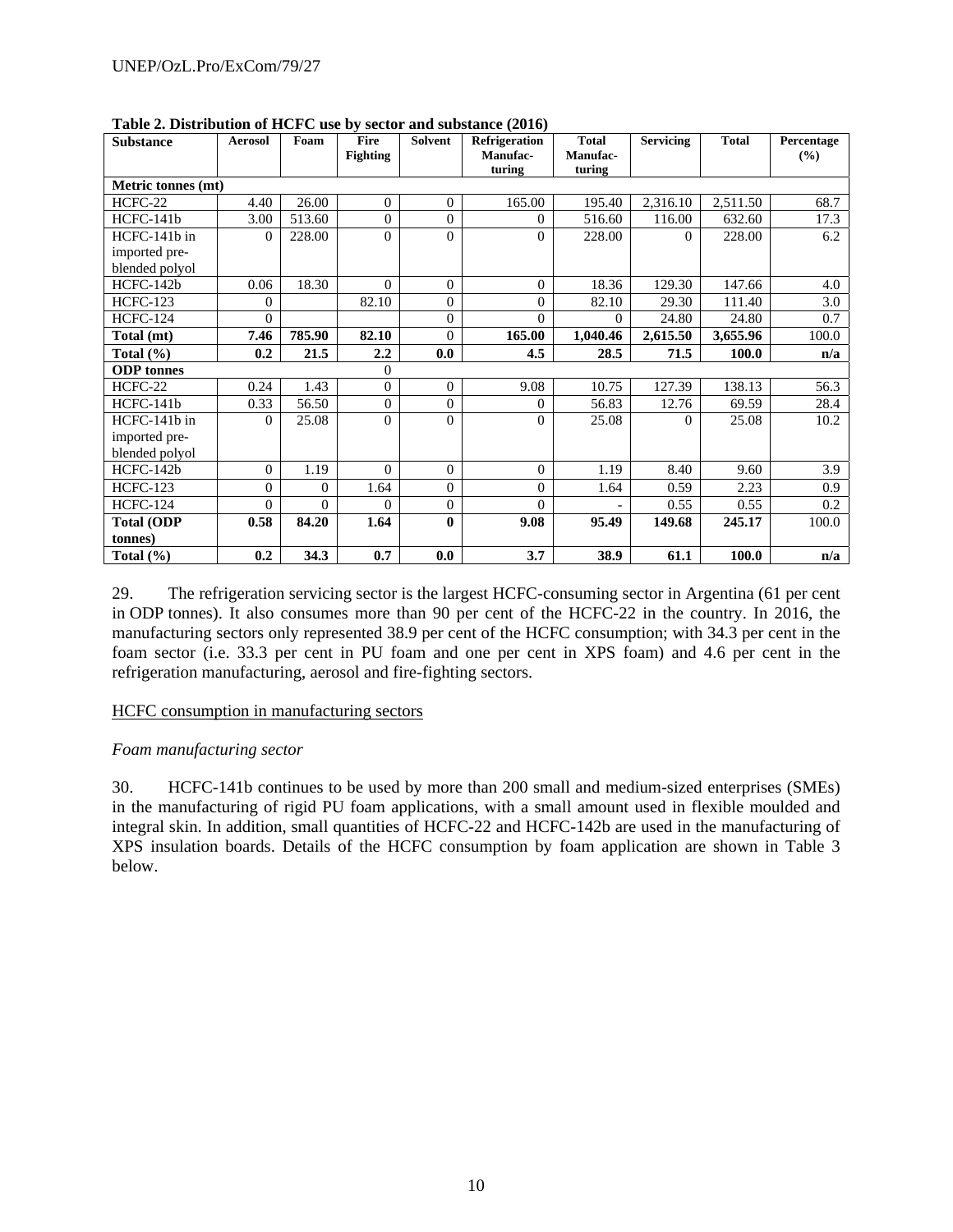| <b>Application</b>                  |                  | <b>Consumption (mt)</b> |                  |              | Percentage |
|-------------------------------------|------------------|-------------------------|------------------|--------------|------------|
|                                     | <b>HCFC-141b</b> | <b>HCFC-22</b>          | <b>HCFC-142b</b> | <b>Total</b> | (%)        |
| PU foam                             |                  |                         |                  |              |            |
| Domestic refrigeration              | 78.00            | $\theta$                | $\Omega$         | 78.00        | 10         |
| Commercial refrigeration            | 80.25            | $\theta$                | $\Omega$         | 80.25        | 10         |
| Continuous and discontinuous panels | 93.89            | $\mathbf{0}$            | $\Omega$         | 93.89        | 12         |
| Pipe and tank insulation            | 34.18            | $\theta$                | $\Omega$         | 34.18        | 4          |
| Spray                               | 213.85           | $\overline{0}$          | $\Omega$         | 213.85       | 27         |
| Pour in place                       | 130.34           | $\theta$                | $\Omega$         | 130.34       | 17         |
| Doors filling                       | 25.67            | $\Omega$                | $\Omega$         | 25.67        | 3          |
| <b>Block</b>                        | 38.78            | $\overline{0}$          | $\Omega$         | 38.78        | 5          |
| Flex-moulded                        | 25.07            | $\theta$                | $\Omega$         | 25.07        | 3          |
| Blinds, thermoware, floating        | 1.67             | $\theta$                | $\Omega$         | 1.67         | $\Omega$   |
| <b>XPS</b> foam                     |                  |                         |                  |              |            |
| Insulation boards                   |                  | 33.04                   | 24.72            | 57.76        |            |
| <b>Total</b>                        | 721.68           | 33.04                   | 24.72            | 779.44       | 100        |

**Table 3. Estimated distribution of HCFC use in PU and XPS foam applications (2015)**

31. The PU foam manufacturers procure HCFC-141b mostly in pre-blended form from systems houses and importers (i.e., Alkanos, BASF, Dow, Ecopur, Huntsman, Poliresinas San Luis and Química del Caucho). Table 4 shows HCFC consumption in 2015 for each systems house and the number of downstream users.

| <b>System house</b>  | <b>Characteristics</b>                                    | Number of    | <b>2015 HCFC</b>           |
|----------------------|-----------------------------------------------------------|--------------|----------------------------|
|                      |                                                           | downstream   | consumption,               |
|                      |                                                           | users        | $\left(\mathrm{kg}\right)$ |
| <b>Alkanos</b>       | Local systems house                                       | 16           | 96,021                     |
| <b>BASF</b>          | Non-Article 5 systems house with local facilities         | $44^{\circ}$ | 166,211                    |
| Dow                  | Non-Article 5 systems house with local facilities         | 16'          | 101,052                    |
|                      | Importer of formulated polyols. Local addition of blowing | 42           | 47,847                     |
| Ecopur               | agent                                                     |              |                            |
| Huntsman             | Importer of PU systems (fully formulated polyol and MDI)  | 37           | 134,796                    |
| Poliresinas San Luis | Local systems house                                       | 16           | 28,442                     |
| Química del Caucho   | Importer of PU systems (fully formulated polyol and MDI)  | 35           | 89,568                     |
| <b>Total</b>         |                                                           | $206*$       | 663,937                    |

**Table 4. Consumption of HCFC-141b by systems houses and their downstream users in Argentina** 

\*Four have consumption above 20 mt, 16 have consumption between 10 mt and 20 mt, 99 have consumption between 1 and 10 mt and the remaining 87 have consumption below one mt. Out of the 206 downstream users identified, 160 were considered eligible for funding.

#### *Refrigeration and AC manufacturing sector*

l

32. *Commercial and industrial refrigeration manufacturing*: Total consumption of HCFC-22 in this sector is around 165 mt, out of which 93 mt were charged at the manufacturing site, while the rest was charged in the location where the system is installed. The sector is composed mainly of locally owned SMEs (around 63), most of which manufacture products for both subsectors and consume less than 2 mt per year. Around 12 enterprises produce water coolers and dispensers, and seven medium sized enterprises and several SMEs manufacture condensing units and can be considered part of the installation and assembly subsector, as the refrigerant is used for first charge in the end-user's location.

 $6$  Including 24 downstream users with consumption  $> 100$  kg through Alisa, a BASF distributor.

<sup>&</sup>lt;sup>7</sup> Including 6 downstream users with consumption  $> 100$  kg through Polytal S.R.L. and Polycoat, Dow distributors.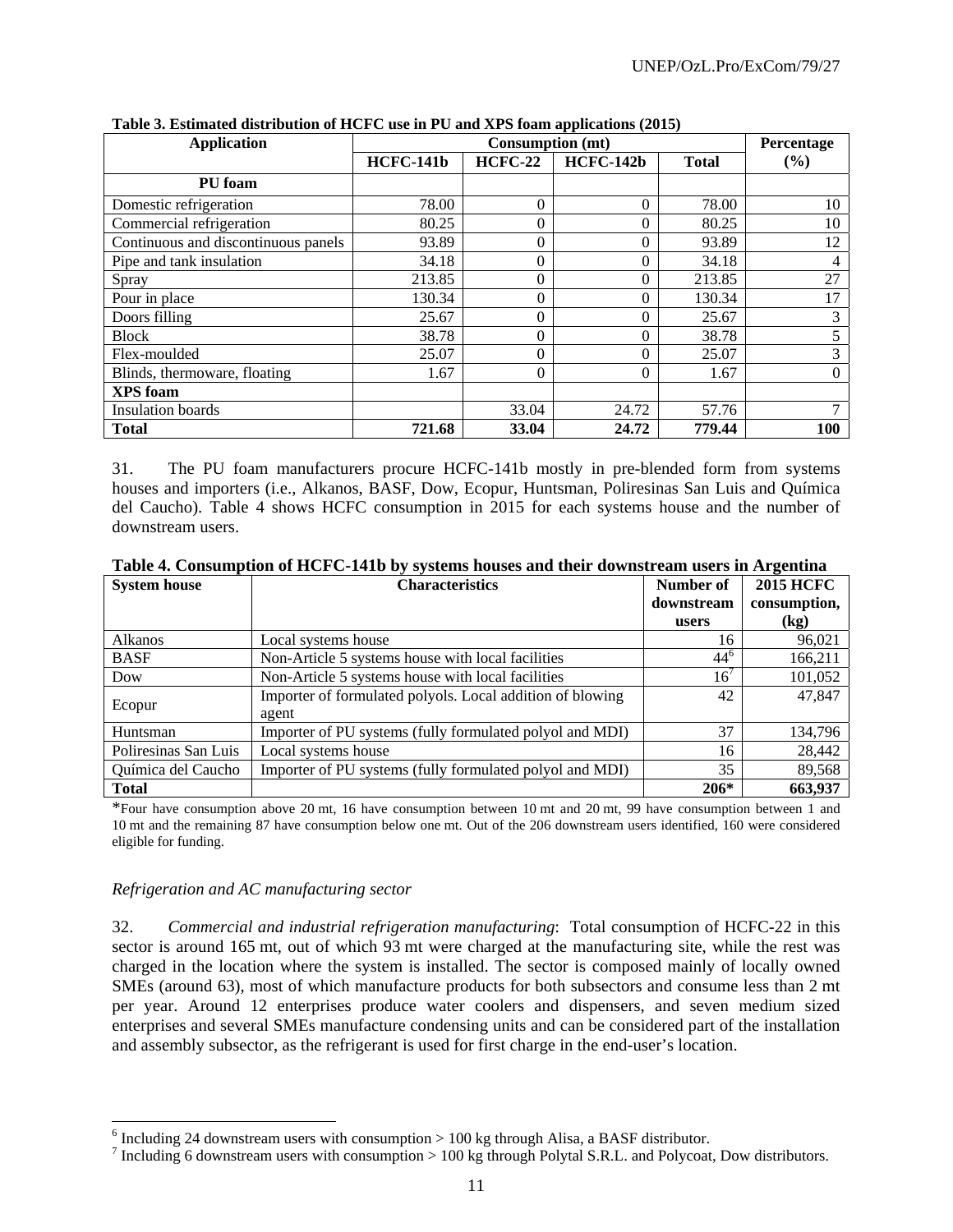33. HCFC-22, R-404A and R-407C are the most common refrigerants used for condensing units, and small amounts of  $CO<sub>2</sub>$  are used in two supermarket systems. In the industrial refrigeration subsector 95 per cent of the refrigerant is ammonia, used by around 3,000 food processing enterprises in 10,000 to 15,000 installations (e.g., freezing lines, cheese and ice cream factories and ice production).

34. *Air-conditioning (AC) manufacturing:* The use of HCFC-22 in the domestic AC sector was phased out in stage I of the HPMP. The main refrigerant used in this sector is R-410A followed by small amounts of R-407C. No HCFC is used in the mobile AC manufacturing sector, where the main refrigerant used is HFC-134a. There are 12 importers and/or manufacturers of chillers. A total of 92 mt of HCFC-22 and 135 mt of HCFC-123 are currently installed in around 2,000 chillers, with HCFC consumption below 2 mt/year for servicing. An additional 3,000 chillers were identified using HFCs and 200 using ammonia. Although there are around 20 absorption chillers installed in the country, technicians are not qualified yet to service this type of technology.

# *Aerosol sector*

35. Most aerosol products in Argentina have been produced with HCs as propellant since 1992, when national regulations banned the use of ODS, except for metered-dose inhalers (MDIs) and those used in the electronic subsector. Around five per cent of the aerosol production uses HCFCs due to non-flammability requirements. Sixteen enterprises use HCFC to manufacture party aerosols, contact cleaners, lubricants, insulators, dust blowers, and cold pain-relief products.

36. HCFC-22, HCFC-141b and HCFC-142b are used as active ingredients in cleaning applications for dissolving other active ingredients (e.g. lubricants, insulators, adhesives), and HCFC-22 is also used as propellant. A blend of HCFC-22, butane and di-methyl ether (DME) is used for artificial snow. HCFC-22 and HCFC-141b are used in electronic contact cleaners, lubricants and insulators. Blowers (particle removers) consist of pure HCFC-22 and cold pain-relief aerosol dispenses HCFC-141b with about 10 per cent of HCFC-22 as propellant. Since 2014, HCFC consumption has been replaced by HFC-134a due to an increase in HCFC prices.

# *Fire extinguisher sector*

37. There are four fire-extinguisher manufacturers and 42 enterprises that offer servicing and recharging of fire extinguishers. HCFC-123 and small amounts of HCFC-141b are used in this sector. The technically most suitable replacement for halon-1211 in portable fire extinguishers would be HFC-236fa. However, because of the very high price of this product, as well as its very high GWP (6,300), there are several HCFC-123-based products in the market.

#### HCFC consumption in the refrigeration servicing sector

38. According to the survey performed on 2,658 service workshops, there are close to 11,000 refrigeration technicians working for approximately 6,000 to 6,500 service workshops.

39. Standard service workshops are small, managed by their owners and composed of one to two technicians with academic qualifications. It is also estimated that 80 to 85 per cent of the workshops are formally constituted. Technicians provide service to a wide range of refrigeration appliances and equipment (e.g. domestic, commercial, industrial, and mobile AC). Around 50 per cent of service workshops have equipment provided under the national CFC phase-out plan and the HPMP. In addition, a total of 10,930 technicians received training and 3,636 received tools under these plans. Under the recovery, recycling and reclamation programme implemented in Argentina, a total of 122 mt of HCFC-22 have been recovered, 105 mt have been reused and 4.4 mt have been reclaimed.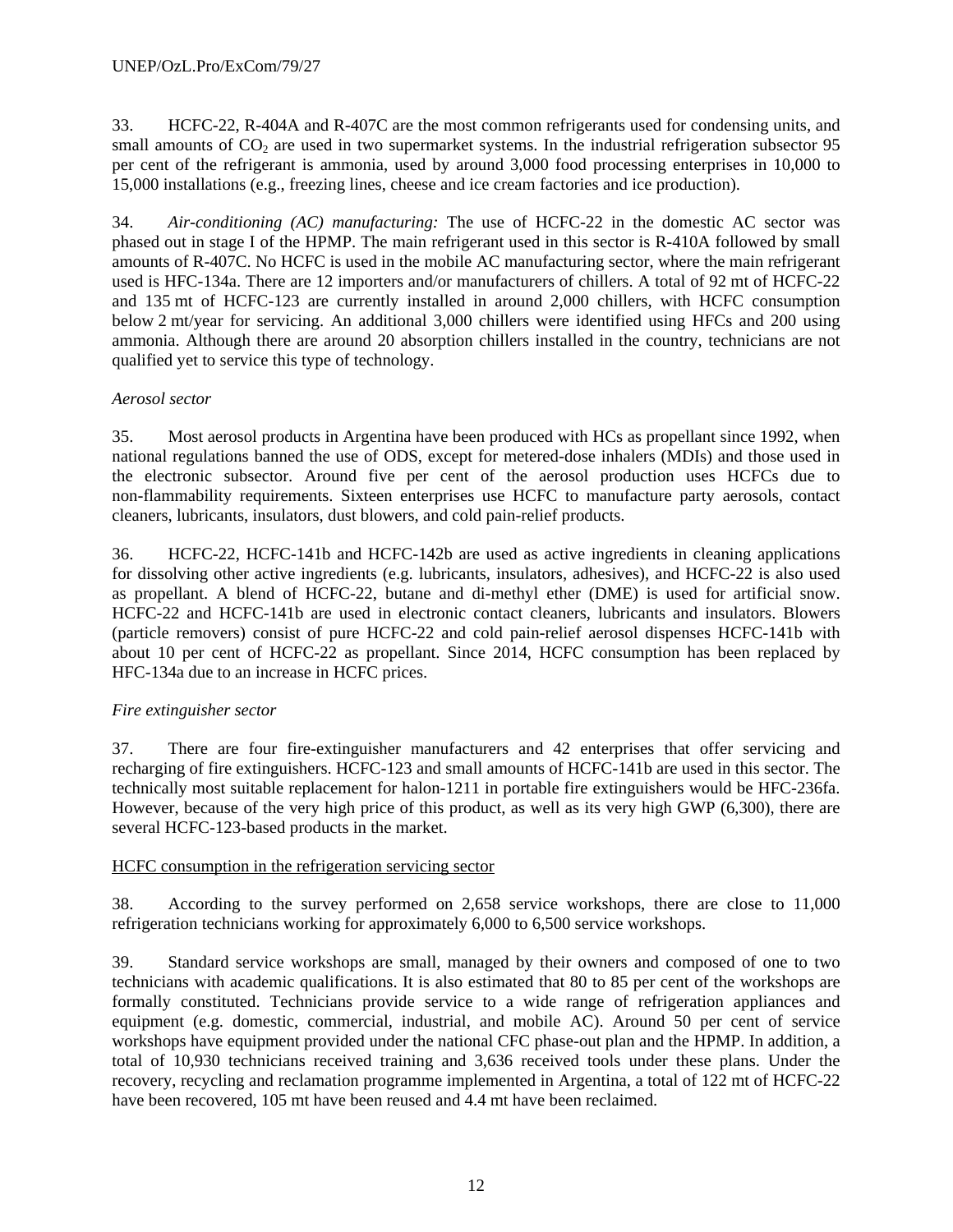40. HCFC-22 represents 55 per cent of the refrigerants used in the servicing sector, followed by HFC-134a (20 per cent) and R-410A (6 per cent). An estimation of the demand for HCFC-22 in the refrigeration servicing sector is presented in Table 5.

| <b>Application</b>                         | $HCFC-22$<br><b>based</b> | Refrigerant charge |                   | <b>Number</b><br>of top-up | Top-up<br>amount | <b>Service demand</b> |                   |
|--------------------------------------------|---------------------------|--------------------|-------------------|----------------------------|------------------|-----------------------|-------------------|
|                                            | units                     | mt                 | <b>ODP</b> tonnes | repairs                    | (kg/unit)        | mt                    | <b>ODP</b> tonnes |
| Air-conditioning                           | 8,500,000                 | 90,000             | 4.950             | 2,100,000                  | 0.95             | 1.995                 | 110               |
| Commercial and<br>industrial refrigeration | 1,250,000                 | 5.250              | 289               | 200,000                    | 4.00             | 800                   | 44                |
| <b>Total</b>                               | 9,750,000                 | 95,250             | 5,239             | 2,300,000                  |                  | 2,795                 | 154               |

**Table 5. Estimation of demand for HCFC-22 in the refrigeration servicing sector (2015)** 

41. Due to the recent opening of a large number of small food retailers in major cities, the sale of commercial refrigeration systems has increased and is expected to continue growing 3.5 to 5 per cent up to 2018.

#### **Proposed activities in stage II of the HPMP**

42. The activities to be implemented during stage II include the total phase-out of HCFCs in the PU and XPS foam manufacturing sectors, assistance to the refrigeration servicing sector and monitoring of HCFC-22 production.

#### Activities in the manufacturing sector

#### *PU foam manufacturing sector*

43. Stage II includes the complete phase-out of 731.17 mt (80.43 ODP tonnes) of HCFC-141b used in the PU foam manufacturing sector by 1 January 2022 through:

- (a) The conversion of the two PU foam enterprises (Friostar and Argenpur) to cyclopentane for rigid PU and block, and to HFO reduced with water for spray foam, with the phase-out of 67.24 mt (7.40 ODP tonnes) of HCFC-141b;
- (b) Seven umbrella projects implemented through seven systems houses and distributors to convert 160 eligible SMEs to reduced HFO formulations, with the phase-out 545.06 mt (59.96 ODP tonnes) of HCFC-141b;
- (c) Additional assistance under the systems houses project to address the phase-out of the remaining consumption of 29.64 mt (3.26 ODP tonnes) in the starting point, consumed by non-identified enterprises; and
- (d) A ban on the import of HCFC-141b, pure and pre-blended in formulated polyols to enter into force on 1 January 2022. While conversions are expected to take place by 2020, the additional time was determined given the current uncertainty of the HFO market situation over the next 5-year period, and to allow for contingencies in converting SMEs.

44. Incremental capital cost (ICC) for the conversion of Friostar and Argenpur (blocks) to cyclopentane includes HC storage and blending items (US \$20,000 to US \$89,000); retrofit of foam dispensers (US \$145,000) and a high-pressure foam dispenser (US \$180,000); plant safety for ventilation, electrical heating modification, gas sensors, fire protection system, lightning protection and grounding, antistatic floor and safety audit (US \$89,000 and US \$209,000); and trials and commissioning (US \$45,000 to US \$50,000). The ICC for the conversion of Argenpur (spray) to HFO includes cooling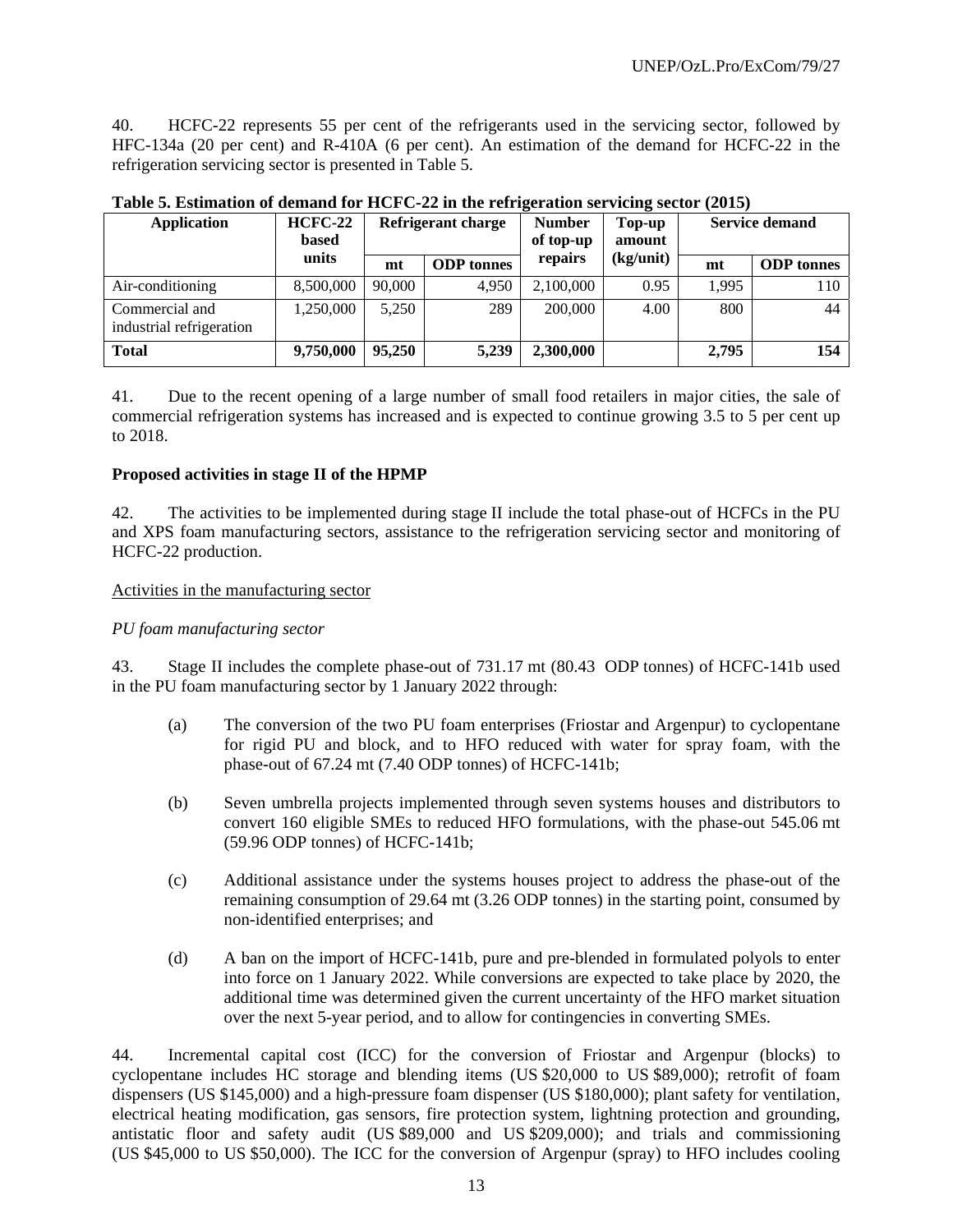system for HFO based formulations (US \$5,000) and technical assistance, trials and testing (US \$15,000). Contingencies were calculated at 10 per cent of the capital cost for individual conversions.

45. The ICC for the two local systems houses include support to develop foam formulations (US 30,000 each), thermal conductivity tester (US \$35,000), and cooling systems for blending tanks (US \$15,000). An additional US \$1,000 per downstream user is included for project management. At the downstream user level, ICC includes cooling system for HFO based formulations (US \$5,000); testing and trials (US \$15,000/enterprise for consumption above 10 mt, US \$10,000/enterprise for consumption between 10 and one mt, US \$3,000/enterprise for consumption between one mt and 500 kg, and US \$1,300/enterprise for consumption between 500 kg and 100 kg). Contingencies are calculated at 10 per cent of the capital cost.

46. IOCs are estimated at between US \$0.36 and US \$0.40/kg for cyclopentane, and US \$10.56 for reduced HFO formulations. For non-SMEs, funds requested for IOCs are equal to or below US \$5.00/kg.

47. In addition US \$324,874 is being requested under the systems houses project to address the phase-out of the remaining consumption of 29.64 mt (3.26 ODP tonnes) in the starting point, consumed by non-identified enterprises based on the cost-effectiveness threshold of US \$10.96/kg.

## *XPS foam manufacturing sector*

l

48. Stage II also includes the conversion of two XPS foam manufacturing enterprises (Celpack<sup>8</sup> and Perfiles Revestidos<sup>9</sup>) to  $CO_2$  and ethanol. The project will phase out 57.29 mt (3.42 ODP tonnes of HCFC-22 (30.52 mt or 1.68 ODP tonnes) and HCFC-142b (26.77 mt or 1.74 ODP tonnes).

49. The ICC for the conversion of Celpack includes  $CO<sub>2</sub>$  and ethanol/DME storage tanks (US \$111,000); new extrusion line (US \$381,500); safety-related equipment (US \$127,500); training, technical assistance, trials, testing and safety audit (US \$75,000); and contingencies (10 per cent of the capital cost). Incremental operational savings amount to US \$54,725. The total incremental cost of the project is US \$709,775. Applying the cost-effectiveness threshold for XPS foam (US \$10.28/kg), a total of US \$366,715 is being requested from the Fund; the remaining US \$343,060 will be co-financed by the enterprise.

50. The ICC for the conversion of Perfiles Revestidos includes  $CO<sub>2</sub>$  and ethanol/DME storage tanks (US \$111,000); new extrusion line (US \$656,500); safety-related equipment (US \$62,500); training, technical assistance, trials, testing and safety audit (US \$65,000), and contingencies (10 per cent of the capital cost). Incremental operational savings amount to US \$139,000. The total incremental cost of the project is US \$845,500. Applying the cost-effectiveness threshold for XPS foam (US \$10.28/kg), a total of US \$222,048 is being requested from the Fund; the remaining US \$623,452 will be co-financed by the enterprise.

51. The total cost of the PU foam sector plan and the XPS foam investment project is presented in Table 6.

<sup>8</sup> Original submission included a proposal to convert Celpack to butane for US \$366,715 (incremental cost US \$1,170,656). Upon the enterprise's request, during the project review process the original proposal was replaced with a revised proposal to convert to  $CO<sub>2</sub>/ethanol$ .

<sup>&</sup>lt;sup>9</sup> Original submission did not include the project for Perfiles Revestidos; it was incorporated during the project review process in order to address all the eligible HCFC consumption in the XPS foam sector.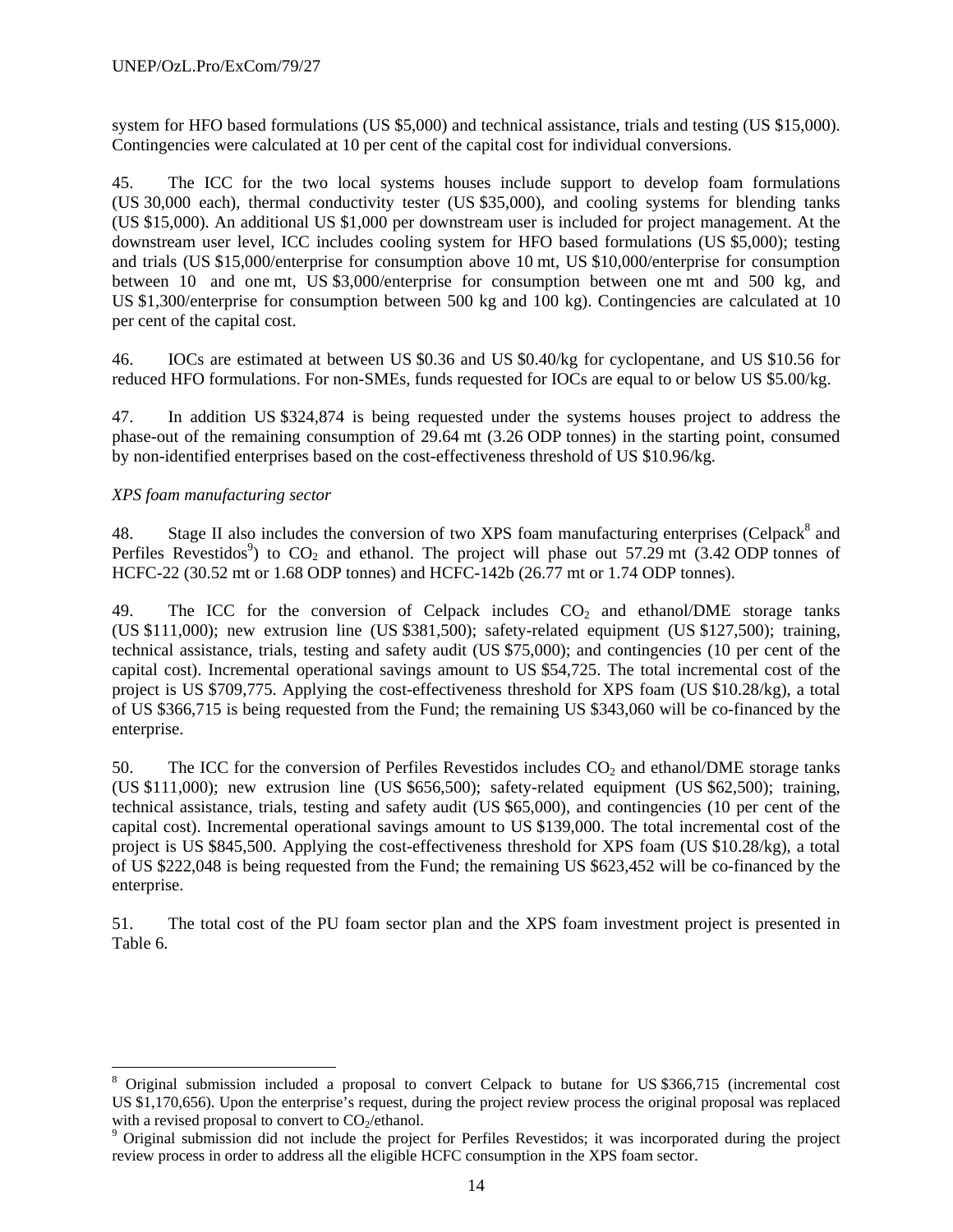| Project                            | <b>Enter</b>   | <b>HCFC</b> consumption |            |            | Incremental cost (US \$) |              |           | C.E.          |
|------------------------------------|----------------|-------------------------|------------|------------|--------------------------|--------------|-----------|---------------|
|                                    | prises         | mt                      | <b>ODP</b> | <b>ICC</b> | <b>IOC</b>               | <b>Total</b> | request   | <b>US</b>     |
|                                    |                |                         | tonnes     |            |                          |              | (US \$)   | $\frac{f}{g}$ |
| <b>Individual projects PU foam</b> |                |                         |            |            |                          |              |           |               |
| Friostar                           |                | 38.92                   | 4.28       | 466,400    | 14,049                   | 480,449      | 380,897   | 9.79          |
| Argenpur                           |                | 28.33                   | 3.12       | 465,300    | 42,281                   | 507,581      | 277,230   | 9.79          |
| Subtotal individual                | $\overline{2}$ | 67.24                   | 7.40       | 931,700    | 56,330                   | 988,030      | 658,127   | 9.79          |
| <b>Systems houses (SH)</b>         |                |                         |            |            |                          |              |           |               |
| Alkanos                            | 16             | 96.02                   | 10.56      | 349,160    | 1,014,004                | 1,363,164    | 1,052,584 | 10.96         |
| <b>BASF</b>                        | 40             | 147.51                  | 16.23      | 430,710    | 1,236,131                | 1,666,841    | 1,549,078 | 10.50         |
| Dow                                | 8              | 45.35                   | 4.99       | 135,930    | 478,926                  | 614,856      | 497,149   | 10.96         |
| Ecopur                             | 38             | 46.59                   | 5.13       | 363,270    | 492,017                  | 855,287      | 510,738   | 10.96         |
| Huntsman                           | 29             | 121.95                  | 13.41      | 462,730    | 1,124,294                | 1,587,024    | 1,302,231 | 10.68         |
| P. San Luis                        | 11             | 16.94                   | 1.86       | 242,090    | 178,913                  | 421,003      | 185,720   | 10.96         |
| Q. del Caucho                      | 18             | 70.70                   | 7.78       | 287,500    | 746,564                  | 1,034,064    | 774,970   | 10.96         |
| Assistance remaining               | *              | 29.64                   | 3.26       | 0          | $\Omega$                 | $\Omega$     | 324,874   | 10.96         |
| consumption                        |                |                         |            |            |                          |              |           |               |
| <b>Subtotal SH</b>                 | 160            | 574.70                  | 63.22      | 2,271,390  | 5,270,850                | 7,542,240    | 6,197,344 | 10.78         |
| <b>Subtotal PU foam</b>            | 162            | 641.94                  | 70.61      | 3,203,090  | 5,327,179                | 8,530,269    | 6,855,470 | 10.68         |
| <b>XPS</b> foam                    |                |                         |            |            |                          |              |           |               |
| Celpack                            | 1              | 35.70                   | 2.23       | 764,500    | (54, 725)                | 709,775      | 366,715   | 10.28         |
| Perfiles Revestidos**              |                | 21.60                   | 1.19       | 984,500    | (139,000)                | 845,500      | 222,048   | 10.28         |
| <b>Subtotal XPS foam</b>           | $\overline{2}$ | 57.30                   | 3.42       | 1,749,000  | (193, 725)               | 1,555,275    | 588,763   | 10.28         |
| <b>Total foam sector</b>           | 164            | 699.24                  | 74.03      | 4,952,090  | 5,133,454                | 10,085,544   | 7,444,234 | 10.65         |
| Additional non-                    | $\ast$         | 89.23                   | 9.82       | n/a        | n/a                      | n/a          | n/a       | n/a           |
| eligible consumption               |                |                         |            |            |                          |              |           |               |
| being phased out                   |                |                         |            |            |                          |              |           |               |

**Table 6. Total cost for the conversion of the PU and XPS foam sectors** 

\*Unknown.

\*\*Project for Perfiles Revestidos was added during the project review process on 1 June 2017.

#### Activities in the refrigeration servicing sector

52. Stage II of the HPMP also proposes to phase out 748.36 mt (41.16 ODP tonnes) of HCFC-22 used in the refrigeration servicing sector with a total cost of US \$3,591,070 (calculated at US \$4.80/kg). An overview of activities to be implemented in this sector is summarized below:

- (a) *Training and equipment for technicians in the AC and commercial refrigeration servicing sector (US \$2,624,070)*: This includes development of training courses; update of technicians training manuals; development of a guide on energy efficiency and good practices; distribution of equipment to 12 training centres and 1,000 service kits among trained technicians (i.e., HC manifolds, HC leak detectors, charging scale and HC tank stand, vacuum pump, evacuation hose, hand tools and HC cans; flushing equipment); and training of 15 trainers and 4,000 technicians on *inter-alia* best practices working with emerging alternatives (HC, ammonia,  $CO<sub>2</sub>$ ), appropriate cleaning and flushing techniques, recovery and management of HCFC and HFC refrigerants, available and emerging alternatives to HCFC and HFC refrigerants, and impact of installation and good service practices on energy efficiency of systems;
- (b) *Certification of technicians in the handling and use of flammable refrigerants (US \$396,000)*: This includes the development of a refrigeration technician certification scheme for handling flammable refrigerants; the establishment of provincial certification bodies; the development of an e-learning scheme for technicians; and certification to technicians that have successfully completed the theoretical and practical examination. The certification scheme will have capacity to certify 1,000 technicians per year; and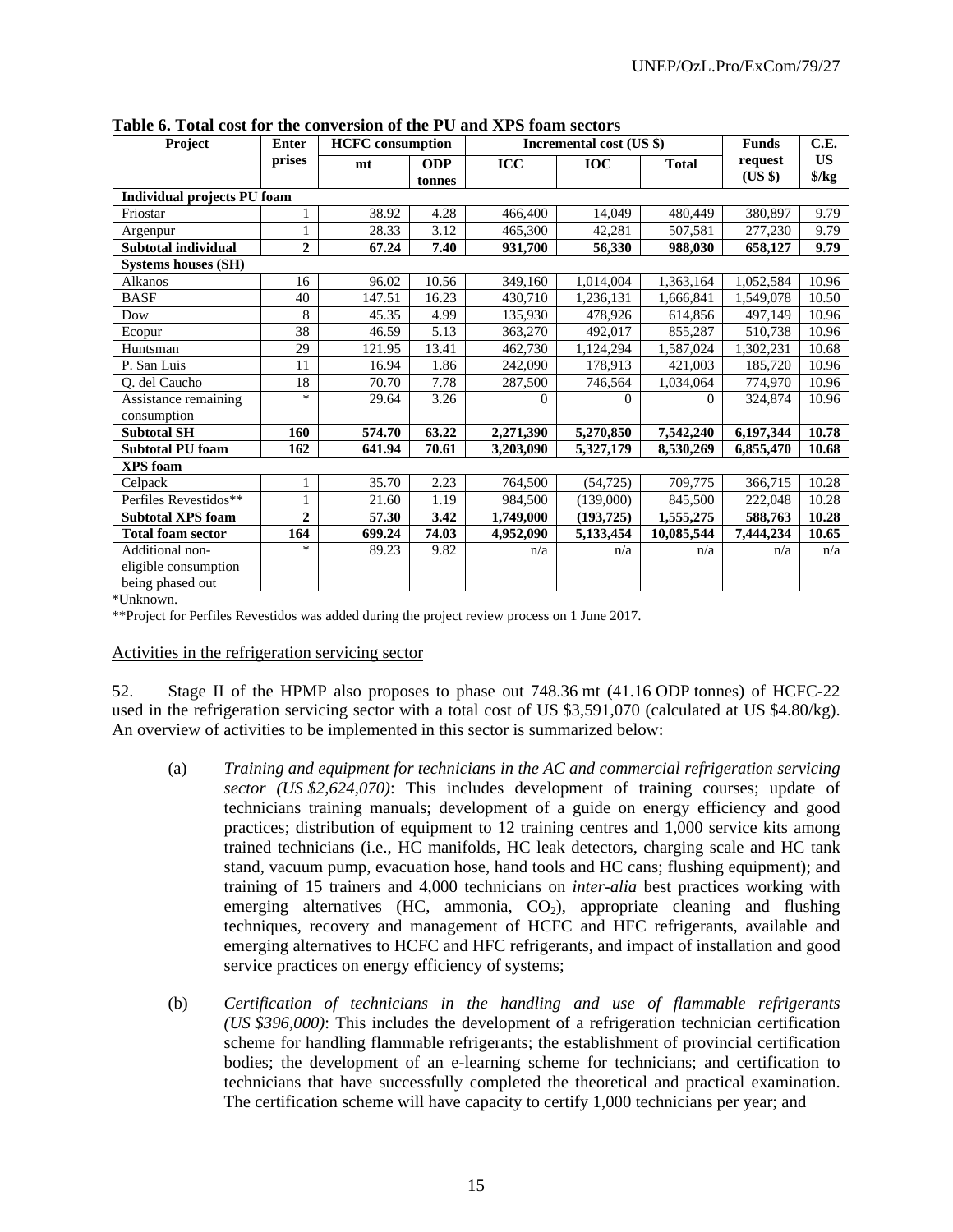- (c) *Technical assistance (TA) to reduce refrigerant leaks in supermarkets (US \$471,000):* This component proposes expert advice for 40 supermarkets comprising an induction workshop; system diagnostic visits to review the condition of the refrigeration/AC systems and provide recommendations on ways to reduce leakages; follow-up visits for a year to monitor implementation of recommendations and action plan proposed by the expert; a report containing major findings from the monitoring of the refrigeration/AC systems, including cost and financial/environment benefits of applying the leakage reduction recommendations; a workshop for supermarket managers to report and demonstrate experience collected and recommendations; and dissemination of information to other supermarkets;
- (d) Public awareness activities<sup>10</sup> (US \$100,000): It includes activities to increase consumer's awareness on HCFC-free products (e.g., media campaign, dissemination material, press conferences, participation in specialized exhibitions).

## Policy measures, project implementation and monitoring unit (PMU) and monitoring of HCFC production

53. The following non-investment activities are proposed to support and ensure sustainability of the HCFC phase-out projects: public awareness (already described under servicing); improvement of the quota and licensing system; standards, bans and policy control; coordination and monitoring of the HPMP (US \$424,000); and a project monitoring and implementation unit for the implementation of the foam sector projects (US \$672,180).

54. In addition, US \$76,000 are requested to continue monitoring yearly domestic HCFC production and stockpiles including verification visits by experts; strengthening of the management information system to track domestic sales and monitor the movement of stockpiles; and production of quarter reports (as done during stage I).

#### Total cost of stage II of the HPMP

l

55. The total cost of stage II of the HPMP for Argentina to be funded has been estimated at US \$12,207,484, as originally submitted (excluding support costs). The proposed activities will result in the phase-out of 115.19 ODP tonnes of HCFCs representing 28.7 per cent of the HCFC baseline, with an cost-effectiveness of US \$8.43/kg, as summarized in Table 7.

| <b>Activity</b>                        | Agency       |          | <b>HCFC</b> phase-out | <b>Total cost</b> | CE         |
|----------------------------------------|--------------|----------|-----------------------|-------------------|------------|
|                                        |              | (mt)     | (ODP tonnes)          | $(US \$           | (US \$/kg) |
| Subtotal individual projects PU foam   |              | 67.24    | 7.40                  | 658,127           | 9.79       |
| Subtotal systems houses PU foam        | World Bank   | 574.70   | 63.22                 | 6,197,344         | 10.78      |
| Subtotal XPS foam                      |              | 57.30    | 3.42                  | 588,763           | 10.28      |
| <b>Sub-total PU and XPS foam</b>       |              | 699.24   | 74.03                 | 7.444.234         | 10.65      |
| Training and equipment for technicians |              | 546.73   | 30.07                 | 2,624,070         | 4.80       |
| Technicians certification              |              | 82.55    | 4.54                  | 396,000           | 4.80       |
| TA for supermarkets                    | <b>UNIDO</b> | 98.18    | 5.40                  | 471,000           | 4.80       |
| Public awareness                       |              | 20.91    | 1.15                  | 100,000           | 4.78       |
| <b>Subtotal servicing</b>              |              | 748.36   | 41.16                 | 3,591,070         | 4.80       |
| Monitoring of HCFC-22 production       | World Bank   | $\Omega$ | $\Omega$              | 76,000            | 0          |
| <b>PMU</b>                             | World Bank   | $\Omega$ | $\Omega$              | 672,180           | $\Omega$   |
|                                        | <b>UNIDO</b> | $\Omega$ | $\Omega$              | 424,000           | $\Omega$   |
| <b>Total</b>                           |              | 1.447.60 | 115.19                | 12,207,484        | 8.43       |

#### **Table 7. Total cost of stage II of the HPMP for Argentina**

<sup>&</sup>lt;sup>10</sup> This component, originally submitted as part of the PMU, has been grouped with the activities in the servicing sector submitted at a cost-effectiveness of US \$4.80/kg. The PMU is addressed separately.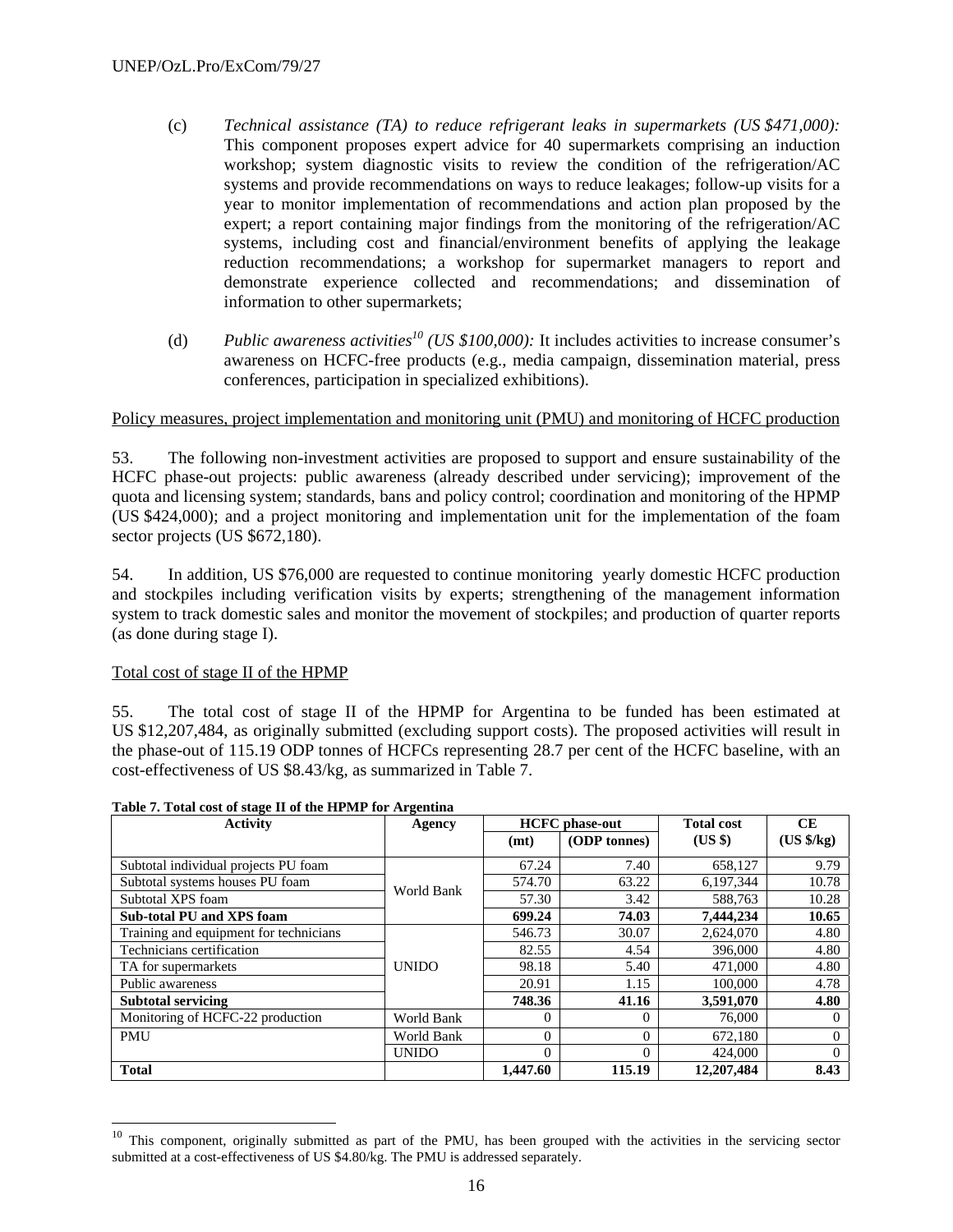| <b>Activity</b>                                                           | Agency |          | <b>HCFC</b> phase-out | <b>Total cost</b> | <b>CE</b>            |
|---------------------------------------------------------------------------|--------|----------|-----------------------|-------------------|----------------------|
|                                                                           |        | (mt)     | (ODP tonnes)          | $(US \$           | $(US \frac{4}{5}kg)$ |
| Additional non-eligible tonnage to be phased<br>out in the PU foam sector |        | 89.23    | 9.82                  |                   |                      |
| Total HCFC phase out in stage II                                          |        | 1.536.83 | 125.01                |                   |                      |
| <b>Total UNIDO</b>                                                        |        |          |                       |                   | 4,015,070            |
| <b>Total World Bank</b>                                                   |        |          |                       |                   | 8,192,414            |

#### Activities planned for the first tranche

56. The first funding tranche of stage II of the HPMP at the total amount of US \$4,620,746 will be implemented until December 2019, and will include: initiation of the conversion of individual projects and systems house projects in the PU and XPS foam sectors (US \$2,888,874); provision of part of the equipment kits for refrigeration and continuation of the training of technicians on good servicing practices (US \$900,000); initiation of the technicians certification programme (US \$150,000); start of the technical assistance project to reduce refrigerant leaks in supermarkets (US \$200,000); monitoring of HCFC-22 production for the years 2017 and 2018 (US \$28,000); awareness activities (US \$35,000); and monitoring and coordination (US \$418,872 ).

# **SECRETARIAT'S COMMENTS AND RECOMMENDATION**

## **COMMENTS**

57. The Secretariat reviewed stage II of the HPMP for Argentina in light of stage I, the policies and the guidelines of the Multilateral Fund, including the criteria for funding HCFC phase-out in the consumption sector for stage II of HPMPs (decision 74/50), and the 2017-2019 business plan of the Multilateral Fund.

#### Overarching strategy for stage II

58. Stage II, as submitted, proposed activities in the PU foam, XPS foam and refrigeration servicing sectors. Taking into consideration that with the PU foam sector plan alone (80.43 ODP tonnes) Argentina could achieve compliance with the next HCFC consumption target (35 per cent reduction from the baseline in 2020), the Secretariat requested justification for the remaining activities included in stage II.

59. UNIDO indicated that the Government's strategy to prioritize the phase-out in both the PU and XPS foam sectors is in line with existing policies aimed at phasing out first those HCFCs with higher ODP and in the manufacturing sectors. By addressing all eligible enterprises in the PU foam sector, the Government will be able to establish a ban on the import and use of HCFC-141b pure or contained in imported pre-blended polyols for the manufacture of PU foam by 1 January 2022, thus ensuring the phase-out of an additional 9.82 ODP tonnes of non-eligible consumption in the sector. The Government will also establish a ban on the import and use of HCFC-22 and HCFC-142b for the manufacture of XPS foam by 1 January 2022.

60. In addition, the refrigeration servicing sector component is required to continue activities being implemented under stage I, and to achieve additional HCFC reductions. The economic situation and difficulties with imports in recent years slowed down the industry, market demand and consumption of HCFCs; however, as the economy is normalizing, it is expected that consumption will resume its growth in the absence of the proposed activities. Considering that 61 per cent of the HCFC consumption is in this sector, the impact of the activities implemented will have an impact in maintaining compliance with the Montreal Protocol.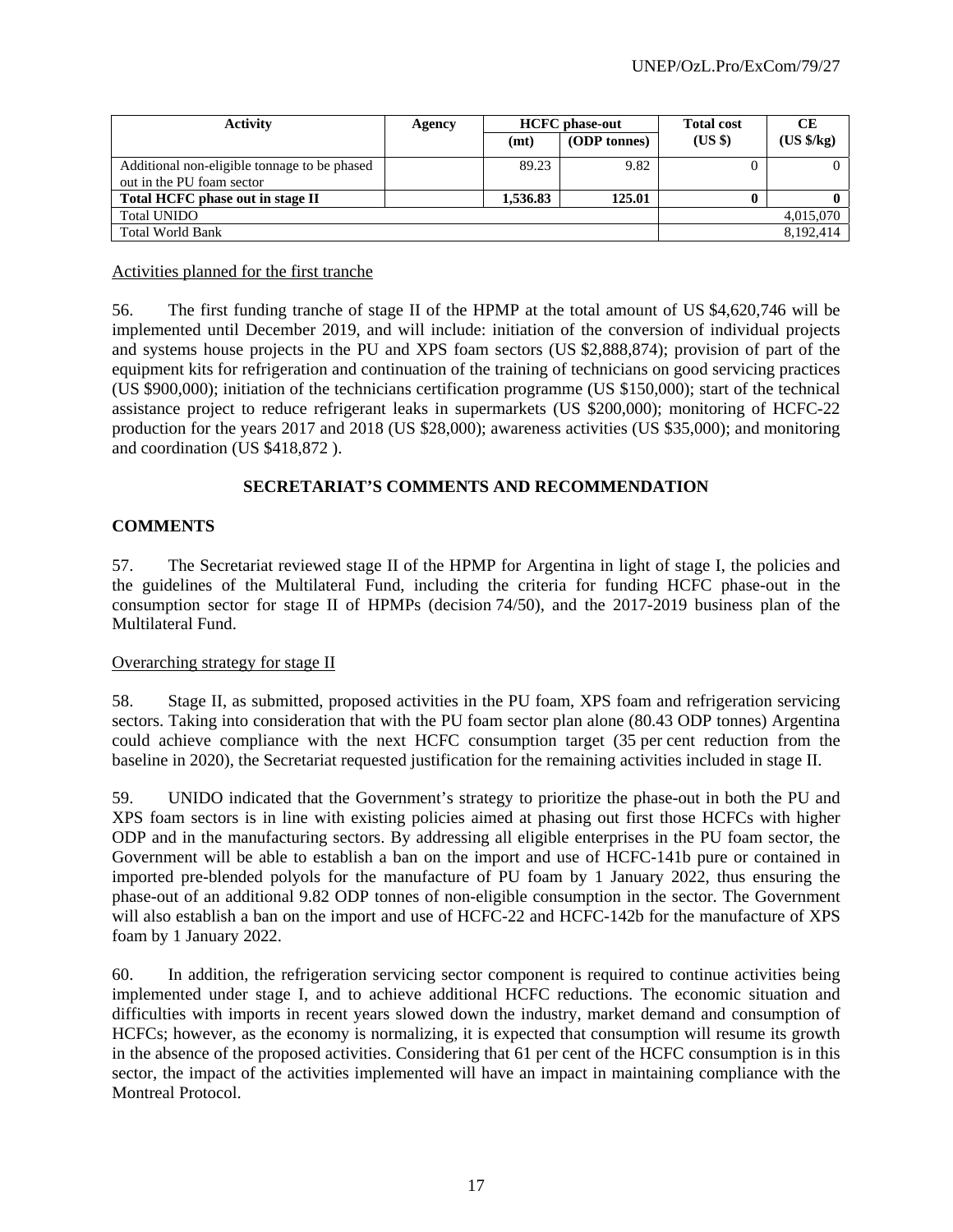#### UNEP/OzL.Pro/ExCom/79/27

## Technical and cost issues related to the PU foam sector plan

## *Enterprises included*

61. During the project review process it was found that a total of 22 enterprises with an estimated consumption of 84.76 mt (9.32 ODP tonnes) included for funding in the systems houses proposal were ineligible either because of the cut-off date or because they had already received funding in the past to convert to a final technology (i.e., cyclopentane, water, methylene chloride). On this basis, the tonnage and funding associated with these enterprises were removed from the systems house projects. It was also agreed to remove the requested assistance to address 29.64 mt (3.26 ODP tonnes) associated with ineligible and very small enterprises not identified in the survey.

62. Given the difficulty of collecting data from very small enterprises at the preparatory stage, it was agreed, as for other similar projects assisting SMEs through system houses, that the World Bank would report at each tranche on the eligibility of enterprises receiving assistance, as they are incorporated into the implementation of the HPMP. The World Bank agreed to continue updating the list of enterprises, and ensuring that funding would only be provided to eligible enterprises and lines<sup>11</sup>. Funding associated with enterprises found to be non-eligible for funding would be returned to the Fund.

## *HCFC-141b consumption addressed by the PU foam sector plan*

63. The level of HCFC-141b consumption identified in the PU foam sector (731.17 mt or 80.43 ODP tonnes) is larger than the remaining eligible consumption of HCFC-141b as per the stage I Agreement between the Government and the Executive Committee (641.91 mt or 70.61 ODP tonnes). However, as the aggregate consumption by all eligible enterprises identified in the projects is lower than the remaining eligible consumption, all of them can receive assistance. The remaining HCFC-141b consumption by ineligible enterprises will be deducted from the remaining eligible consumption. Table 8 shows the eligible and ineligible consumption in the sector as submitted and after project review.

| <b>Activity</b>                                       |    |                   | As submitted |                   | <b>After review</b> |  |  |
|-------------------------------------------------------|----|-------------------|--------------|-------------------|---------------------|--|--|
|                                                       | Mt | <b>ODP</b> tonnes | mt           | <b>ODP</b> tonnes |                     |  |  |
| <b>Eligible consumption</b>                           |    |                   |              |                   |                     |  |  |
| Individual projects                                   |    | 67.24             | 7.40         | $*60.53$          | 6.66                |  |  |
| Umbrella project                                      |    | 545.06            | 59.96        | $**467.02$        | 51.37               |  |  |
| <b>Total eligible consumption</b>                     |    | 612.30            | 67.35        | 527.54            | 58.03               |  |  |
| Ineligible within starting point (can be deducted)    |    | 29.64             | 3.26         | 114.39            | 12.58               |  |  |
| Ineligible beyond starting point (cannot be deducted) |    | 89.23             | 9.82         | 89.23             | 9.82                |  |  |
| Total HCFC-141b consumption in PU foam                |    | 731.17            | 80.43        | 731.17            | 80.43               |  |  |

#### **Table 8. HCFC-141b consumption addressed by the PU foam sector plan**

\* One individual project (Argenpur spray) was moved to the systems houses projects

\*\*Includes the removal of 22 ineligible enterprises and the addition of one individual project (Argenpur spray) in the systems houses projects

#### *Second-stage conversions*

l

64. The Secretariat identified 38 enterprises that had already received funding to convert from CFC-11 to HCFC-141b. In accordance with decision 74/50(b)(i), all eligible enterprises included in stage II are eligible for full funding of eligible incremental costs, as it has been clearly demonstrated that all of them are converting to low-GWP technologies.

<sup>&</sup>lt;sup>11</sup> Paragraph 7(c) of the template Agreement for stage II of the HPMP agreed at the 76<sup>th</sup> meeting addresses this situation.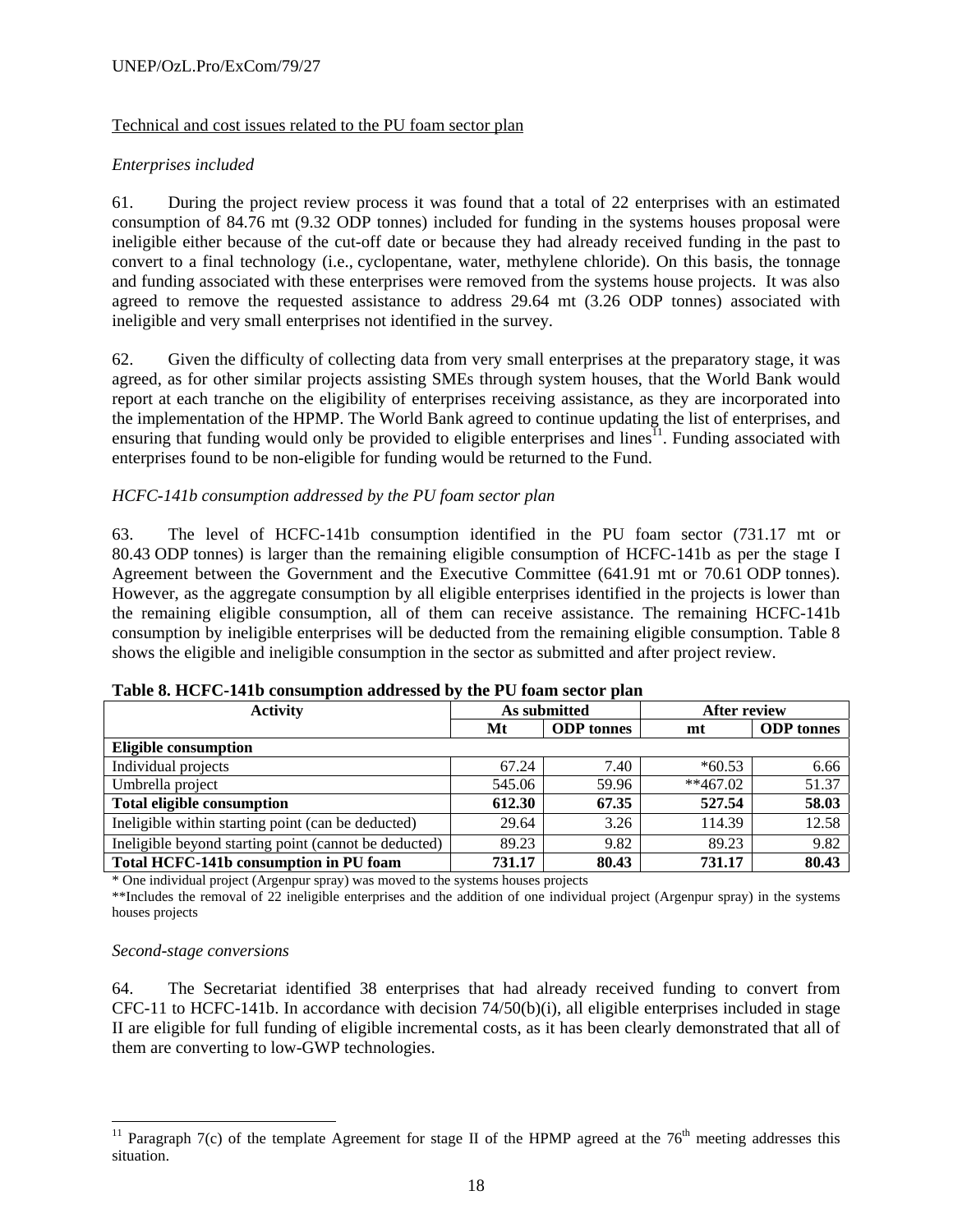## *Availability of technology selected in the local market*

65. In line with decision  $74/20(a)(iii)^{12}$ , the World Bank provided letters from two HFO suppliers confirming the commercial availability of HFOs in Argentina for the consumption of systems houses and PU foam enterprises from 2018 onward. The World Bank also indicated that no issues are foreseen for the supply of polyols and other additives associated with the technology.

## *Incremental cost*

l

66. The incremental costs in the PU foam proposal submitted under stage II were largely consistent with comparable projects addressing SMEs approved in other Article 5 countries. The Secretariat and the World Bank discussed in detail specific items where there were differences, and used previous approvals as reference when needed.

67. With regard to the two individual projects converting to cyclopentane, main adjustments were applied to equipment (i.e., retrofit of foam dispensers and mixing heads were reduced from US \$145,000/90,000 to US \$100,000/60,000 depending on the case) and safety items (i.e., ventilation, electrical modifications, alarms, nitrogen generators and fire and lightning protection were reduced from US \$209,000 to US \$140,500 in one enterprise). Minor cost adjustments were also made to technical assistance, trials and testing. The World Bank also agreed not to request funding for incremental operational costs for these two projects (initially submitted at US \$0.40/kg).

68. It was also agreed that an individual project to convert the use of 6.71 mt in spray foam to reduced HFO would be integrated into the umbrella project through systems houses, as it would facilitate implementation and reduce costs for technical assistance, trials and testing.

69. For the umbrella project through systems houses, the Secretariat and the World Bank discussed costs related to assistance for developing formulations and thermal conductivity testers for two local systems houses; the need for cooling systems; and the cost of technical assistance, trials and testing. As a result, incremental capital costs (ICC) were adjusted by US \$1,610,170. The level of IOC agreed was similar to that of neighbouring countries, resulting in a reduction of US \$1,189,561.

70. The agreed costs for the PU foam sector are presented in Table 9.

| Project              | <b>Enter</b>   | <b>HCFC</b> consumption |                      | Incremental cost (US \$) | Agreed<br>costs     | C.E.         |           |                           |
|----------------------|----------------|-------------------------|----------------------|--------------------------|---------------------|--------------|-----------|---------------------------|
|                      | prises         | mt                      | <b>ODP</b><br>tonnes | <b>ICC</b>               | <b>IOC</b>          | <b>Total</b> |           | US <sub>3</sub><br>$\log$ |
| Friostar             |                | 38.92                   | 4.28                 | 336,050                  | $\overline{0}$      | 336,050      | 336,050   | 8.64                      |
| Argenpur block       |                | 21.61                   | 2.38                 | 211.524                  | $\overline{0}$      | 211.524      | 211.524   | 9.79                      |
| Subtotal individual  | $\overline{2}$ | 60.53                   | 6.66                 | 547,574                  | $\bf{0}$<br>547,574 |              | 547,574   | 9.05                      |
| <b>SH</b>            |                |                         |                      |                          |                     |              |           |                           |
| Alkanos              | 16             | 96.02                   | 10.56                | 123,935                  | 875,712             | 999,647      | 999,647   | 10.41                     |
| <b>BASF</b>          | 20             | 107.98                  | 11.88                | 80.390                   | 834.565             | 914.955      | 914.955   | 8.47                      |
| Dow                  | 8              | 45.35                   | 4.99                 | 32,530                   | 413,610             | 446.140      | 446.140   | 9.84                      |
| Ecopur               | 38             | 46.59                   | 5.13                 | 127,870                  | 424,937             | 552,807      | 510,763   | 10.96                     |
| Huntsman             | 28             | 92.55                   | 10.18                | 118,530                  | 844,010             | 962,540      | 962,540   | 10.40                     |
| Poliresinas San Luis | 12             | 22.03                   | 2.42                 | 104.865                  | 173,210             | 278,075      | 241,438   | 10.96                     |
| Química del Caucho   | 17             | 56.50                   | 6.21                 | 73,100                   | 515,244             | 588,344      | 588,344   | 10.41                     |
| <b>Subtotal SH</b>   | 139            | 467.02                  | 51.37                | 661,220                  | 4,081,288           | 4,742,508    | 4,663,827 | 9.99                      |
| <b>Total PU foam</b> | 141            | 527.55                  | 58.03                | 1,208,794                | 4.081.288           | 5,290,083    | 5.211.401 | 9.88                      |

**Table 9. Agreed activities and costs for the foam sector** 

 $12$  Information from the suppliers on how and when an adequate supply of the technology would be made available to the country for the technologies selected (i.e., HFO 1233zd(E))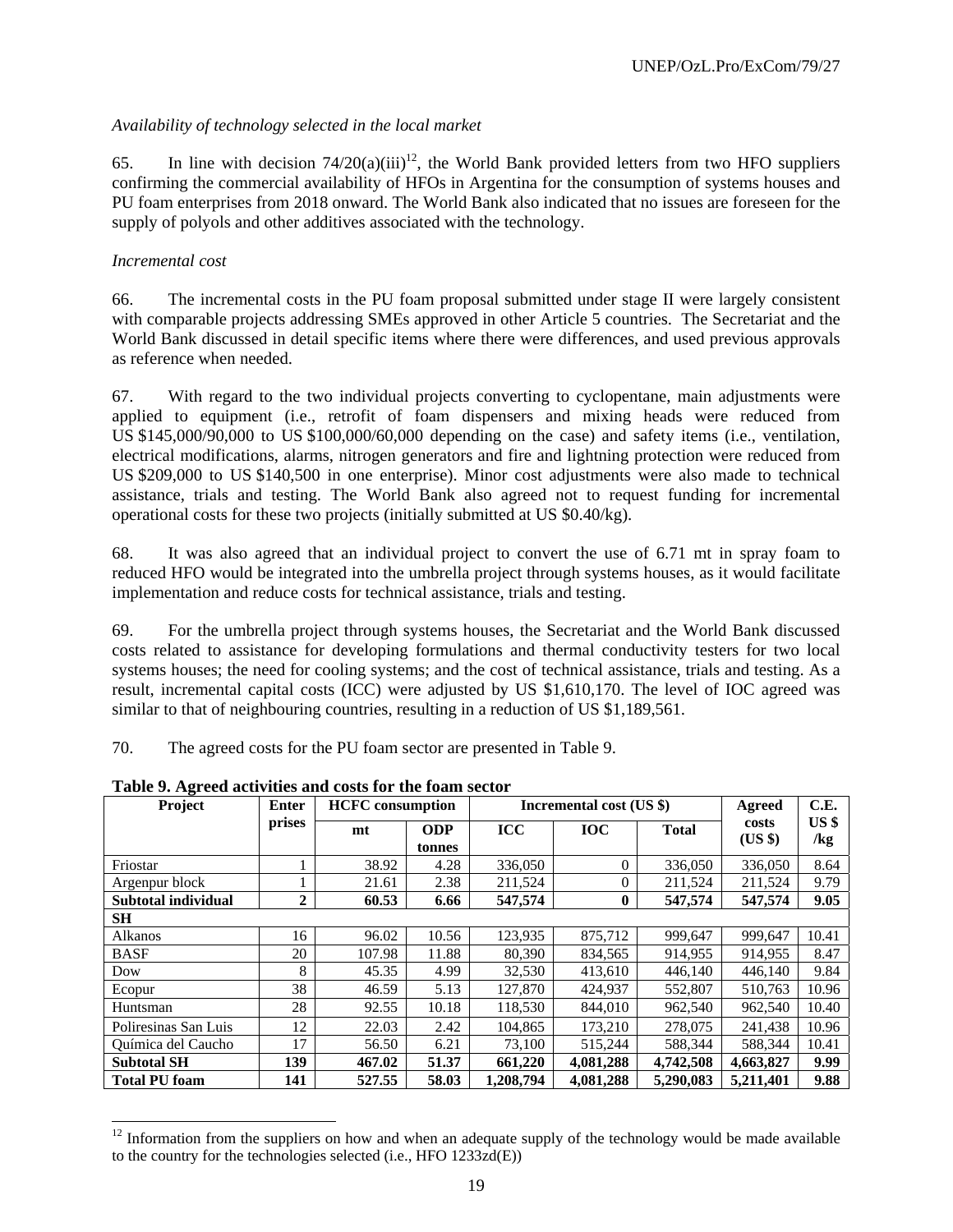| <b>Project</b>                                                  | <b>Enter</b> | <b>HCFC</b> consumption |                      |            | Incremental cost (US \$) |              | Agreed           | C.E.<br>US <sub>3</sub><br>/kg |
|-----------------------------------------------------------------|--------------|-------------------------|----------------------|------------|--------------------------|--------------|------------------|--------------------------------|
|                                                                 | prises       | mt                      | <b>ODP</b><br>tonnes | <b>ICC</b> | <b>IOC</b>               | <b>Total</b> | costs<br>$(US \$ |                                |
| Non-eligible for<br>funding and deducted<br>from starting point | $\ast$       | 114.39                  | 12.58                | n/a        | n/a                      | n/a          | n/a              | n/a                            |
| Non-eligible for<br>funding                                     | $*$          | 89.23                   | 9.82                 | n/a        | n/a                      | n/a          | n/a              | n/a                            |

\*Number of enterprises is unknown. Their consumption will be phased out without assistance from the Fund.

71. As a result of the discussion, the PU foam sector plan will assist 141 eligible enterprises to phase out 58.03 ODP tonnes of HCFC-141b pure or contained in imported/locally pre-blended polyols. Additional non-eligible 22.40 ODP tonnes will be phased out without assistance from the Multilateral Fund, out of which 12.58 ODP tonnes will be deducted from the starting point.

#### *Other manufacturing sectors using HCFC-141b*

72. While HCFC-141b will be completely phased out from the PU foam sector, it was noted that there are small amounts of this substance in aerosols, solvents and fire extinguishing applications13. UNIDO indicated that the strategy to address aerosol and solvent uses will be included in stage III of the HPMP. The Secretariat asked whether the Government of Argentina would consider imposing a ban on the use of HCFC-141b in fire extinguishing, which is an unsafe practice, but UNIDO indicated that it would be difficult for Argentina to do so at present, as alternative solutions would need to be offered, and their adoption would need to be funded prior to a ban.

#### *XPS foam*

1

73. During the project review process, the Secretariat noted that a project for only one out of two eligible enterprises had been initially submitted. Upon confirmation by the World Bank that the second enterprise was still consuming HCFC and was eligible for funding, additional time was granted for the submission of the proposal. In reviewing the two proposals it was noted that the aggregated HCFC consumption of 57.30 mt (3.42 ODP tonnes) was substantially higher than that reported under the CP implementation report of  $33.94$  mt (2.12 ODP tonnes)<sup>14</sup>. Given the inconsistency, the World Bank agreed to consider the consumption reported under the CP implementation report as the consumption eligible for funding.

74. In addition, the Celpack enterprise, originally converting to isobutene, during the project review process decided to convert to  $CO<sub>2</sub>$  and ethanol, like the Perfiles Revestidos enterprise. Given the similarities in size and technology selected, the analysis of incremental costs completed for Perfiles Revestidos was used as reference in estimating the incremental costs for Celpack.

75. Main adjustments in ICC per enterprise were applied to the storage tanks, transfer lines and pumps (from US \$111,000 to US \$95,000); extrusion lines (i.e., primary and secondary twin extruders,  $CO<sub>2</sub>$ , DME and ethanol metering pumps, from US \$656,500 to US \$113,500) and safety-related items (i.e., gas sensors, ventilation system metering area, extruders, grounding, standby electric generator, lightning protection from US \$62,500 to US \$57,500) and general works (i.e., civil work/plant modification, safety audit, technology transfer training and certification, trials from US \$65,000 to

<sup>&</sup>lt;sup>13</sup> HCFC consumption in these sectors is only one per cent of the HCFC consumption.

<sup>&</sup>lt;sup>14</sup> In accordance with decisions decisions 34/18(a) and 41/16, the Secretariat and implementing agencies cannot submit project proposals which show inconsistencies between project data and the latest reported sectoral consumption data; and implementing agencies need to ensure that they have verified with the NOU the consistency of Article 7 data, CP implementation data, and project phase-out data prior to transmitting projects to the Secretariat for review.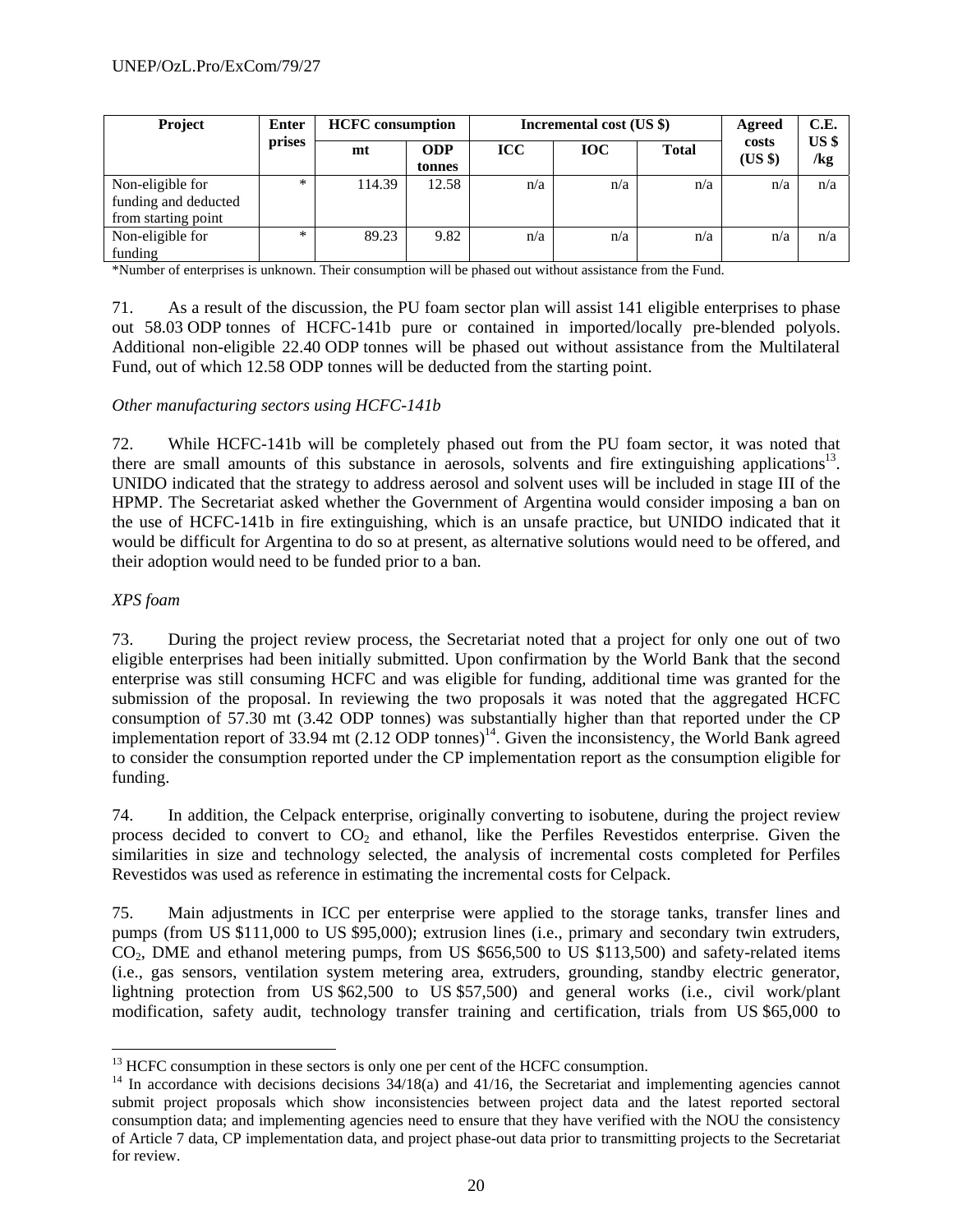US \$60,000). As a result, the ICC per enterprise including contingencies was agreed at US \$358,600. Deducting the incremental operational savings of US \$139,000, the estimated total incremental cost per enterprise is US \$219,600.

76. Applying the cost-effectiveness threshold for XPS foam (US \$10.27/kg including 25 per cent for the introduction of a low-GWP technology) to the agreed consumption for funding (33.94 mt or 2.12 ODP tonnes), the total cost of the projects is US \$348,767. It was agreed that the Government of Argentina would have flexibility in the allocation of funds among the two enterprises, on the understanding that both enterprises will convert to the selected technology on time.

## *Refrigeration servicing sector*

77. The Secretariat noted that the strategy prepared for the refrigeration servicing sector was comprehensive and would account for 10.3 per cent reduction of Argentina's baseline. However, while a number of activities were included in stage I and stage II to address the use of HCFC-141b as a flushing agent during refrigeration servicing (i.e., training, equipment inclusion in manuals, demonstration), there was not a clear indication that this use of HCFC would be completely phased out. Given the emissive nature of this practice, the Secretariat discussed with UNIDO the need to eliminate it as soon as possible in a sustainable manner. It was agreed that the use of HCFC-141b would be completely phased out during stage II with the assistance received under the servicing sector component, and that a ban on the use of HCFC-141b for flushing would be established by 1 January 2022.

78. With regard to the long-term sustainability of training in good practices in refrigeration and in the safe use of flammable or toxic alternatives, UNIDO indicated that the training programme will be upgraded and a certification scheme for handling flammable refrigerants will be established and incorporated into the national legislation. Part of the plan is to try to make certification compulsory for handling flammable refrigerants. On the plans to reach the more than 3,000 supermarkets in the country to show the results of the leakage prevention project for supermarkets, UNIDO explained that workshops and publications to disseminate the results of the project will be prepared for the main supermarket chains, which own most of the branches in the country.

79. During the project review process, UNIDO indicated that the Government of Italy would be included in stage II of the HPMP, to provide assistance to the certification of technicians in the handling and use of flammable refrigerants and the technical assistance activities to reduce refrigerant leakage in supermarkets. Accordingly, a total of US \$282,500 including agency support cost from the total funds in the refrigeration servicing sector are being reallocated to the Government of Italy and reflected in the draft Agreement between the Government or Argentina and the Executive Committee.

#### *Project implementation and monitoring unit (PMU)*

80. Based on discussions on the need for personnel, experts and local consultants to implement the activities in stage II, the cost of the PMU was agreed at US \$740,000 (US \$300,000 for UNIDO and US \$440,000 for the World Bank).

#### Agreed cost of stage II of the HPMP

81. The agreed cost of the activities proposed in stage II of the HPMP amounts to US \$9,941,238 (excluding agency support cost) as summarized in Table 10.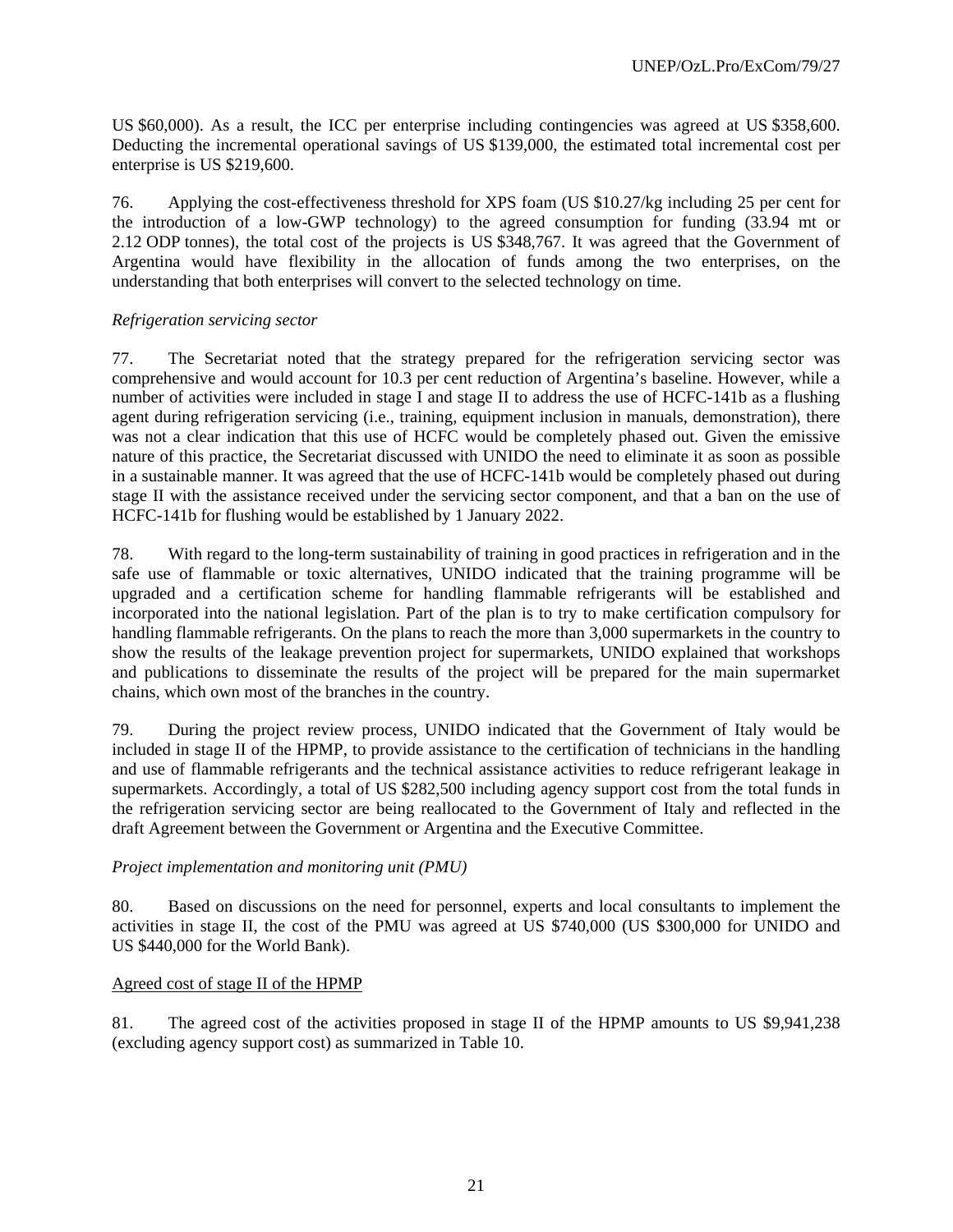| <b>Activity</b>                         | <b>Agency</b>        |          | <b>HCFC</b> phase-out |           | <b>CE</b>  |  |  |
|-----------------------------------------|----------------------|----------|-----------------------|-----------|------------|--|--|
|                                         |                      | Mt       | <b>ODP</b> tonnes     | (US \$)   | (US \$/kg) |  |  |
| Subtotal individual projects PU foam    |                      | 60.53    | 6.66                  | 547,574   | 9.05       |  |  |
| Subtotal systems houses PU foam         |                      | 467.02   | 51.37                 | 4,663,827 | 9.99       |  |  |
| Non-eligible HCFC-141b phased out in    | World Bank           |          |                       |           |            |  |  |
| PU foam deducted from starting point    |                      | 114.39   | 12.58                 | 0         | $\theta$   |  |  |
| Subtotal XPS foam                       |                      | 57.30    | 3.42                  | 348,767   | 6.09       |  |  |
| <b>Sub-total PU and XPS foam</b>        |                      | 699.24   | 74.03                 | 5,560,168 | $*9.51$    |  |  |
| Training and equipment for technicians  |                      | 546.73   | 30.07                 | 2,624,070 | 4.80       |  |  |
| Technicians certification               |                      | 82.55    | 4.54                  | 396,000   | 4.80       |  |  |
| TA for supermarkets                     | <b>UNIDO</b> / Italy | 98.18    | 5.40                  | 471,000   | 4.80       |  |  |
| Public awareness                        |                      | 20.91    | 1.15                  | 100,000   | 4.78       |  |  |
| <b>Subtotal refrigeration servicing</b> |                      | 748.36   | 41.16                 | 3,591,070 | 4.80       |  |  |
| Monitoring of HCFC-22 production        | World Bank           | 0        | 0                     | 50,000    |            |  |  |
| <b>PMU</b>                              | World Bank           | 0        | $\boldsymbol{0}$      | 440,000   | 0          |  |  |
|                                         | <b>UNIDO</b>         | 0        | $\Omega$              | 300,000   |            |  |  |
| <b>Total</b>                            |                      | 1,447.60 | 115.19                | 9,941,238 | $*7.46$    |  |  |
| <b>Total UNIDO</b>                      |                      |          |                       |           | 3,641,070  |  |  |
| <b>Total World Bank</b>                 |                      |          |                       | 6,050,168 |            |  |  |
| <b>Total Government of Italy</b>        |                      |          |                       |           | 250,000    |  |  |
| Non-eligible HCFC-141b phased out in    |                      | 89.23    | 9.82                  | 0         | 0          |  |  |
| PU foam beyond the starting point       |                      |          |                       |           |            |  |  |

**Table 10. Agreed cost for stage II of the HPMP for Argentina** 

**EXECT** FO TO STAR DEVOIDED IT CONTINUES THE VIOLET THE VIOLET THE STAR OF THE STAR OF THE VIOLET THE STAR OF THE STAR OF THE STAR OF THE STAR OF THE STAR OF THE STAR OF THE STAR OF THE STAR OF THE STAR OF THE STAR OF THE starting point are not included in the calculation.

82. Activities funded in stage II of the HPMP for Argentina will result in the phase out of 1,333.21 mt (102.61 ODP tonnes) of HCFCs with an overall cost-effectiveness of US \$7.46/kg. In addition, 114.39 non-eligible mt (12.58 ODP tonnes) will be phased out and deducted from the starting point, achieving a total reduction of 1,447.60 mt (115.19 ODP tonnes) at a cost US \$6.87/kg.

83. With the approval of stage II of the HPMP, Argentina will phase out HCFC consumption in the PU and XPS foam manufacturing sectors. Accordingly, the Government commits to:

- (a) Reducing HCFC consumption by 50 per cent of the baseline by 2022;
- (b) Banning the import and use of HCFC-141b pure or contained in pre-blended polyols for the manufacture of PU foam no later than 1 January 2022;
- (c) Banning the import and use of HCFC-141b for flushing refrigeration circuits during servicing no later than 1 January 2022;
- (d) Banning the import and use of HCFC-22 and HCFC-142b for the manufacture of XPS foam no later than 1 January 2022.

#### Impact on the climate

84. The conversion of the remaining PU and XPS foam manufacturing enterprises in Argentina would avoid the emission into the atmosphere of some 497 thousand tonnes of  $CO<sub>2</sub>$  equivalent per year, as shown in Table 11.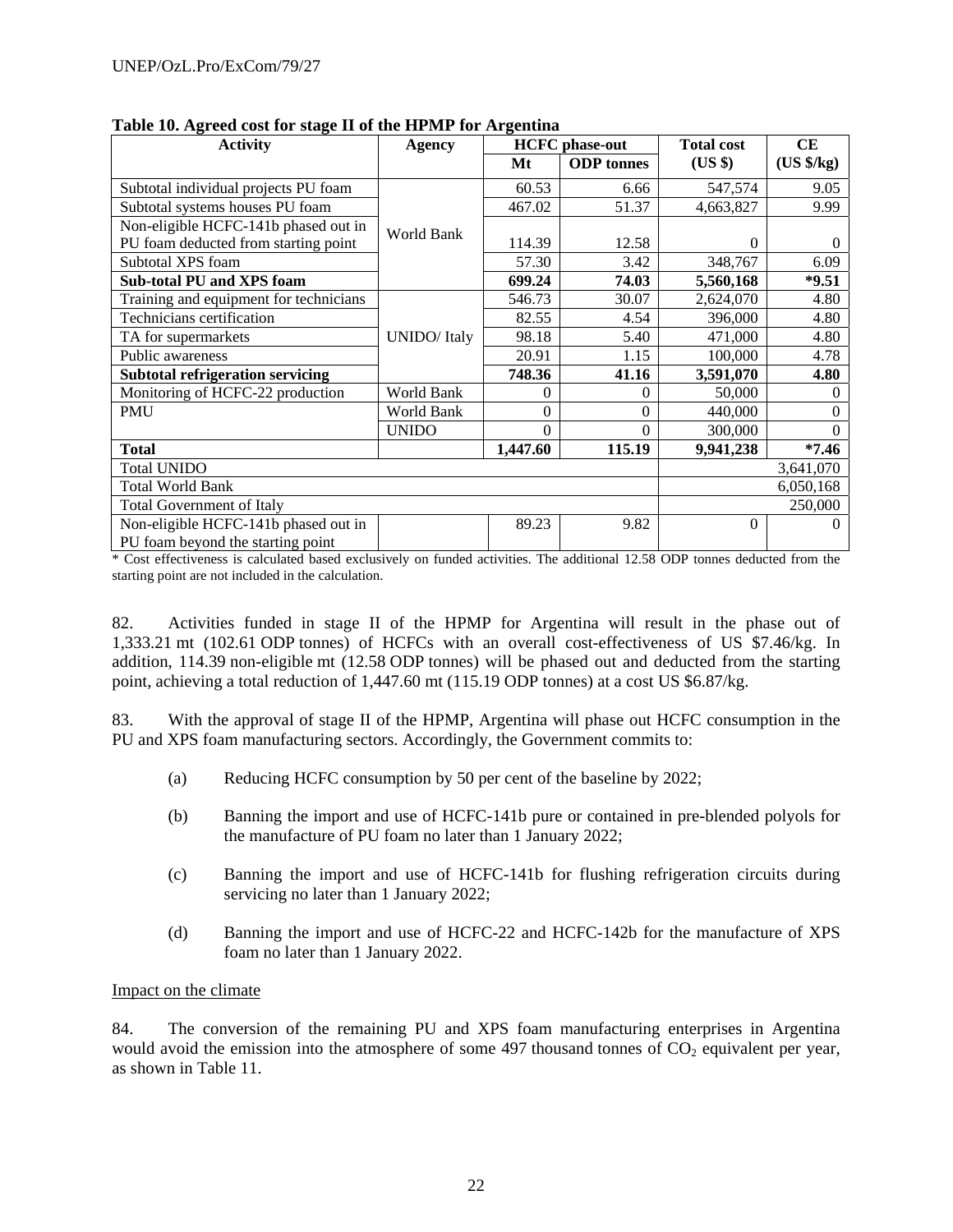|                          |            |             | $CO2$ -eq     |
|--------------------------|------------|-------------|---------------|
| <b>Substance</b>         | <b>GWP</b> | Tonnes/year | (tonnes/year) |
| <b>Before conversion</b> |            |             |               |
| HCFC-141b                | 725        | 527.55      | 382,470       |
| HCFC-22                  | 1,810      | 30.52       | 55,247        |
| HCFC-142b                | 2,310      | 26.77       | 61,846        |
| <b>Total</b>             |            |             | 499,564       |
| <b>After conversion</b>  |            |             |               |
| Cyclopentane             | 25         | 37.38       | 935           |
| HFO-1233zd               | 6          | 261.53      | 1,569         |
| CO <sub>2</sub>          |            | 17.67       | 18            |
| <b>Total</b>             |            |             | 2,522         |
| Impact                   |            |             | (497, 042)    |

## **Table 11. Impact on the climate PU and XPS foam projects**

85. The proposed activities in the servicing sector, which include better containment of refrigerants through technicians training and provision of equipment, will further reduce the amount of HCFC-22 used for refrigeration servicing. Although a calculation of the impact on the climate was not included in the HPMP, the activities planned by Argentina, in particular its efforts to promote low-GWP alternatives, and refrigerant recovery and reuse, indicate that the implementation of the HPMP will reduce the emission of refrigerants into the atmosphere, therefore resulting in benefits on the climate. Each kilogram of HCFC-22 not emitted due to better refrigeration practices results in savings of approximately  $1.8 \text{ CO}_2$ equivalent tonnes.

## **Co-financing**

86. A total of 203.63 tonnes (22.40 ODP tonnes) of HCFC-141b consumed in the PU foam sector by non-eligible enterprises will be phased out through regulations, with the actual cost of conversions, where applicable, assumed by the enterprises. The incremental cost of the two XPS foam enterprises was estimated at US \$439,200, of which US \$348,767 is being funded by the Multilateral Fund, with the difference of US \$90,433 provided by the enterprises.

# **2017-2019 draft business plan of the Multilateral Fund**

87. UNIDO/World Bank and the Government of Italy are requesting US \$10,652,125 including agency support costs for the implementation of stage II of the HPMP. The total value requested of US \$6,245,678 for the period from 2017 to 2019, is US \$1,910,322 below the amount in the business plan between 2017 and 2019.

# **Draft Agreement**

88. A draft Agreement between the Government of Argentina and the Executive Committee for the phase-out of HCFCs in stage II of the HPMP is contained in Annex I to the present document.

# **RECOMMENDATION**

- 89. The Executive Committee may wish to consider:
	- (a) Approving, in principle, stage II of the HCFC phase-out management plan (HPMP) for Argentina for the period 2016 to 2022 to reduce HCFC consumption by 50 per cent of the baseline, in the amount of US \$10,652,125, consisting of US \$3,641,070, plus agency support costs of US \$254,875 for UNIDO; US \$6,050,168, plus agency support costs of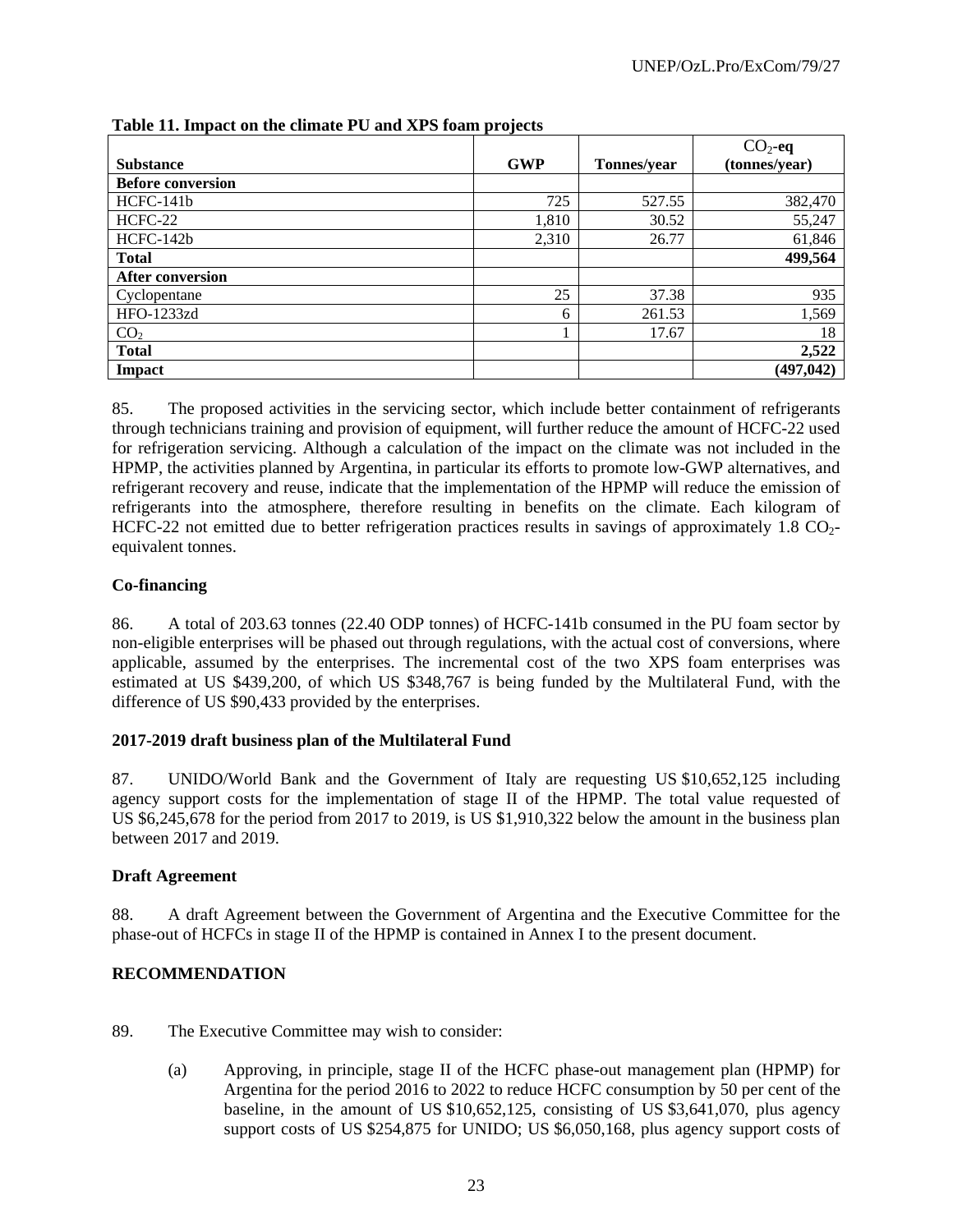US \$423,512 for the World Bank; and US \$250,000, plus agency support costs of US \$32,500 for the Government of Italy;

- (b) Noting the commitment of the Government of Argentina to:
	- (i) Reduce HCFC consumption by 50 per cent by 2022;
	- (i) Issue a ban on the import and use of HCFC-141b pure or contained in preblended polyols for the manufacture of polyurethane foam no later than 1 January 2022;
	- (ii) Issue a ban on the import and use of HCFC-141b for flushing refrigeration circuits during servicing no later than 1 January 2022;
	- (iii) Issue a ban on the import and use of HCFC-22 and HCFC-142b for the manufacture of extruded polystyrene foam no later than 1 January 2022;
- (c) Deducting 115.19 ODP tonnes of HCFCs from the remaining HCFC consumption eligible for funding;
- (d) Approving the draft Agreement between the Government of Argentina and the Executive Committee for the reduction in consumption of HCFCs, in accordance with stage II of the HPMP, contained in Annex I to the present document; and
- (e) Approving the first tranche of stage II of the HPMP for Argentina, and the corresponding tranche implementation plans, in the amount of US \$1,891,000, consisting of US \$595,746, plus agency support costs of US \$41,702 for UNIDO, US \$907,525, plus agency support costs of US \$63,527 for the World Bank, and US \$250,000, plus agency support costs of US \$32,500 for the Government of Italy.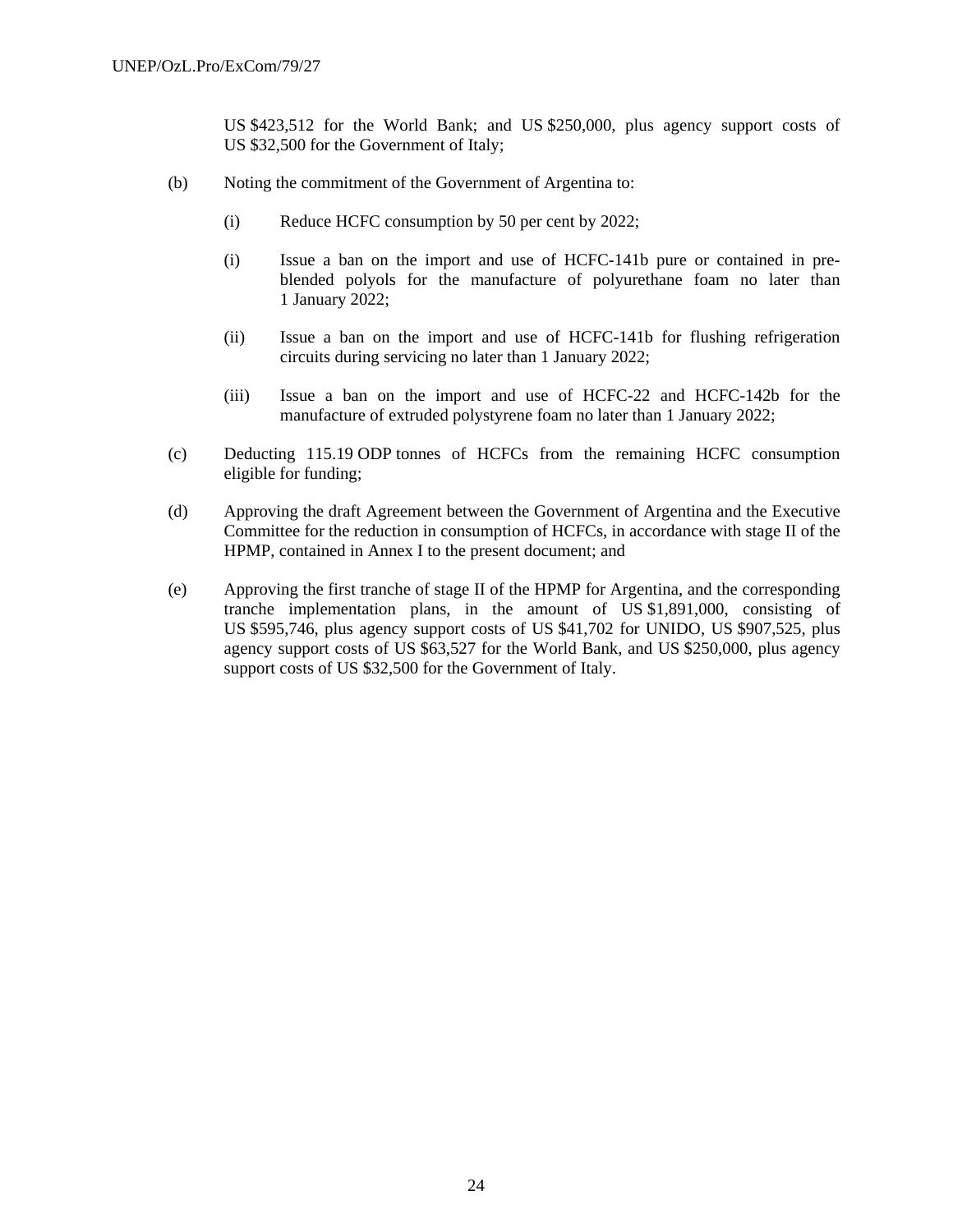#### **Annex I**

## **DRAFT AGREEMENT BETWEEN THE GOVERNMENT OF ARGENTINA AND THE EXECUTIVE COMMITTEE OF THE MULTILATERAL FUND FOR THE REDUCTION IN CONSUMPTION OF HYDROCHLOROFLUOROCARBONS IN ACCORDANCE WITH STAGE II OF THE HCFC PHASE-OUT MANAGEMENT PLAN**

#### **Purpose**

1. This Agreement represents the understanding of the Government of Argentina (the "Country") and the Executive Committee with respect to the reduction of controlled use of the ozone-depleting substances (ODS) set out in Appendix 1-A ("The Substances") to a sustained level of 200.35 ODP tonnes by 1 January 2022 in compliance with Montreal Protocol schedule.

2. The Country agrees to meet the annual consumption limits of the Substances as set out in row 1.2 of Appendix 2-A ("The Targets, and Funding") in this Agreement as well as in the Montreal Protocol reduction schedule for all Substances mentioned in Appendix 1-A. The Country accepts that, by its acceptance of this Agreement and performance by the Executive Committee of its funding obligations described in paragraph 3, it is precluded from applying for or receiving further funding from the Multilateral Fund in respect to any consumption of the Substances that exceeds the level defined in row 1.2 of Appendix 2-A as the final reduction step under this Agreement for all of the Substances specified in Appendix 1-A, and in respect to any consumption of each of the Substances that exceeds the level defined in rows 4.1.3, 4.2.3, 4.3.3, 4.4.3 and 4.5.3 (remaining consumption eligible for funding).

3. Subject to compliance by the Country with its obligations set out in this Agreement, the Executive Committee agrees, in principle, to provide the funding set out in row 3.1 of Appendix 2-A to the Country. The Executive Committee will, in principle, provide this funding at the Executive Committee meetings specified in Appendix 3-A ("Funding Approval Schedule").

4. The Country agrees to implement this Agreement in accordance with the stage II of the HCFC phase-out management plan (HPMP) approved ("the Plan"). In accordance with sub-paragraph 5(b) of this Agreement, the Country will accept independent verification of the achievement of the annual consumption limits of the Substances as set out in row 1.2 of Appendix 2-A of this Agreement. The aforementioned verification will be commissioned by the relevant bilateral or implementing agency.

#### **Conditions for funding release**

5. The Executive Committee will only provide the Funding in accordance with the Funding Approval Schedule when the Country satisfies the following conditions at least eight weeks in advance of the applicable Executive Committee meeting set out in the Funding Approval Schedule:

- (a) That the Country has met the Targets set out in row 1.2 of Appendix 2-A for all relevant years. Relevant years are all years since the year in which this Agreement was approved. Years for which there are no due country programme implementation reports at the date of the Executive Committee meeting at which the funding request is being presented are exempted;
- (b) That the meeting of these Targets has been independently verified for all relevant years, unless the Executive Committee decided that such verification would not be required;
- (c) That the Country had submitted a Tranche Implementation Report in the form of Appendix 4-A ("Format of Tranche Implementation Reports and Plans") covering each previous calendar year; that it had achieved a significant level of implementation of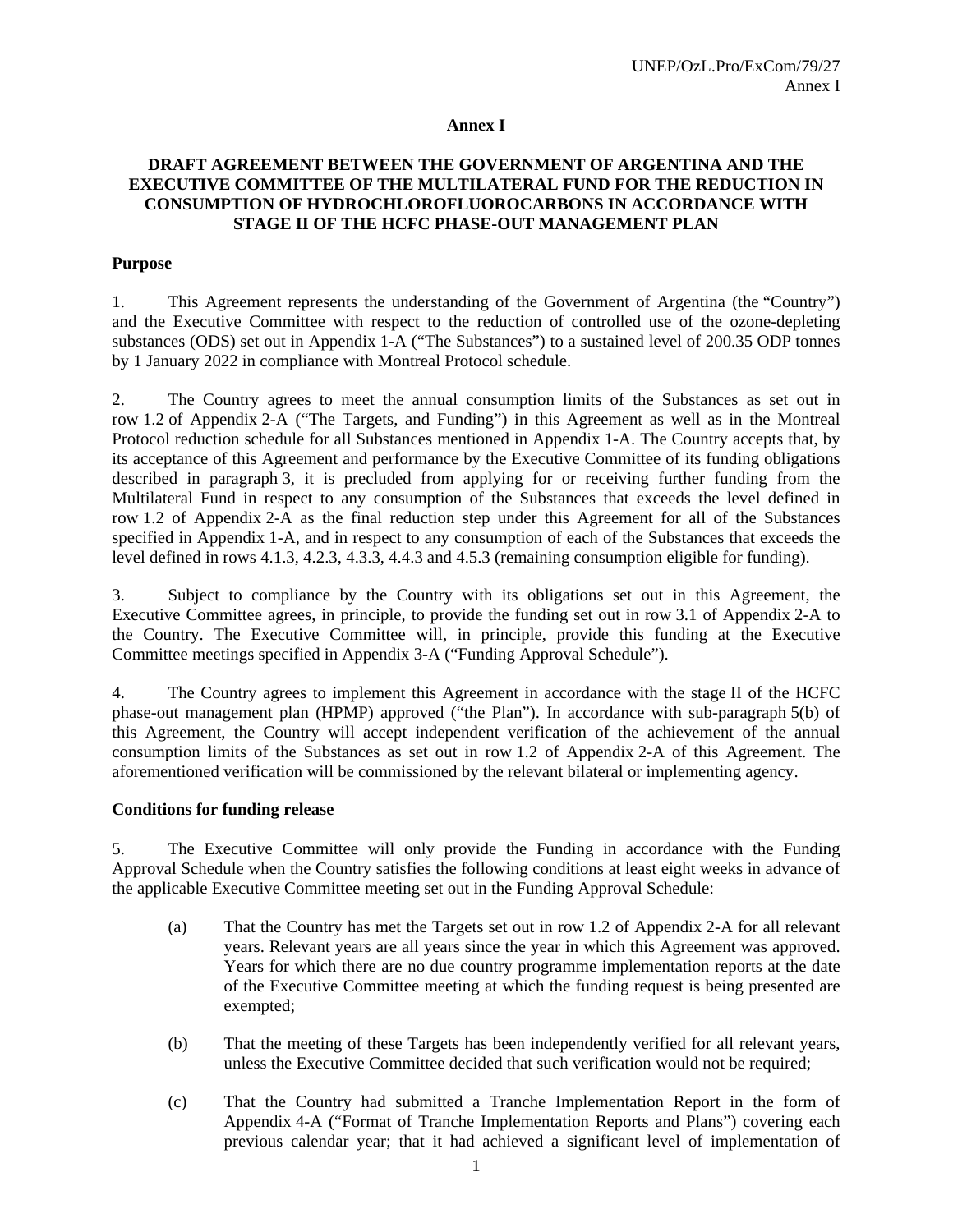activities initiated with previously approved tranches; and that the rate of disbursement of funding available from the previously approved tranche was more than 20 per cent; and

(d) That the Country has submitted a Tranche Implementation Plan in the form of Appendix 4-A covering each calendar year until and including the year for which the funding schedule foresees the submission of the next tranche or, in case of the final tranche, until completion of all activities foreseen.

#### **Monitoring**

6. The Country will ensure that it conducts accurate monitoring of its activities under this Agreement. The institutions set out in Appendix 5-A ("Monitoring Institutions and Roles") will monitor and report on implementation of the activities in the previous Tranche Implementation Plans in accordance with their roles and responsibilities set out in the same appendix.

#### **Flexibility in the reallocation of funds**

7. The Executive Committee agrees that the Country may have the flexibility to reallocate part or all of the approved funds, according to the evolving circumstances to achieve the smoothest reduction of consumption and phase-out of the Substances specified in Appendix 1-A:

- (a) Reallocations categorized as major changes must be documented in advance either in a Tranche Implementation Plan as foreseen in sub-paragraph 5(d) above, or as a revision to an existing Tranche Implementation Plan to be submitted eight weeks prior to any meeting of the Executive Committee, for its approval. Major changes would relate to:
	- (i) Issues potentially concerning the rules and policies of the Multilateral Fund;
	- (ii) Changes which would modify any clause of this Agreement;
	- (iii) Changes in the annual levels of funding allocated to individual bilateral or implementing agencies for the different tranches;
	- (iv) Provision of funding for activities not included in the current endorsed Tranche Implementation Plan, or removal of an activity in the Tranche Implementation Plan, with a cost greater than 30 per cent of the total cost of the last approved tranche; and
	- (v) Changes in alternative technologies, on the understanding that any submission for such a request would identify the associated incremental costs, the potential impact to the climate, and any differences in ODP tonnes to be phased out if applicable, as well as confirm that the Country agrees that potential savings related to the change of technology would decrease the overall funding level under this Agreement accordingly;
- (b) Reallocations not categorized as major changes may be incorporated in the approved Tranche Implementation Plan, under implementation at the time, and reported to the Executive Committee in the subsequent Tranche Implementation Report;
- (c) Any enterprise to be converted to non-HCFC technology included in the Plan and that would be found to be ineligible under the policies of the Multilateral Fund (i.e., due to foreign ownership or establishment post the 21 September 2007 cut-off date), would not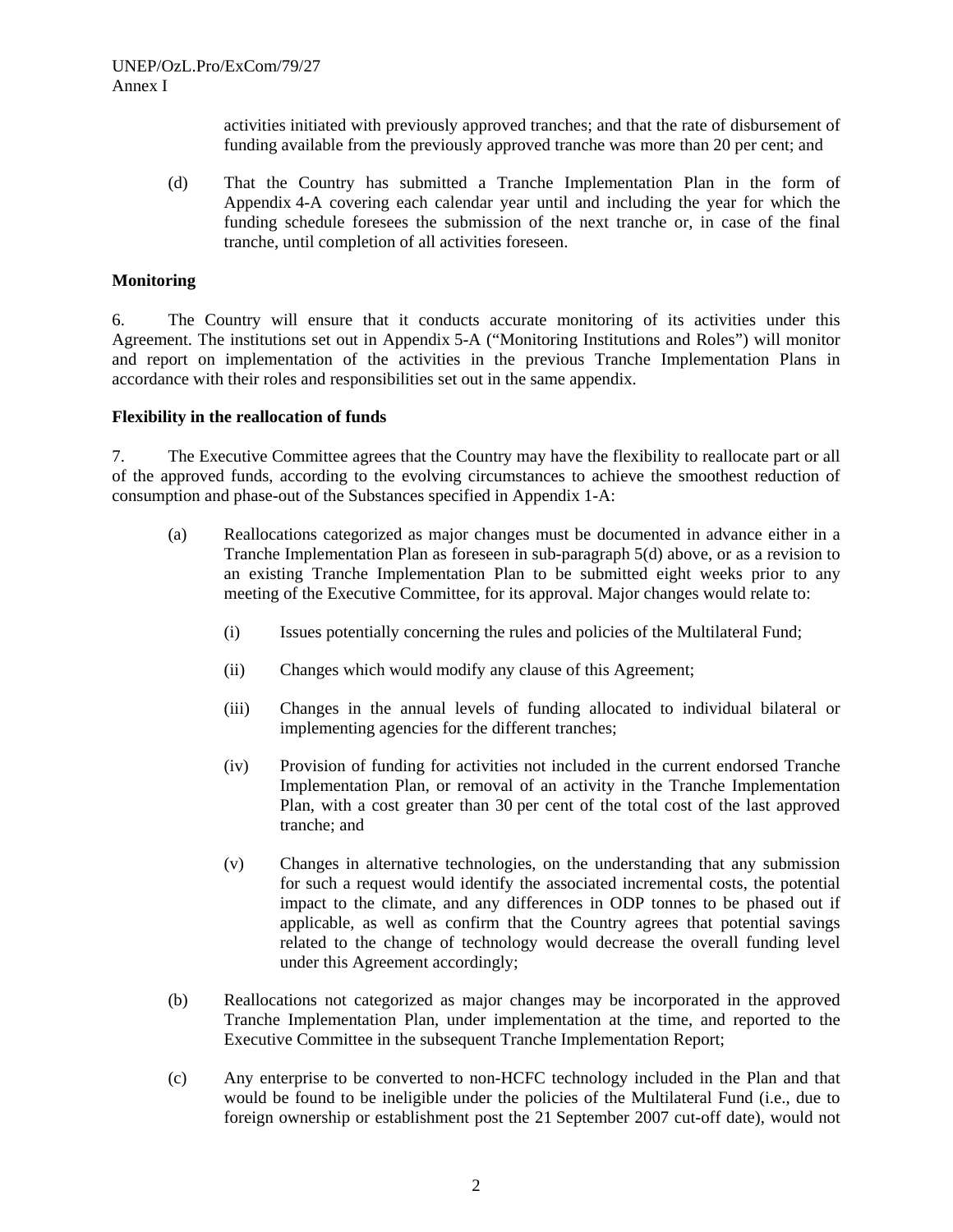receive financial assistance. This information would be reported as part of the Tranche Implementation Plan; and

(d) Any remaining funds held by the bilateral or implementing agencies or the Country under the Plan will be returned to the Multilateral Fund upon completion of the last tranche foreseen under this Agreement.

#### **Considerations for the refrigeration servicing sector**

8. Specific attention will be paid to the execution of the activities in the refrigeration servicing sector included in the Plan, in particular:

- (a) The Country would use the flexibility available under this Agreement to address specific needs that might arise during project implementation; and
- (b) The Country and relevant bilateral and/or implementing agencies would take into consideration relevant decisions on the refrigeration servicing sector during the implementation of the Plan.

#### **Bilateral and implementing agencies**

9. The Country agrees to assume overall responsibility for the management and implementation of this Agreement and of all activities undertaken by it or on its behalf to fulfil the obligations under this Agreement. UNIDO has agreed to be the lead implementing agency (the "Lead IA") and the World Bank and the Government of Italy have agreed to be the cooperating implementing agencies (the "Cooperating IAs") under the lead of the Lead IA in respect of the Country's activities under this Agreement. The Country agrees to evaluations, which might be carried out under the monitoring and evaluation work programmes of the Multilateral Fund or under the evaluation programme of the Lead IA and/or Cooperating IAs taking part in this Agreement.

10. The Lead IA will be responsible for ensuring co-ordinated planning, implementation and reporting of all activities under this Agreement, including but not limited to independent verification as per sub-paragraph 5(b). The Cooperating IAs will support the Lead IA by implementing the Plan under the overall co-ordination of the Lead IA. The roles of the Lead IA and Cooperating IAs are contained in Appendix 6-A and Appendix 6-B, respectively. The Executive Committee agrees, in principle, to provide the Lead IA and the Cooperating IAs with the fees set out in rows 2.2, 2.4 and 2.6 of Appendix 2-A.

#### **Non-compliance with the Agreement**

11. Should the Country, for any reason, not meet the Targets for the elimination of the Substances set out in row 1.2 of Appendix 2-A or otherwise does not comply with this Agreement, then the Country agrees that it will not be entitled to the Funding in accordance with the Funding Approval Schedule. At the discretion of the Executive Committee, funding will be reinstated according to a revised Funding Approval Schedule determined by the Executive Committee after the Country has demonstrated that it has satisfied all of its obligations that were due to be met prior to receipt of the next tranche of funding under the Funding Approval Schedule. The Country acknowledges that the Executive Committee may reduce the amount of the Funding by the amount set out in Appendix 7-A ("Reductions in Funding for Failure to Comply") in respect of each ODP kg of reductions in consumption not achieved in any one year. The Executive Committee will discuss each specific case in which the Country did not comply with this Agreement, and take related decisions. Once decisions are taken, the specific case of non-compliance with this Agreement will not be an impediment for the provision of funding for future tranches as per paragraph 5 above.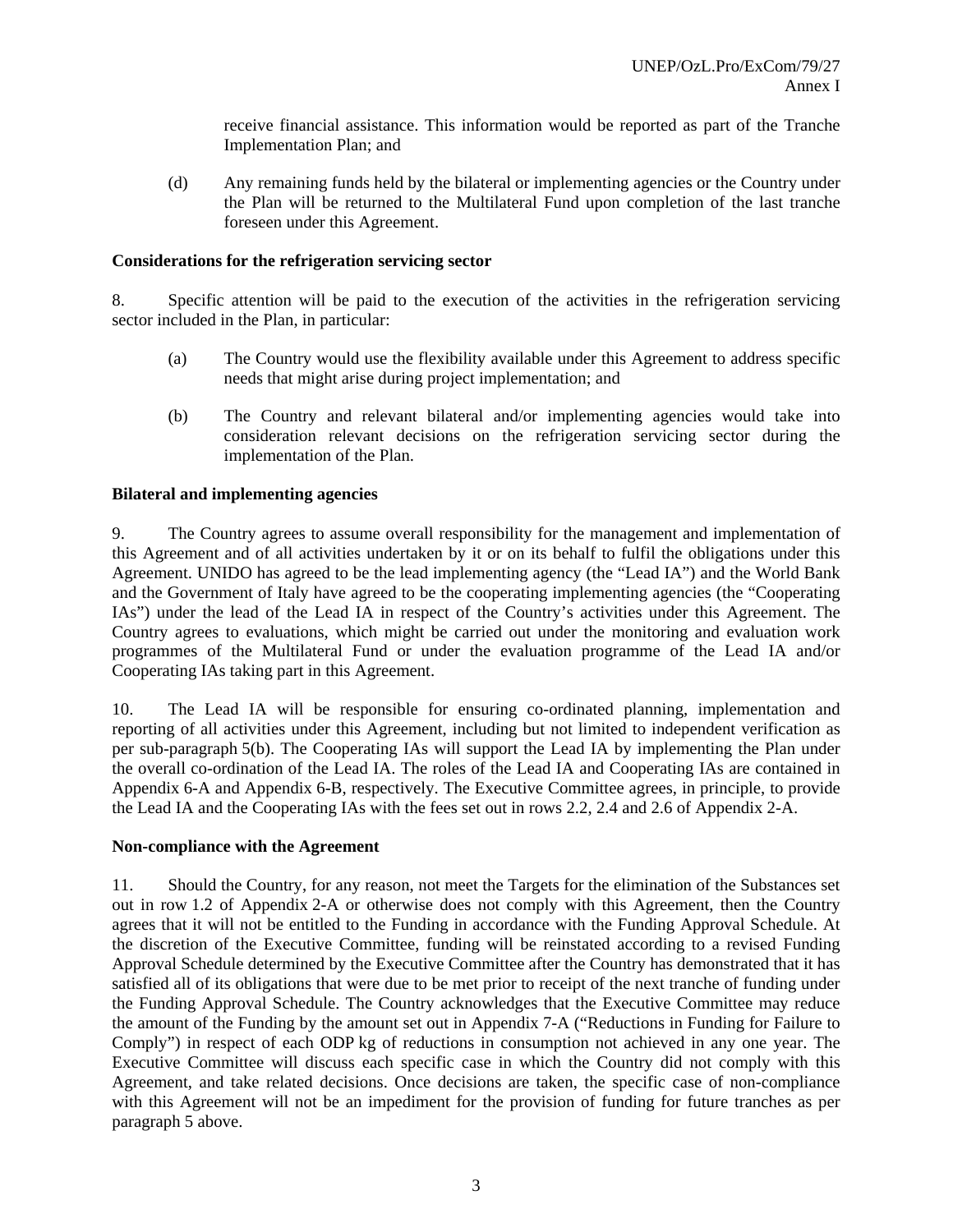12. The Funding of this Agreement will not be modified on the basis of any future Executive Committee decisions that may affect the funding of any other consumption sector projects or any other related activities in the Country.

13. The Country will comply with any reasonable request of the Executive Committee, and the Lead IA and the Cooperating IAs to facilitate implementation of this Agreement. In particular, it will provide the Lead IA and the Cooperating IAs with access to the information necessary to verify compliance with this Agreement.

## **Date of completion**

14. The completion of the Plan and the associated Agreement will take place at the end of the year following the last year for which a maximum allowable total consumption level has been specified in Appendix 2-A. Should at that time there still be activities that are outstanding, and which were foreseen in the last Tranche Implementation Plan and its subsequent revisions as per sub-paragraph 5(d) and paragraph 7, the completion of the Plan will be delayed until the end of the year following the implementation of the remaining activities. The reporting requirements as per sub-paragraphs 1(a), 1(b), 1(d), and 1(e) of Appendix 4-A will continue until the time of the completion of the Plan unless otherwise specified by the Executive Committee.

## **Validity**

15. All of the conditions set out in this Agreement are undertaken solely within the context of the Montreal Protocol and as specified in this Agreement. All terms used in this Agreement have the meaning ascribed to them in the Montreal Protocol unless otherwise defined herein.

16. This Agreement may be modified or terminated only by mutual written agreement of the Country and the Executive Committee of the Multilateral Fund.

# **APPENDICES**

# **APPENDIX 1-A: THE SUBSTANCES**

| Substance       | Annex | Group | Starting point for aggregate<br>reductions in consumption (ODP |
|-----------------|-------|-------|----------------------------------------------------------------|
|                 |       |       | (tonnes)                                                       |
| HCFC-22         |       |       | 266.20                                                         |
| <b>HCFC-123</b> |       |       | 1.57                                                           |
| <b>HCFC-124</b> |       |       | 0.83                                                           |
| HCFC-141b       |       |       | 94.57                                                          |
| HCFC-142b       |       |       | 14.34                                                          |
| Total           |       |       | 377.51                                                         |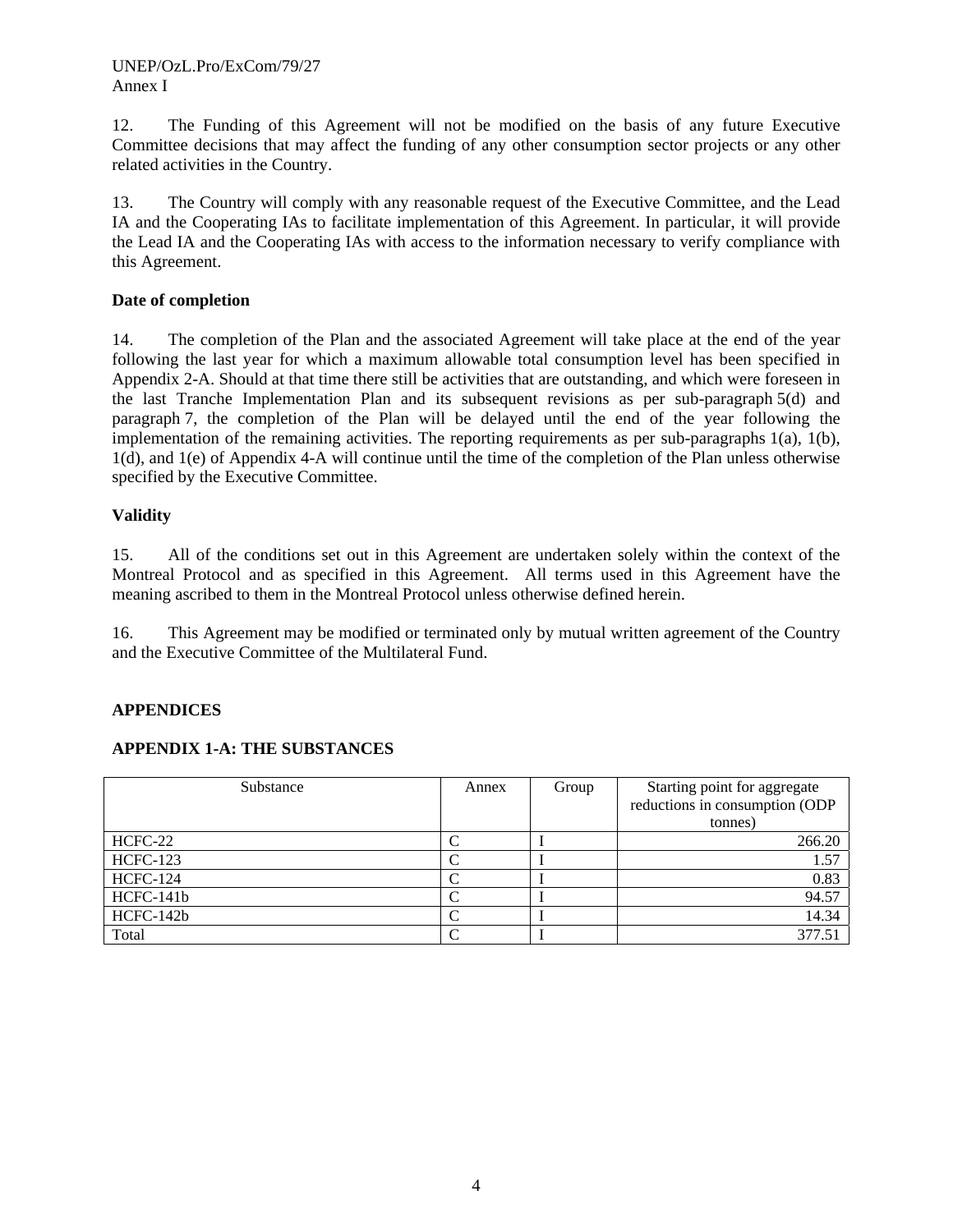#### **APPENDIX 2-A: THE TARGETS, AND FUNDING**

| <b>Row</b> | <b>Particulars</b>                                                                               | 2017      | 2018             | 2019           | 2020             | 2021           | 2022                | <b>Total</b> |
|------------|--------------------------------------------------------------------------------------------------|-----------|------------------|----------------|------------------|----------------|---------------------|--------------|
| 1.1        | <b>Montreal Protocol</b><br>reduction schedule of<br>Annex C, Group I<br>substances (ODP tonnes) | 360.63    | 360.63           | 360.63         | 260.45           | 260.45         | 260.45              | n/a          |
| 1.2        | Maximum allowable<br>total consumption of<br>Annex C, Group I<br>substances (ODP tonnes)         | 330.58    | 330.58           | 330.58         | 260.45           | 260.45         | 200.35              | n/a          |
| 2.1        | Lead IA (UNIDO)<br>agreed funding (US \$)                                                        | 595,746   | $\overline{0}$   | 1,347,217      | $\Omega$         | 1,334,000      | 364,107             | 3,641,070    |
| 2.2        | Support costs for Lead<br>IA (US $$$ )                                                           | 41,702    | $\boldsymbol{0}$ | 94,305         | $\boldsymbol{0}$ | 93,380         | 25,487              | 254,875      |
| 2.3        | Cooperating IA (World<br>Bank) agreed funding<br>(US \$)                                         | 907,525   | $\boldsymbol{0}$ | 2,722,576      | $\boldsymbol{0}$ | 1,815,050      | 605,017             | 6,050,168    |
| 2.4        | Support costs for<br>Cooperating IA (US \$)                                                      | 63,527    | $\boldsymbol{0}$ | 190,580        | $\overline{0}$   | 127,054        | $\overline{42,351}$ | 423,512      |
| 2.5        | Cooperating IA (Italy)<br>agreed funding (US \$)                                                 | 250,000   | $\mathbf{0}$     | $\overline{0}$ | $\overline{0}$   | $\Omega$       | $\overline{0}$      | 250,000      |
| 2.6        | Support costs for<br>Cooperating IA (US \$)                                                      | 32,500    | $\overline{0}$   | $\overline{0}$ | $\overline{0}$   | $\overline{0}$ | $\mathbf{0}$        | 32,500       |
| 3.1        | Total agreed funding<br>(US \$)                                                                  | 1,753,271 | $\overline{0}$   | 4,069,793      | $\overline{0}$   | 3,149,050      | 969,124             | 9,941,238    |
| 3.2        | Total support costs<br>(US \$)                                                                   | 137,729   | $\mathbf{0}$     | 284,885        | $\overline{0}$   | 220,434        | 67,839              | 710,887      |
| 3.3        | Total agreed costs<br>(US \$)                                                                    | 1,891,000 | $\mathbf{0}$     | 4,354,678      | $\overline{0}$   | 3,369,484      | 1,036,962           | 10,652,125   |
| 4.1.1      | Total phase-out of HCFC-22 agreed to be achieved under this Agreement (ODP tonnes)               |           |                  |                |                  |                |                     | 42.84        |
| 4.1.2      | Phase-out of HCFC-22 to be achieved in the previous stage (ODP tonnes)                           |           |                  |                |                  |                |                     | 59.57        |
| 4.1.3      | Remaining eligible consumption for HCFC-22 (ODP tonnes)                                          |           |                  |                |                  |                |                     | 163.79       |
| 4.2.1      | Total phase-out of HCFC-141b agreed to be achieved under this Agreement (ODP tonnes)             |           |                  |                |                  |                |                     | 70.61        |
| 4.2.2      | Phase-out of HCFC-141b to be achieved in the previous stage (ODP tonnes)                         |           |                  |                |                  |                |                     | 23.96        |
| 4.2.3      | Remaining eligible consumption for HCFC-141b (ODP tonnes)                                        |           |                  |                |                  |                |                     | $\Omega$     |
| 4.3.1      | Total phase-out of HCFC-142b agreed to be achieved under this Agreement (ODP tonnes)             |           |                  |                |                  |                |                     | 1.74         |
| 4.3.2      | Phase-out of HCFC-142b to be achieved in the previous stage (ODP tonnes)                         |           |                  |                |                  |                |                     | $\theta$     |
| 4.3.3      | Remaining eligible consumption for HCFC-142b (ODP tonnes)                                        |           |                  |                |                  |                |                     | 12.6         |
| 4.4.1      | Total phase-out of HCFC-123 agreed to be achieved under this Agreement (ODP tonnes)              |           |                  |                |                  |                |                     | $\theta$     |
| 4.4.2      | Phase-out of HCFC-123 to be achieved in the previous stage (ODP tonnes)                          |           |                  |                |                  |                |                     | $\Omega$     |
| 4.4.3      | Remaining eligible consumption for HCFC-123 (ODP tonnes)                                         |           |                  |                |                  |                |                     | 1.57         |
| 4.5.1      | Total phase-out of HCFC-124 agreed to be achieved under this Agreement (ODP tonnes)              |           |                  |                |                  |                |                     | $\theta$     |
| 4.5.2      | Phase-out of HCFC-124 to be achieved in the previous stage (ODP tonnes)                          |           |                  |                |                  |                |                     | $\mathbf{0}$ |
| 4.5.3      | Remaining eligible consumption for HCFC-124 (ODP tonnes)                                         |           |                  |                |                  |                |                     | 0.83         |

\*Date of completion of stage I as per stage I Agreement: 31 December 2018.

#### **APPENDIX 3-A: FUNDING APPROVAL SCHEDULE**

1. Funding for the future tranches will be considered for approval at the second meeting of the year specified in Appendix 2-A.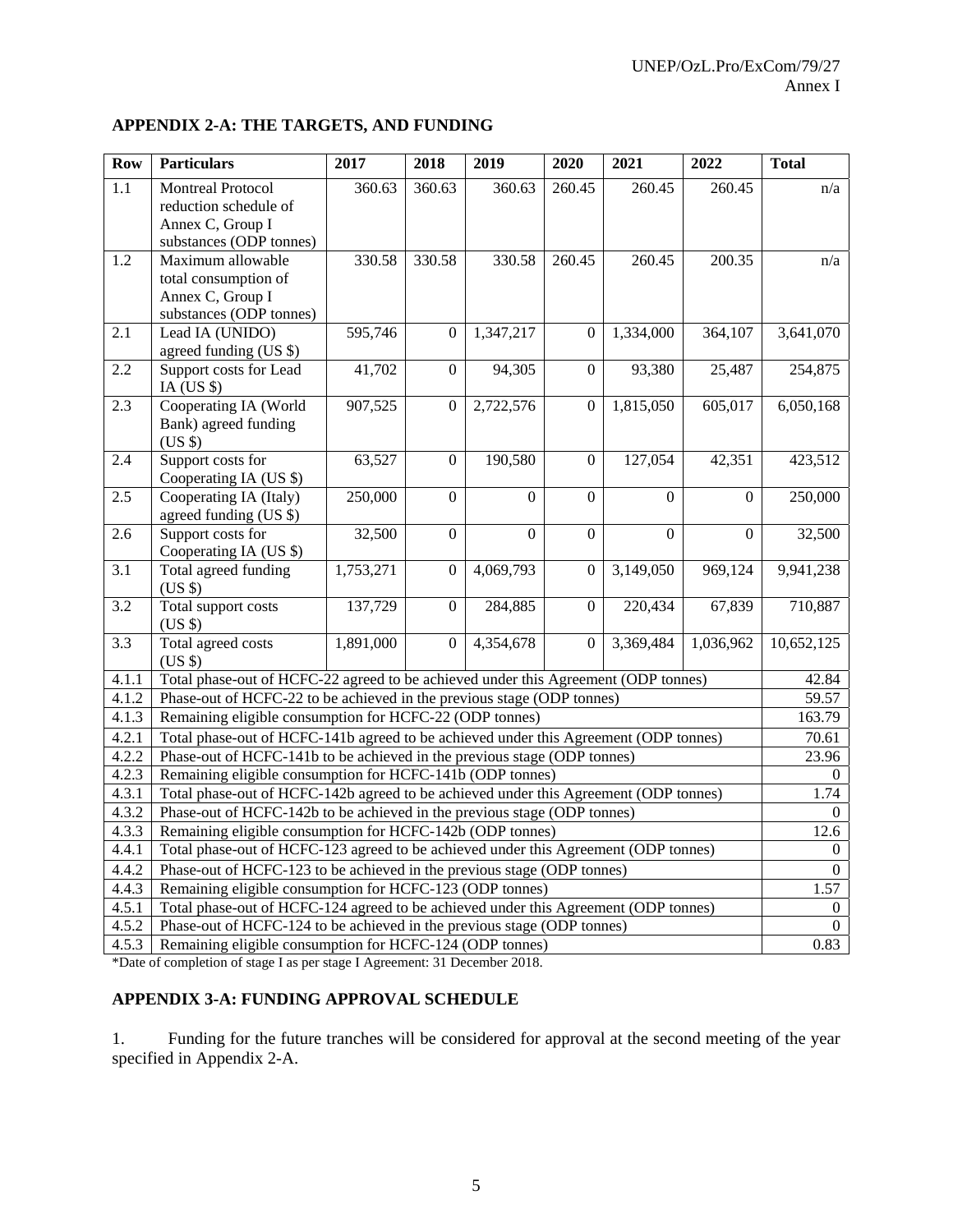## **APPENDIX 4-A: FORMAT OF TRANCHE IMPLEMENTATION REPORTS AND PLANS**

1. The submission of the Tranche Implementation Report and Plans for each tranche request will consist of five parts:

- (a) A narrative report, with data provided by tranche, describing the progress achieved since the previous report, reflecting the situation of the Country in regard to phase out of the Substances, how the different activities contribute to it, and how they relate to each other. The report should include the amount of ODS phased out as a direct result from the implementation of activities, by substance, and the alternative technology used and the related phase-in of alternatives, to allow the Secretariat to provide to the Executive Committee information about the resulting change in climate relevant emissions. The report should further highlight successes, experiences, and challenges related to the different activities included in the Plan, reflecting any changes in the circumstances in the Country, and providing other relevant information. The report should also include information on and justification for any changes vis-à-vis the previously submitted Tranche Implementation Plan(s), such as delays, uses of the flexibility for reallocation of funds during implementation of a tranche, as provided for in paragraph 7 of this Agreement, or other changes;
- (b) An independent verification report of the Plan results and the consumption of the Substances, as per sub-paragraph 5(b) of the Agreement. If not decided otherwise by the Executive Committee, such a verification has to be provided together with each tranche request and will have to provide verification of the consumption for all relevant years as specified in sub-paragraph 5(a) of the Agreement for which a verification report has not yet been acknowledged by the Committee;
- (c) A written description of the activities to be undertaken during the period covered by the requested tranche, highlighting implementation milestones, the time of completion and the interdependence of the activities, and taking into account experiences made and progress achieved in the implementation of earlier tranches; the data in the plan will be provided by calendar year. The description should also include a reference to the overall Plan and progress achieved, as well as any possible changes to the overall Plan that are foreseen. The description should also specify and explain in detail such changes to the overall plan. This description of future activities can be submitted as a part of the same document as the narrative report under sub-paragraph (b) above;
- (d) A set of quantitative information for all Tranche Implementation Reports and Plans, submitted through an online database; and
- (e) An Executive Summary of about five paragraphs, summarizing the information of the above sub-paragraphs 1(a) to 1(d).

2. In the event that in a particular year two stages of the HPMP are being implemented in parallel, the following considerations should be taken in preparing the Tranche Implementation Reports and Plans:

(a) The Tranche Implementation Reports and Plans referred to as part of this Agreement, will exclusively refer to activities and funds covered by this Agreement; and

#### **APPENDIX 5-A: MONITORING INSTITUTIONS AND ROLES**

1. In Argentina, the National Ozone Unit (OPROZ) is a tripartite coordination office for the Country Programme for the Implementation of the Montreal Protocol (CP). It is composed of a representative of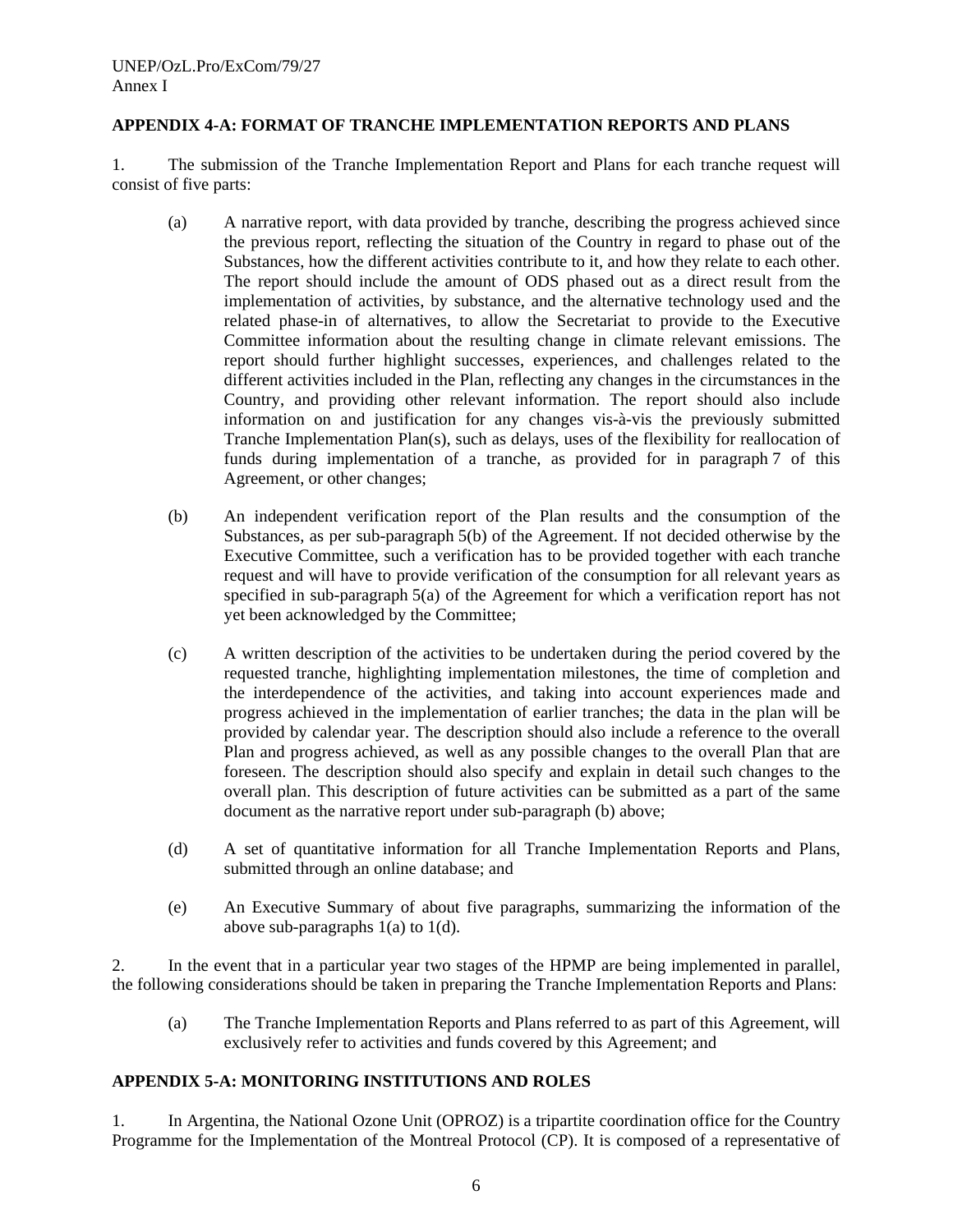the Ministry of Environment and Sustainable Development (MAyDS), Ministry of Production (MoP), and Ministry of Foreign Affairs and Worship.

2. OPROZ is coordinated by MAyDS that serves as the Montreal Protocol national focal point. MAyDS is responsible for the tasks related to the implementation of the CP, the control of the import licensing system and the evaluation of consumption data, issuing of reports on a quarterly basis on compliance with the CP, and the reduction of ODS consumption.

3. UNIDO is appointed as the Lead IA of stage II of the HPMP for Argentina. The World Bank and the Government of Italy are the Cooperating IAs.

4. UNIDO will be responsible for the overall management, monitoring of progress, performance verification and reporting to the Fund Secretariat and the Executive Committee. The subprojects of stage II will be implemented by UNIDO, the World Bank and the Government of Italy. The IAs will implement their subprojects according to the respective rules and procedures of UNIDO, the World Bank and the Government of Italy.

5. The World Bank will report to UNIDO on the progress of all the activities under its implementation, which will be incorporated into UNIDO's periodical progress reports. The World Bank will coordinate its activities through the Ministry of Production.

6. UNIDO will work in close cooperation with OPROZ and with the beneficiaries. The work will be carried out under the supervision and guidance of the Project Manager of UNIDO. Necessary local coordination and control will be done by OPROZ.

## **APPENDIX 6-A: ROLE OF THE LEAD IMPLEMENTING AGENCY**

- 1. The Lead IA will be responsible for a range of activities, including at least the following:
	- (a) Ensuring performance and financial verification in accordance with this Agreement and with its specific internal procedures and requirements as set out in the Country's HPMP;
	- (b) Assisting the Country in preparation of the Tranche Implementation Reports and Plans as per Appendix 4-A;
	- (c) Providing independent verification to the Executive Committee that the Targets have been met and associated tranche activities have been completed as indicated in the Tranche Implementation Plan consistent with Appendix 4-A;
	- (d) Ensuring that the experiences and progress is reflected in updates of the overall plan and in future Tranche Implementation Plans consistent with sub-paragraphs 1(c) and 1(d) of Appendix 4-A;
	- (e) Fulfilling the reporting requirements for the Tranche Implementation Reports and Plans and the overall plan as specified in Appendix 4-A for submission to the Executive Committee, and should include the activities implemented by the Cooperating IAs;
	- (f) In the event that the last funding tranche is requested one or more years prior to the last year for which a consumption target had been established, annual tranche implementation reports and, where applicable, verification reports on the current stage of the Plan should be submitted until all activities foreseen had been completed and HCFC consumption targets had been met;
	- (g) Ensuring that appropriate independent technical experts carry out the technical reviews;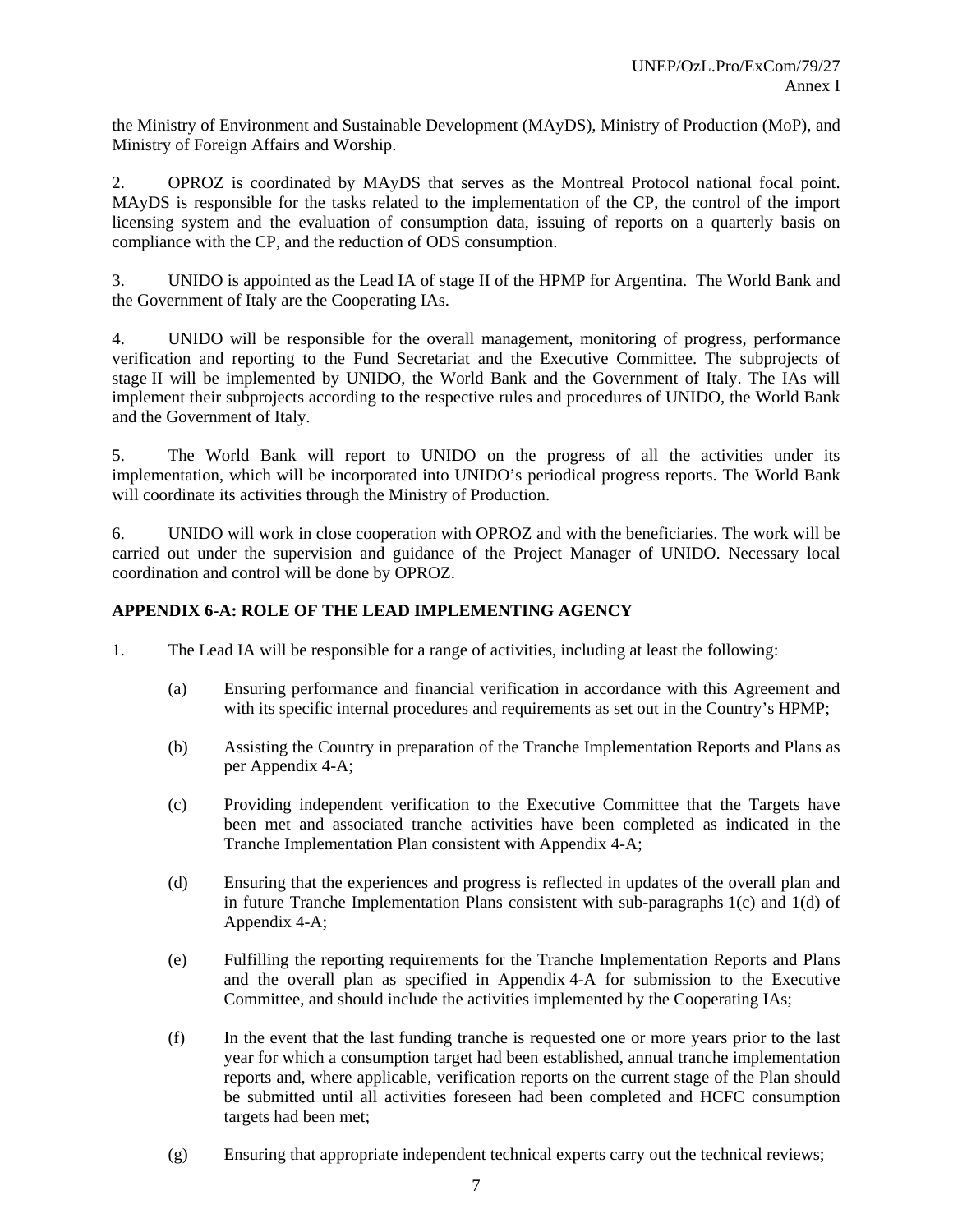- (h) Carrying out required supervision missions;
- (i) Ensuring the presence of an operating mechanism to allow effective, transparent implementation of the Tranche Implementation Plan and accurate data reporting;
- (j) Co-ordinating the activities of the Cooperating IAs, and ensuring appropriate sequence of activities;
- (k) In case of reductions in funding for failure to comply in accordance with paragraph 11 of the Agreement, to determine, in consultation with the Country and the Cooperating IAs, the allocation of the reductions to the different budget items and to the funding of the Lead IA and each Cooperating IA;
- (l) Ensuring that disbursements made to the Country are based on the use of the indicators;
- (m) Providing assistance with policy, management and technical support when required;
- (n) Reaching consensus with the Cooperating IAs on any planning, co-ordination and reporting arrangements required to facilitate the implementation of the Plan; and
- (o) Timely releasing funds to the Country/participating enterprises for completing the activities related to the project.

2. After consultation with the Country and taking into account any views expressed, the Lead IA will select and mandate an independent entity to carry out the verification of the HPMP results and the consumption of the Substances mentioned in Appendix 1-A, as per sub-paragraph 5(b) of the Agreement and sub-paragraph 1(b) of Appendix 4-A.

## **APPENDIX 6-B: ROLE OF THE COOPERATING IMPLEMENTING AGENCIES**

1. The Cooperating IAs will be responsible for a range of activities. These activities are specified in the Plan, including at least the following:

- (a) Providing assistance for policy development when required;
- (b) Assisting the Country in the implementation and assessment of the activities funded by the Cooperating IAs, and refer to the Lead IA to ensure a co-ordinated sequence in the activities;
- (c) Providing reports to the Lead IA on these activities, for inclusion in the consolidated reports as per Appendix 4-A; and
- (d) Reaching consensus with the Lead IA on any planning, co-ordination and reporting arrangements required to facilitate the implementation of the Plan.

#### **APPENDIX 7-A: REDUCTIONS IN FUNDING FOR FAILURE TO COMPLY**

1. In accordance with paragraph 11 of the Agreement, the amount of funding provided may be reduced by US \$172.61 per ODP kg of consumption beyond the level defined in row 1.2 of Appendix 2-A for each year in which the target specified in row 1.2 of Appendix 2-A has not been met, on the understanding that the maximum funding reduction would not exceed the funding level of the tranche being requested. Additional measures might be considered in cases where non-compliance extends for two consecutive years.